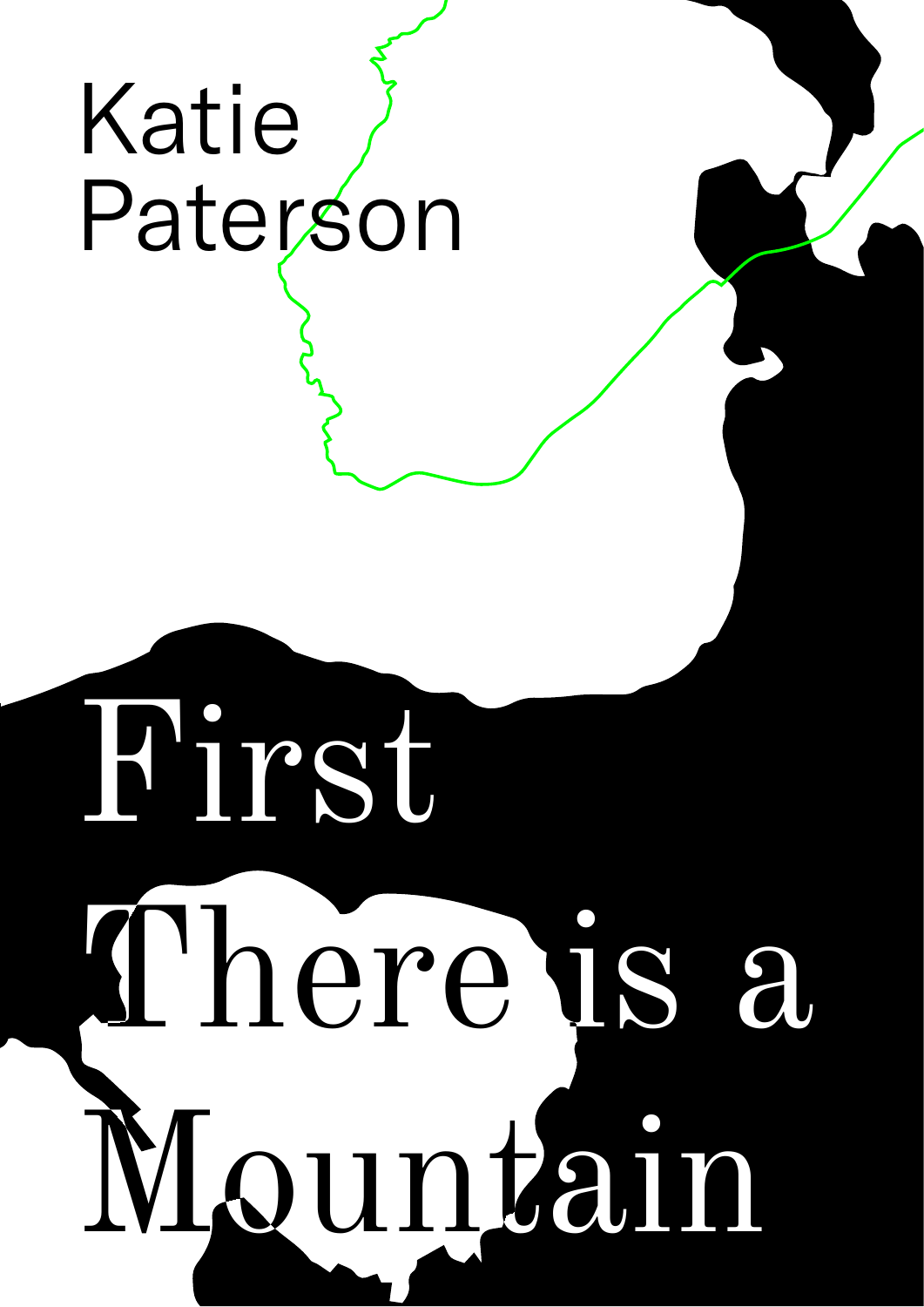*"In every outthrust headland, in every curving beach, in every grain of sand there is the story of the earth"*

Rachel Carson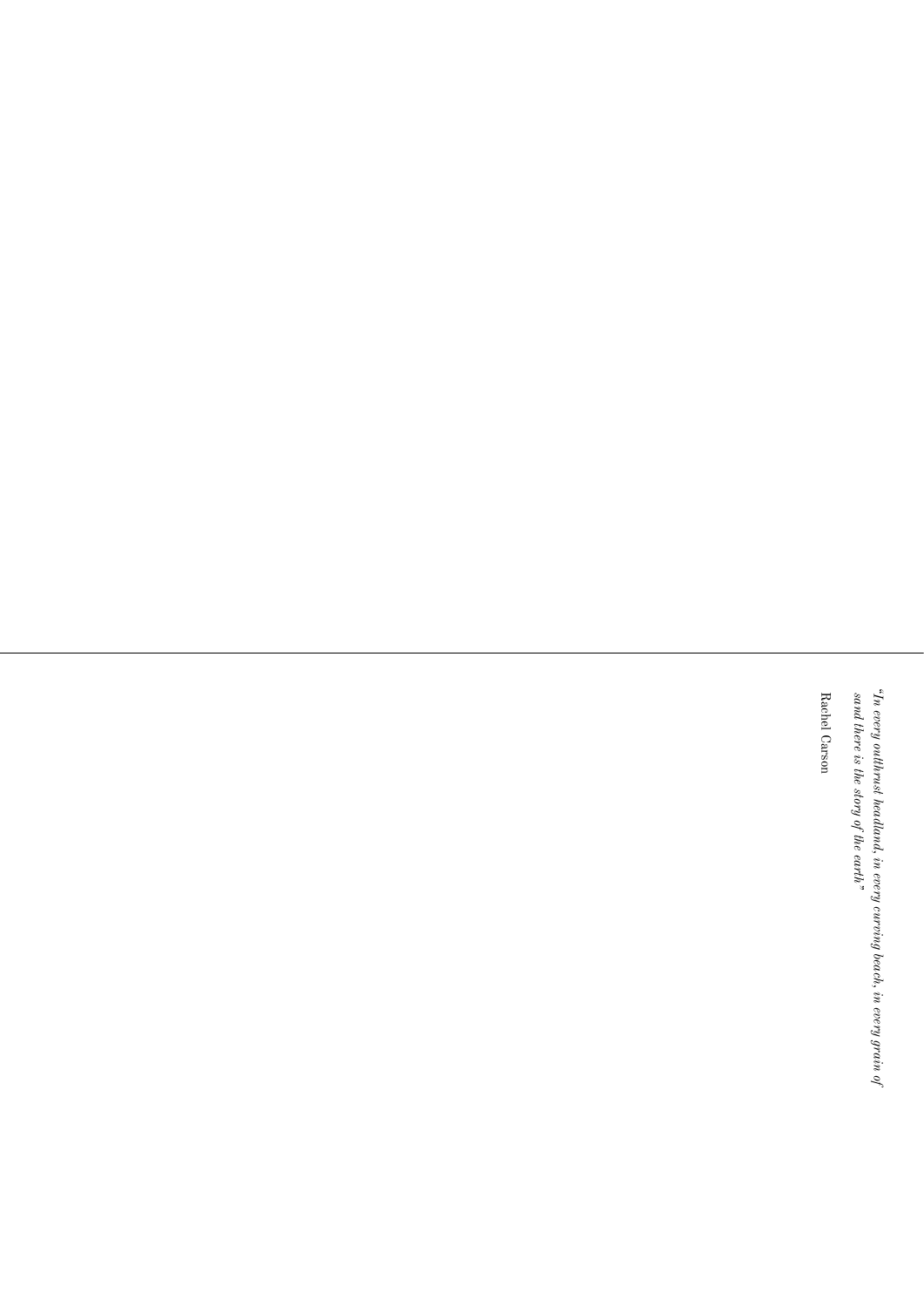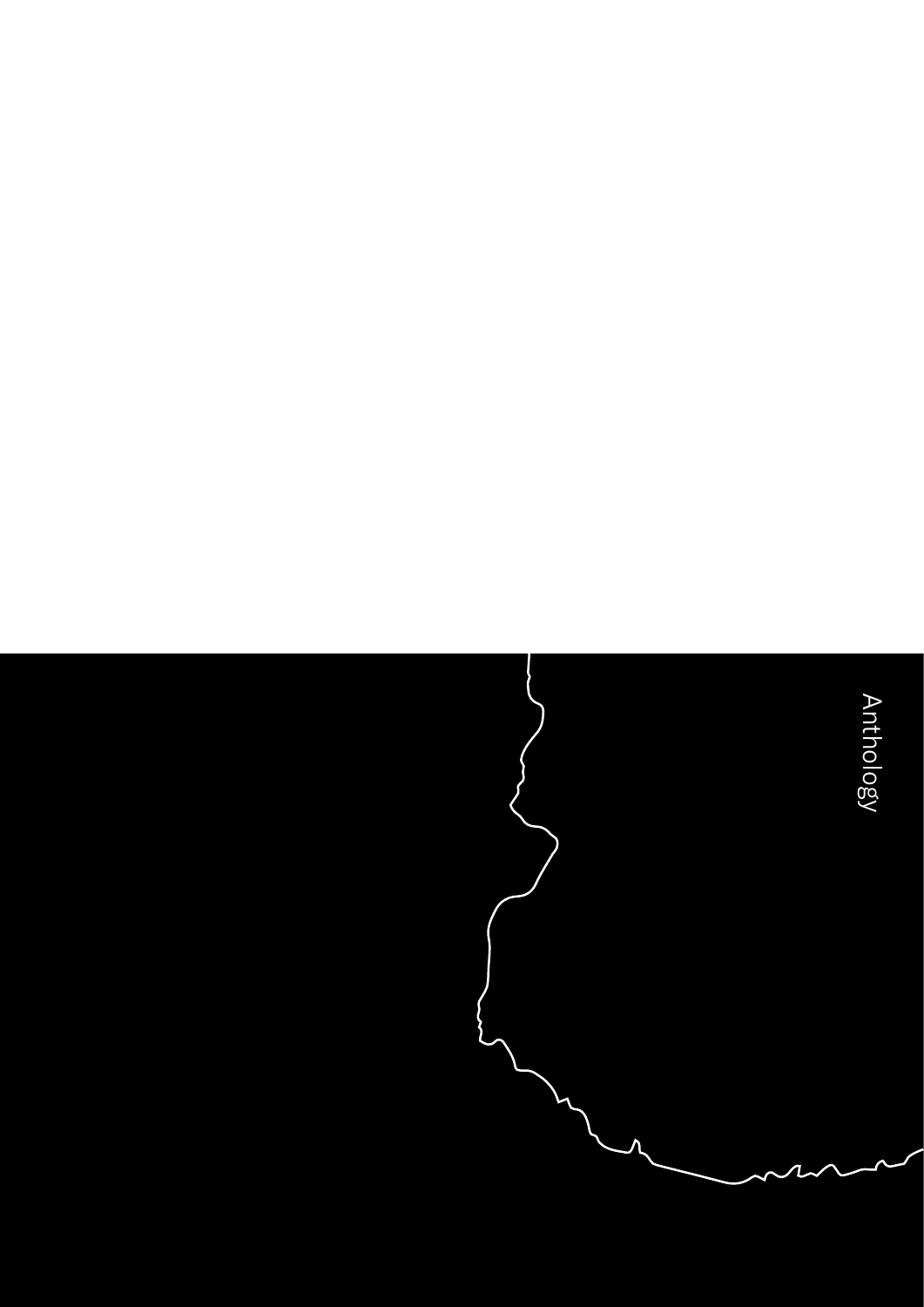# **Contents**

| They Came from the Sea - A Litany               |    |
|-------------------------------------------------|----|
|                                                 | 11 |
| Porthmeor Beach                                 |    |
|                                                 | 17 |
| Isles of Scilly                                 |    |
|                                                 | 21 |
| To Us for the Filling                           |    |
|                                                 | 25 |
| The point of the work is the work               |    |
|                                                 | 31 |
| Life Made the Mountain, the Mountain Came Alive |    |
|                                                 | 41 |
| A Beachfront View                               |    |
|                                                 | 47 |
| <b>Portstewart Strand</b>                       |    |
|                                                 | 53 |
| Mountains in Portobello                         |    |
|                                                 | 59 |
| A Vestibular System                             |    |
|                                                 | 69 |
| How to make your own hill                       |    |
|                                                 | 73 |
| Coll Beach Sutra                                |    |
|                                                 |    |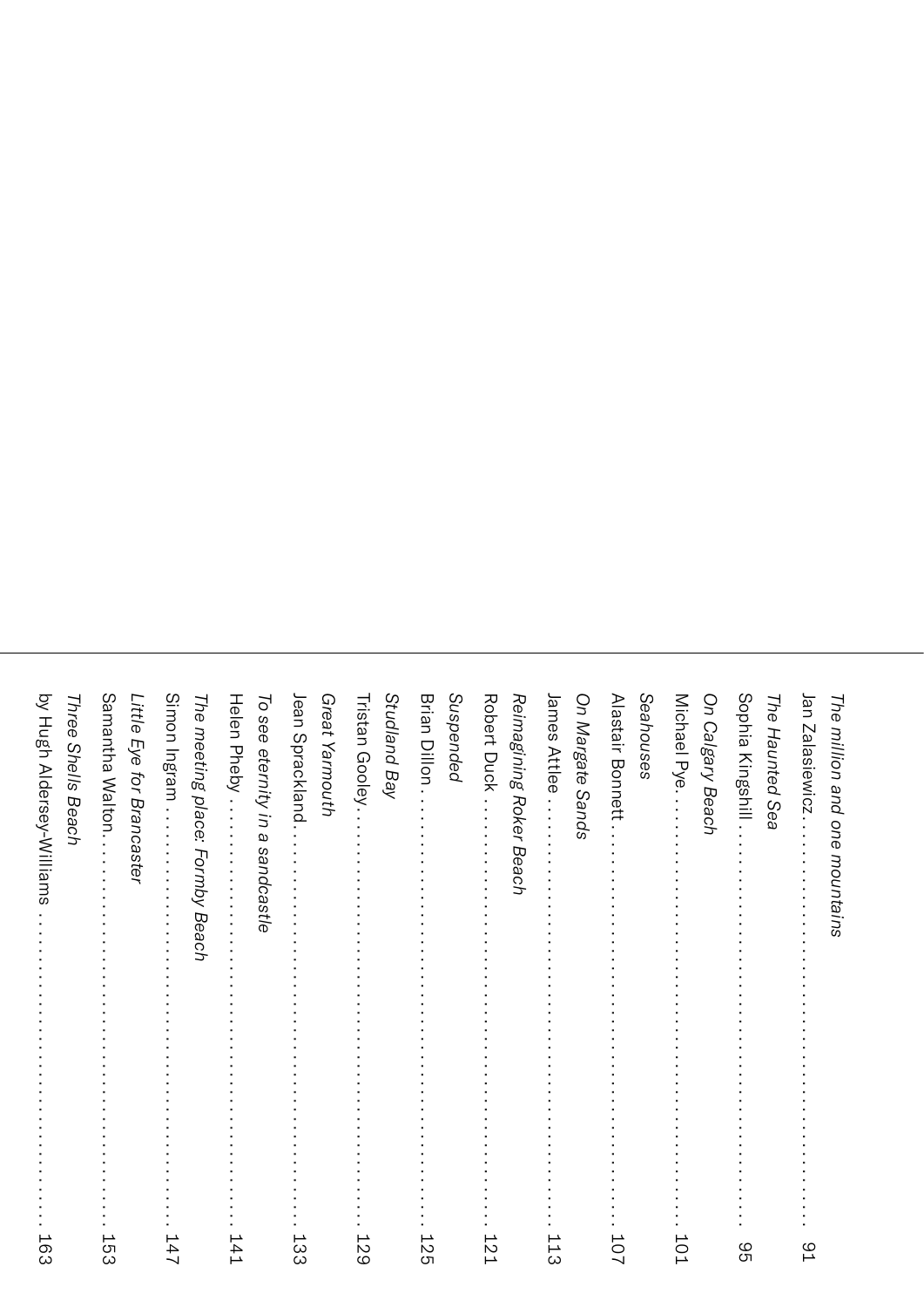*They Came from the Sea – A Litany* by Jeremy Millar

# March 31

Whitstable Biennale, Kent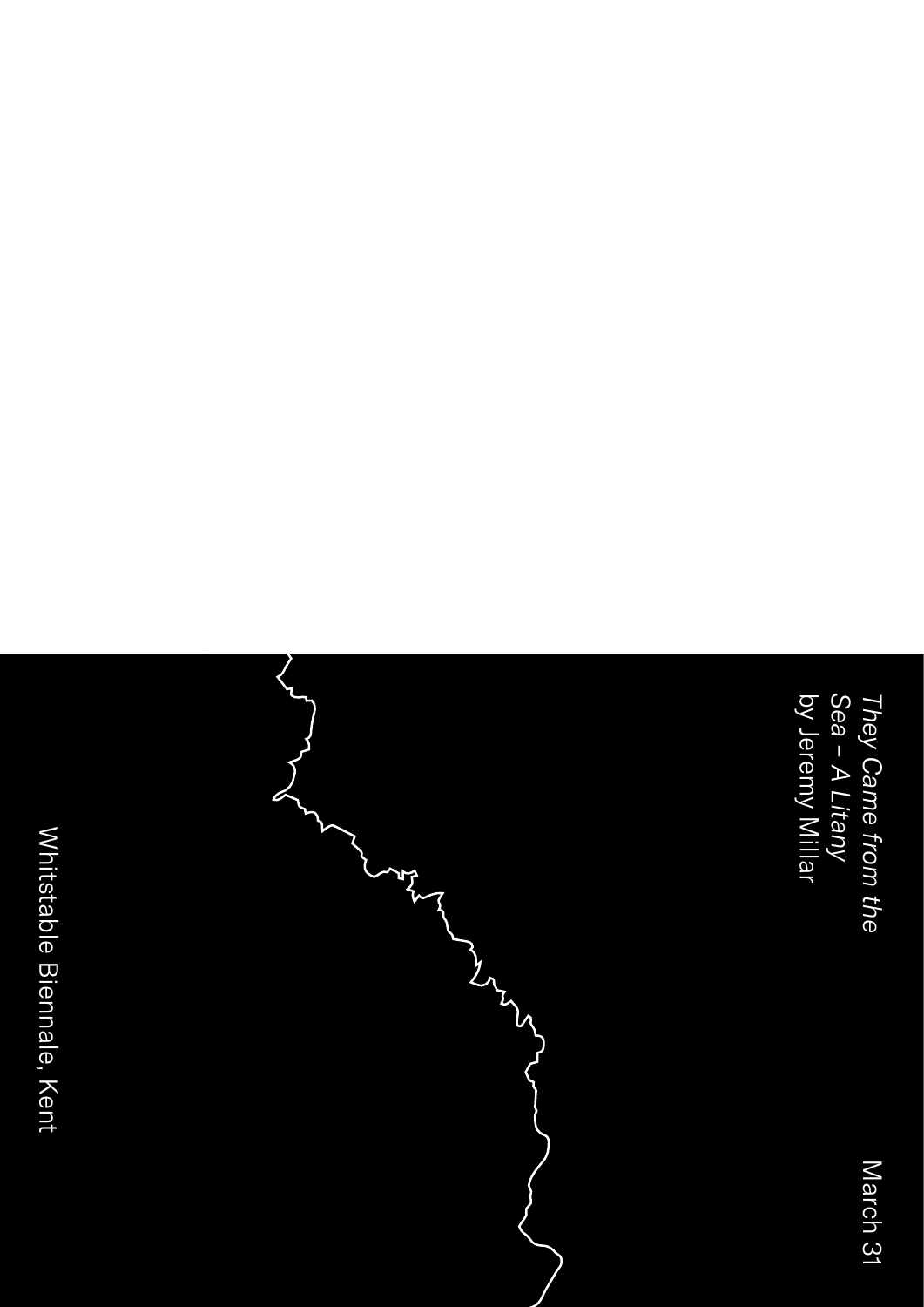They came from the sea, or so it seemed.

They came from the sea and were clothed, yes, but wet through.

They came from the sea and they came from the east,

from where we look to see from where we came.

They came from the sea and were without a thing.

They came from the sea and did not say why they came or why here.

They came from the sea and were carried on.

They came from the sea and were still.

They came from the sea but too early.

They came from the sea and ate slept drank.

They came from the sea and were barely there.

They came from the sea and were transformed.

They came from the sea and were beautiful.

They came from the sea and were illuminated.

They came from the sea and let go.

They came from the sea and then waited. They came from the sea and were not known.

They came from the sea and were in torment.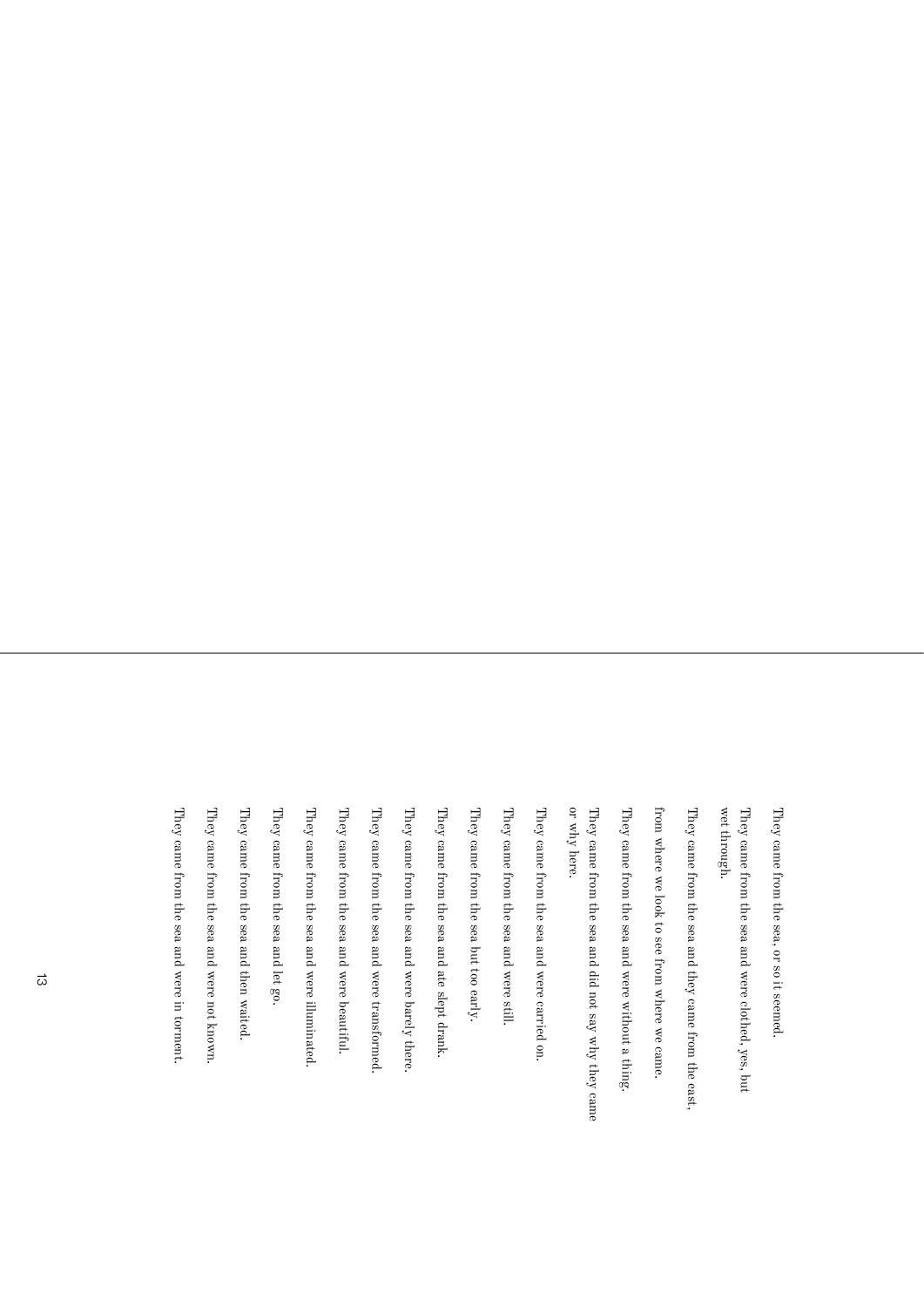They came from the sea and made sounds never heard. They came from the sea, a fortnight dead. They came from the sea and lived upon shells. They came from the sea and were consumed. They came from the sea and then gathered their bones. They came from the sea, waste and empty. They came from the sea but did not say what they had seen. They came from the sea but it was too late. They came from the sea and were alone. They came from the sea and were seen by no one and by all. They came from the sea and it was inside them still, still moving. They came from the sea and saw themselves there. They came from the sea and apprehended all. They came from the sea and reached out towards us. They came from the sea and reminded us of what we needed to remember. They came from the sea and were changed. They came from the sea and were possessed. They came from the sea and no one dared look upon them, and they did not dare to look.

They came from the sea and there is no end to it, no end to it.

They came from the sea and had many voices.

They came from the sea and were bound to.

They came from the sea and their bodies were still flooded.

They came from the sea and set themselves down.

They came from the sea and all shall be well.

They came from the sea and resembled no one, not even themselves.

They came from the sea and were invisible.

They came from the sea and were renewed.

They came from the sea and were tongued with fre.

They came from the sea and were indifferent.

They came from the sea and gathered the darkness around them.

They came from the sea and left themselves there.

They came from the sea, or so it seemed, but then the sea came for them, and for us all, and for everything.

The sea came for everything.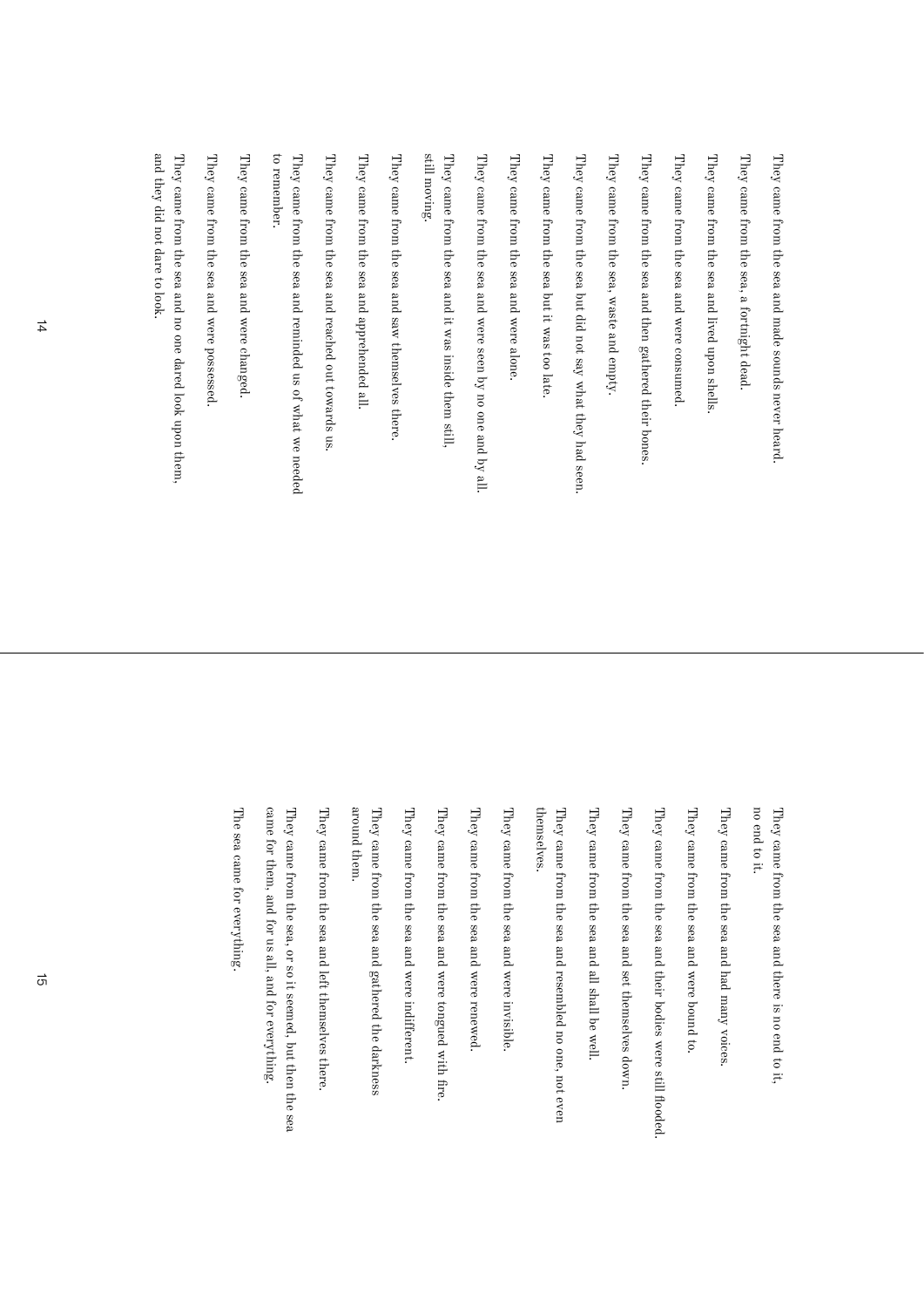*Porthmeor Beach* by Richard Hamblyn

Jeremy is an artist living in London and Ramsgate, and a senior tutor at the Royal College of Art, London. He has exhibited widely nationally and internationally — most recently in Paris and Venice — and has written for numerous publications. His film XDO XOL, commissioned for the 2014 Whitstable Biennale, was shot on the Isle of Sheppey, close to where Katie Paterson's work will be presented.

Tate St Ives, Cornwall

April 7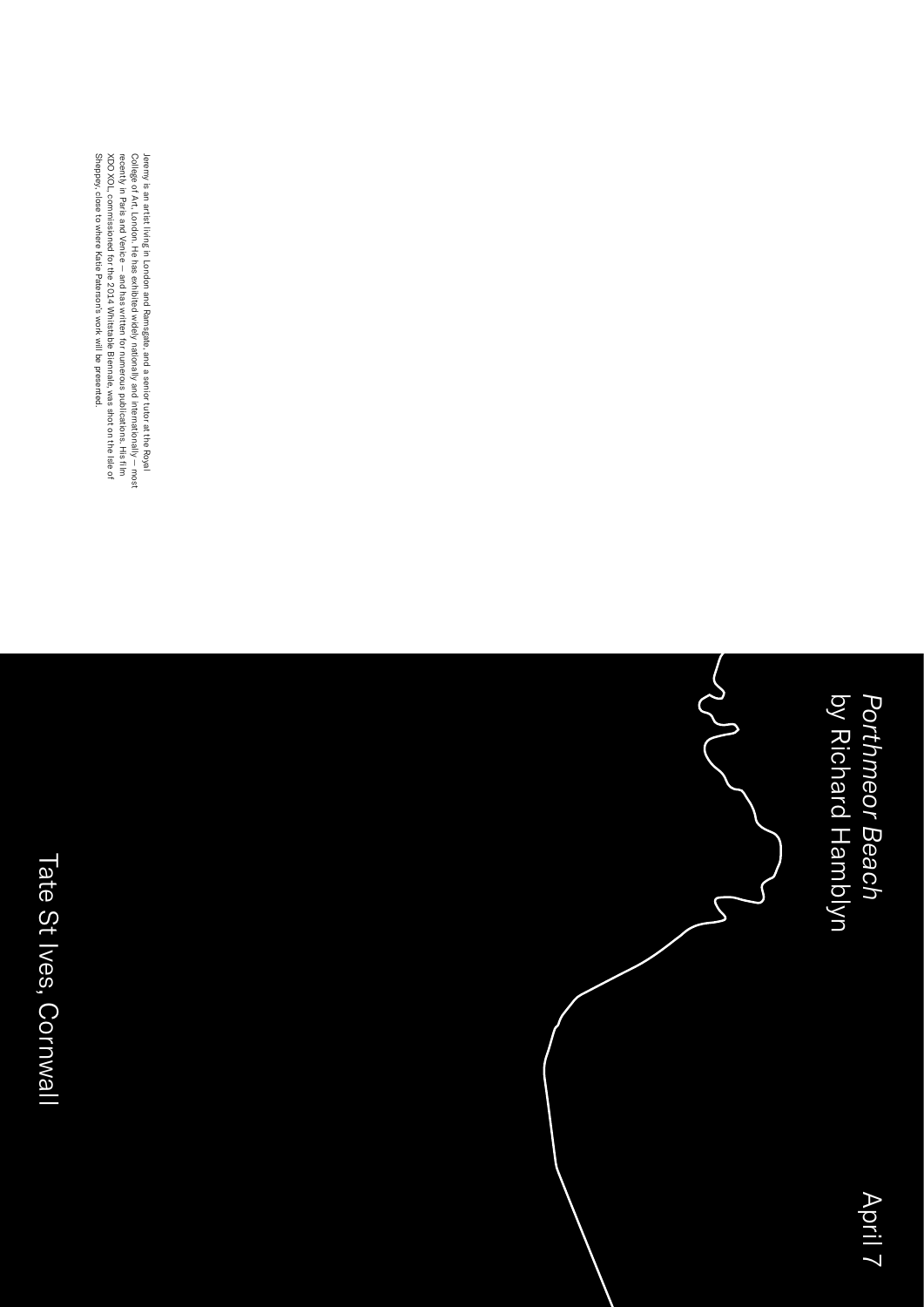Before I begin – before *we* begin – I'm going to dig into the sand with both my hands, and then stand slowly up, with a miniature mountain cupped in front of me. And then I'm going to adjust my palms, ever so slightly, to release a slow, sandy trickle that will hourglass this fow of geophysical refections, reversing time for a minute or two, or three, or four, as the grains fall like charms onto the beach.

Porthmeor Beach is a magical space, 110,000 square metres of fragmented carbonate material (that's "sand" to you and me), bracketed like a pair of claws by ancient headlands of dolerite and gabbro: dark, intrusive rocks formed from slowly cooling magma some 300-400 million years ago.

On a map, the eastern headland ("The Island") is an old man's head, Smeaton's Pier his straggly beard, his prominent nose dribbling into St Ives Bay, St Nicholas Chapel whispering in his ear. Much of the shoreline of St Ives Bay – in Cornish: *Cammas an Tewyn:* "the bay of the sand dunes" – is carpeted by the wave-fragmented shell casings of billions of long-dead marine creatures, broken up and driven ashore as particles of sand by the ceaseless Atlantic swells. Pick up a handful of Cornish sand and you commune with the ghosts of ten thousand lives lost at sea. Like the Sybil of Greek mythology, who was granted her terrifying wish of a year of life for every grain of sand she could hold in her hand, we too are gazing upon immortality.

Sand is mesmerising: both ordinary and enchanted, intimate and infnite, a marker of time – the three-minute egg: the fve-minute essay – as well as of infnities of scale. The cosmologist Carl Sagan once claimed that there are more

stars in the universe than there are grains of sand on all of Earth's beaches, a claim that was dismissed at the time as hyperbole, but which now appears, astonishingly, to be true. The thought recalls a childhood memory of writing my name and address on my school-bag: "Feock, Truro, Cornwall, England, Great Britain, Europe, The World, The Solar System, The Universe, The Cosmos", but not knowing which one was supposed to go last: the universe or the cosmos? Which one was bigger? Which holds more grains of sand?

The question tricks me back into another memory-time, not my own but my mother's: a vicar's daughter from Penzance who, as a teenager, discovered that the 1960s had landed over the border in St Ives, hanging out at frelit beach-parties with suntanned art students doing summer work at the Hepworth studio, "chipping for Barbara", as they called it, learning their trade from the leading light in postwar sculpture.

The thing that is always said about the St Ives artists is that they came here for the light –and as so many of the luminous landscapes on display in Tate St Ives attest, the vaulting skies of Cornwall are among the atmosphere's greatest gifts. But I've long suspected that some of them really came here for the geology: for what lies beneath this ancient and enchanted landscape of stone, sand and sea; the very titles in the gallery that overlooks this beach drawing a poetic map of west Penwith: "St Ives", "Porthleven", "Trevalgan", "Tol-Pedn", "St Just", "Mounts Bay", "Porthmeor" or "Port Meor", to borrow Alfred Wallis's preferred construction.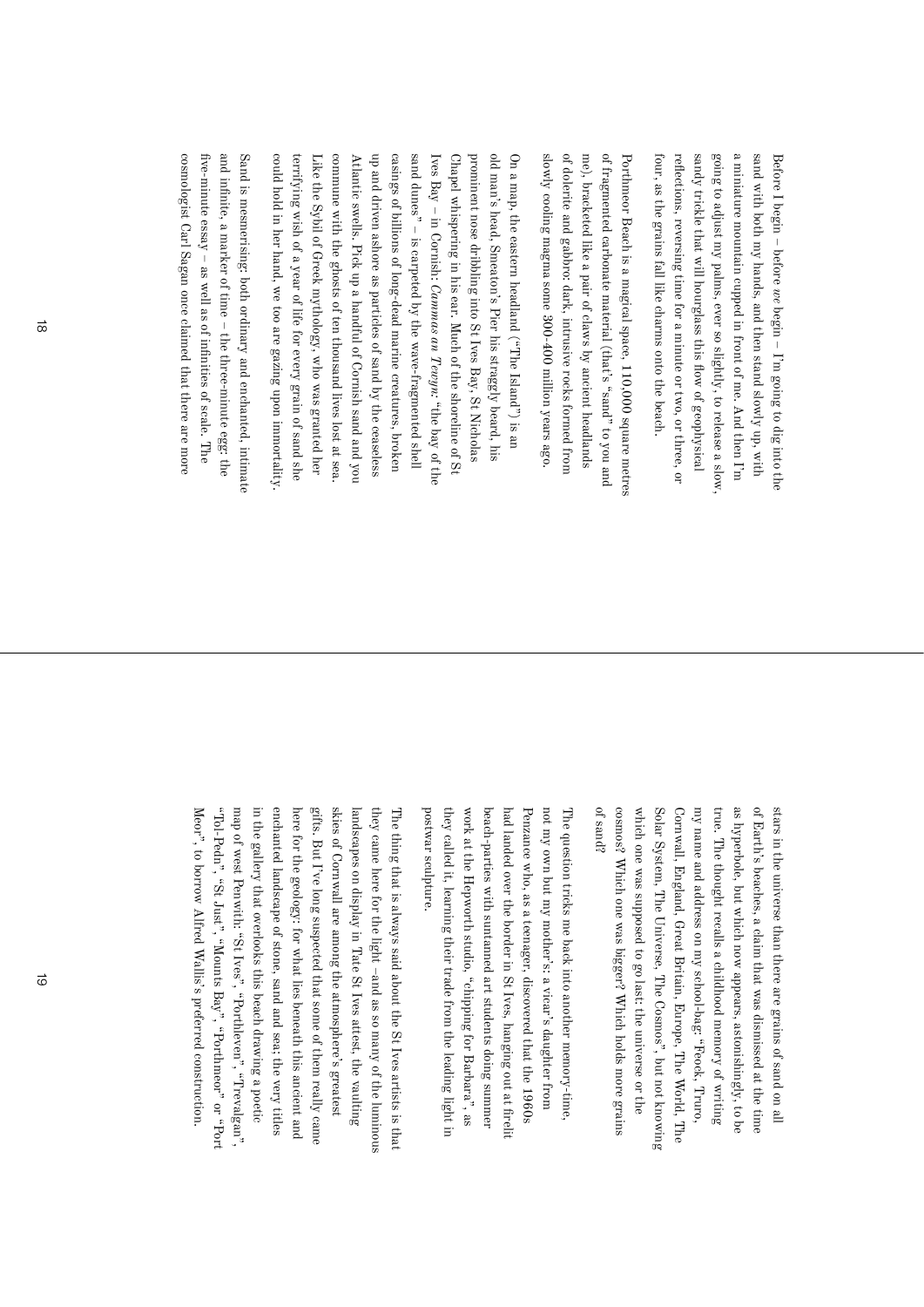And while visitors to Tate St Ives are asked to keep their hands to themselves, down here on "Port Meor" Beach the sand in my hands – in *our* hands – is all about touch, tickling slightly as it trickles away, over seconds, over minutes, over aeons. A billion or so years ago – a blink in the eye of my hand-held sand-timer – the moon was much nearer Earth than it is today, with a stronger gravitational pull raising vast tides in our planet's young oceans. The energy dissipated by those tides as friction helped slow the earth's rotation, locking our moon into its present alignment, so it always shows the same face to the earth. In the fullness of time, the earth, too, will become tidally locked, and so will always show the same face to the moon. The tides will cease, bringing to an end the great natural spectacle of an ocean dragged across the beach by the moon's cosmic leash, with the entire weight and breath and heartbeat of the sea involved in the daily shaping and reshaping of the shoreline – a liminal space that is erased and rewritten twice a day by tidal improvisations: by what oceanographers know as "the Atlantic calcium carbonate budget", or by what children and castle builders know as "fresh sand", laid out anew each day.

And it's waiting for us now, as my sandglass ebbs away to nothing: a miniature cosmos, our new world of sand, waiting to be created and erased again, by a hundred hands, by a single tide.





Newlyn Art Gallery, Cornwall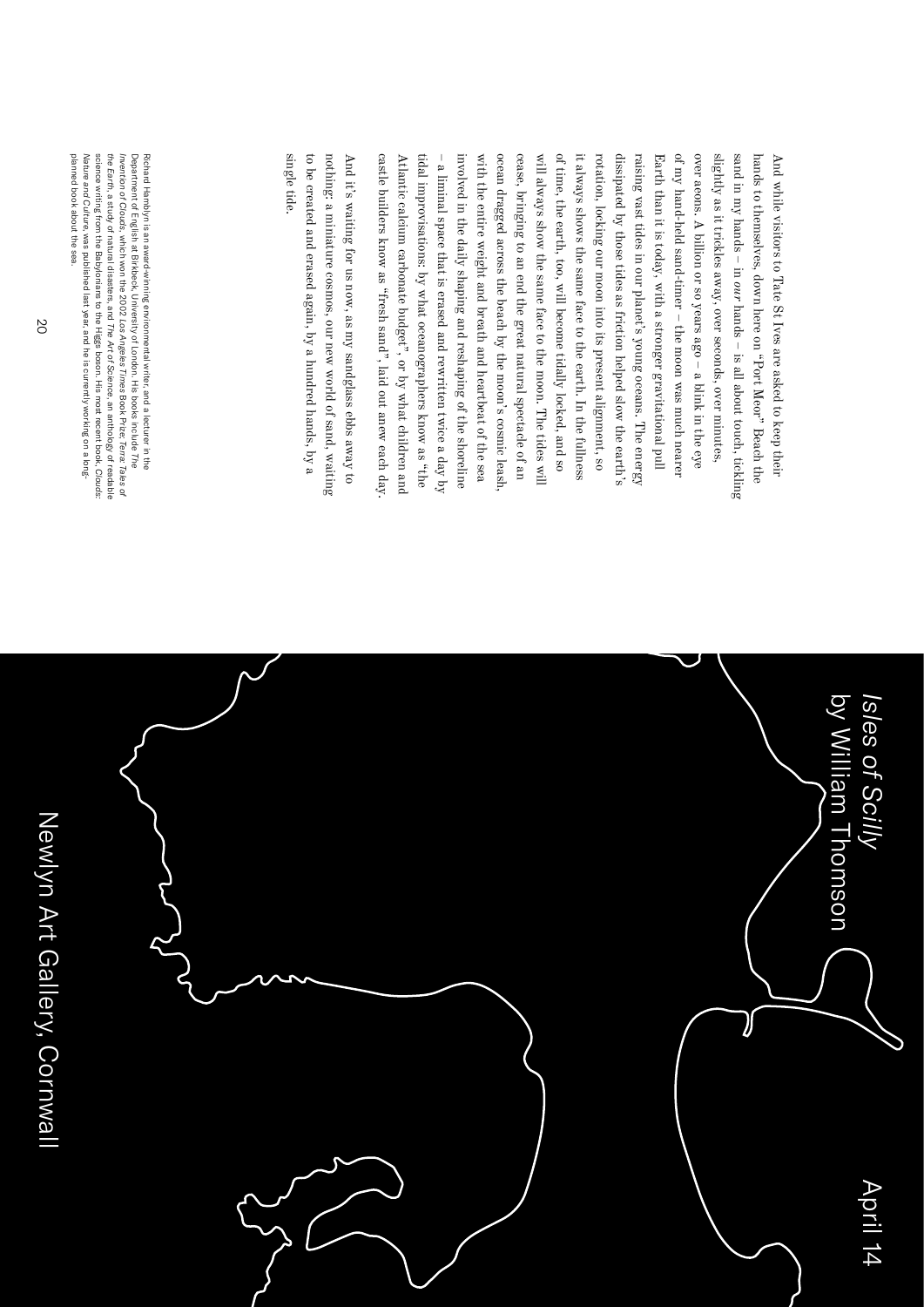As we stand here in the Isles of Scilly, surrounded by water, the timeless inscription chiselled onto a rock on Holy Island, Northumberland, resonates with this beach: "Out of the sea a heart beats of stone". Our heart of granite, softened by white sand and brightened with wild fowers, breathes the south-westerly winds. It beats with the tides and the Gulf Stream flows through its veins, part of a great circulatory system of interconnected ocean currents transporting heat and nutrients around the world. It takes one thousand years for a water particle to make a complete journey through this global system and return to where we are now.

While ocean currents transport water, tides transport energy. Right now that energy is fowing around the Atlantic Ocean in the form of a colossal wave with high tide at its peak. After passing the Isles of Scilly the energy that forms high tide travels to Iceland, Greenland, North America, North Africa and Europe. It then returns here twelve hours later and repeats the cycle without missing a beat, connecting us with communities around the Atlantic regardless of culture or climate. From the Inuit of Greenland to the Berbers of the Sahara, we all share the energy of the Atlantic tide wave. And this wave does not work in isolation, it is part of a network of tide waves that join like cogs in a great machine, high tides merging seamlessly throughout the world's oceans.

Tides, winds and currents are set in motion by the earth orbiting on its axis at an angle of 23.5 degrees. This perpetual spinning creates a climate of constant change; day to night, spring to summer, high to low. But this change is not linear – it is circular. It follows a cycle, a path that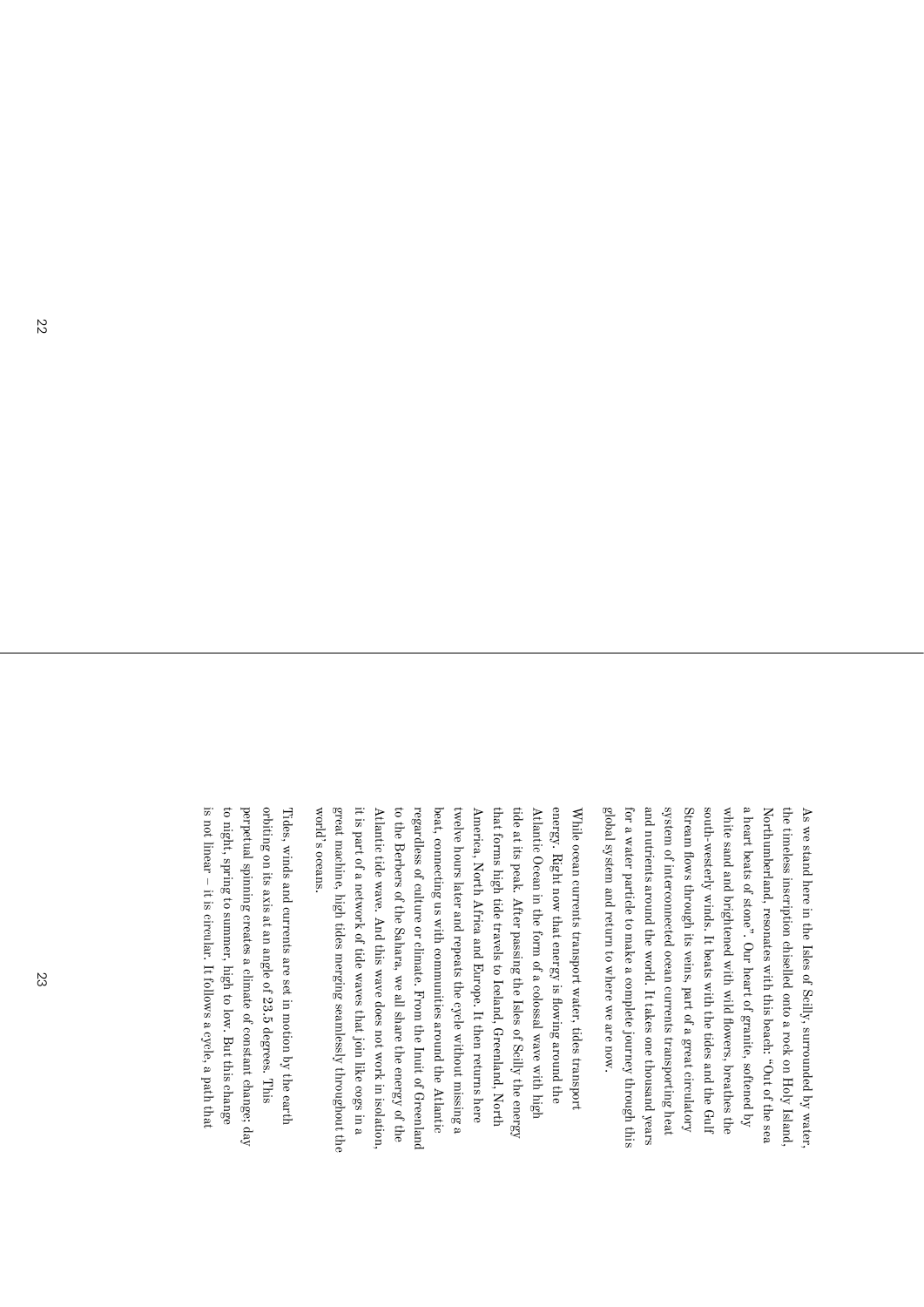makes a loop and returns to the start, just like the peak of the Atlantic tide wave. Each cycle is unique and the time it takes to make a circuit varies. Tides repeat themselves once a day. Currents transport water around the world once a millenia. And every several thousand years polar ice melts and pours into the ocean, rising sea levels. This is the cycle we are in now.

Three thousand years ago Phoenician traders sailed from the Mediterranean and stood where we are today. But their view would have been very different; instead of looking out over water they were above a valley that rose up to hills that make the islands opposite us. In those days these were not a collection of isles, but a single island whose valleys were fooded by rising sea levels, creating the isles we see today. And now that cycle is repeating, this time accelerated by man-made global warming. The difference now is that by looking back at the cycles of the past we can predict what will happen in the future, and we are better equipped to adapt to this dynamic stage in the cycles of our oceans.

## *To Us for the Filling* by Lizzie Lloyd

William is an author, artist and adventurer.

In 2014 William founded Tidal Compass and travelled the coast of Britain, making Tide Maps for the coastlines he explored. This adventure inspired his best-selling *Book of Tides* followed by *The World of Tides* and *Tides and the Ocean*.

In 2018 William was made a Fellow of the Royal Geographical Society and established Tide School, taking people on outings along the coast and teaching them about tides so they can have safer and more satisfying adventures.

William is currently planning an expedition to sail the world and explore climate change. His strategy is to sail to the places most at risk and share the stories of *'SUPA' Heroes;* people helping develop a sustainable [S] future through better understanding [U] the natural world, preventing [P] damage to the environment and adapting [A] to changes in climate.

You can follow William's adventures through his weekly Friday Forecast at www.tidalcompass.com

Glynn Vivian Art Gallery, Swansea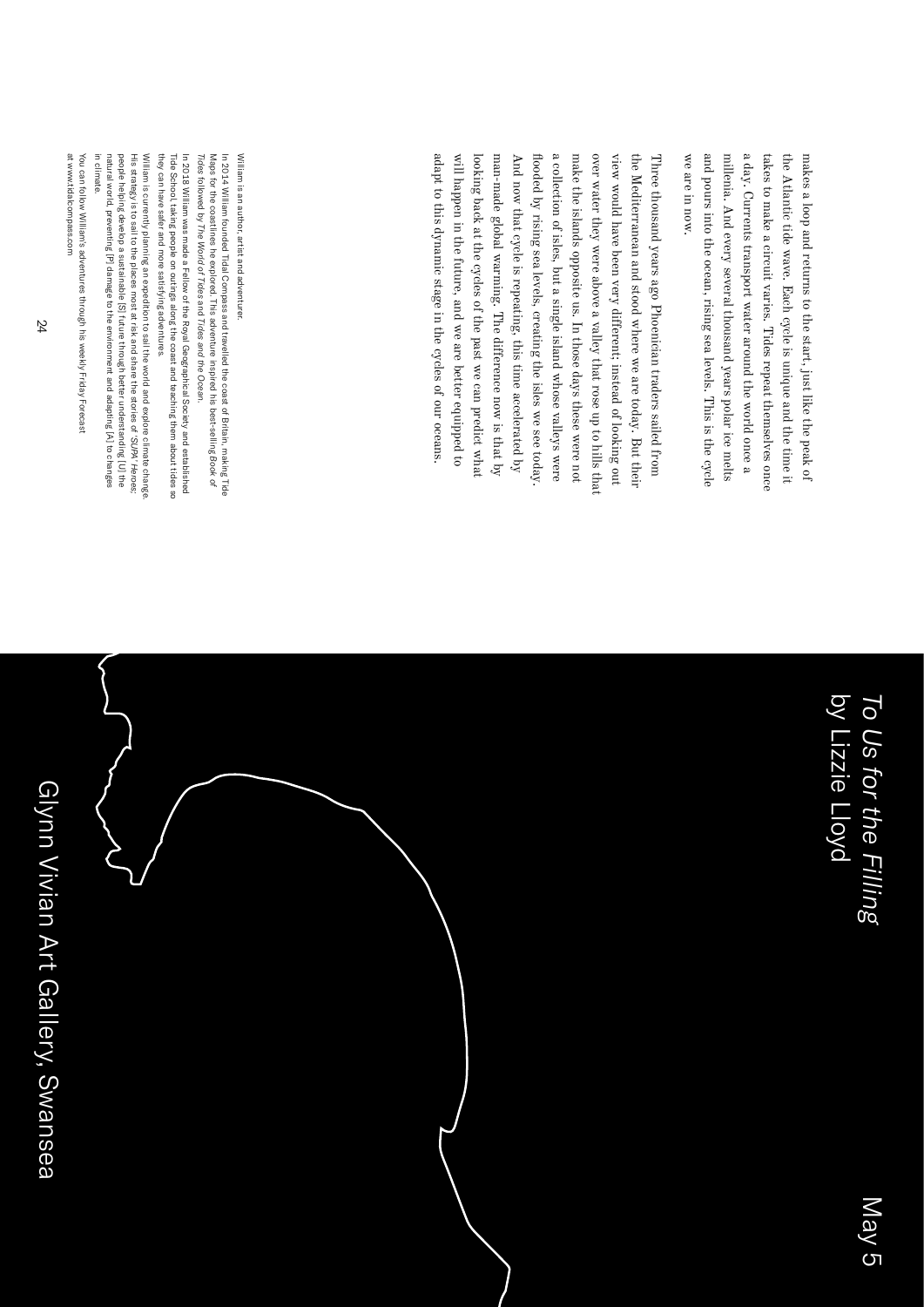Splayed and blanched-white pails are passed from one pair of expectant hands to another. Crisp and shell-like these conic forms are nestled upside down, one within the next. They call to mind overgrown peonies, frilled eruptions opening themselves up to us for the flling.

*scwtch – scwtch – scwtch fud-thwt fump*

I fll and pat and fip and wonder how many millions of castle-shaped buckets have been flled along this bay? How many names temporarily scrawled on its shore? How many stones thrown, spades buried, sticks fetched, shells collected, rearranged, and pocketed? How many bottles washed ashore, nets caught and knotted, balls carried away by winds or tides?

*scwtch – scwtch – scwtch*

I'd like to fll my buckets with words that I've collected, inspected, and run my fnger over; words that belong here. I'd like to fll them with memories of this place so that when I turn out my tamped down, second-hand words, they'll form unsound frst-hand mounds. These, I imagine, will amount to a compression of snot-wet-grit-specked upper lips and benumbed bare feet and grizzled skies and overcast waves the colour of week-old bruises. Midnight walks home after closing would be there too, together with (something like) football played at dusk in fts of young and unselfconscious giggles. The bank holiday birthing of my frst boy.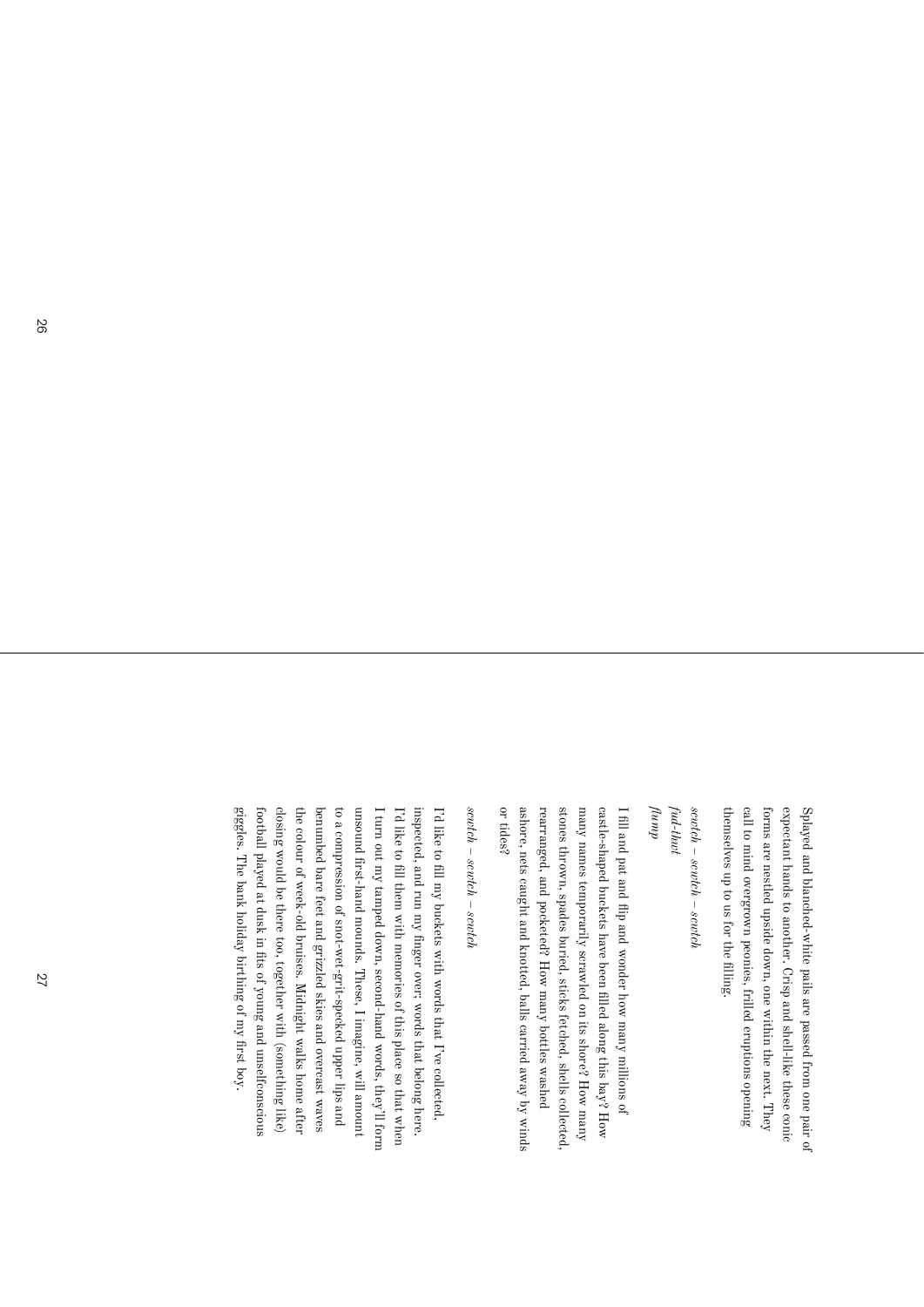*fud-thwt fump*

Getting the right consistency is crucial, though: too wet and I risk a sloppy dissolution, too dry and a gusty collapse.

*scwtch – scwtch fud-thwt – fud-thwt*

I'd like to shape my mounds with the ups-and-downs of accented words mouthed here, by there, and endowed by vowels that are extended, open-ended and occasionally curtailed. In my teenage years, when it mattered most, I set to adopting this lolloping rhythm. I later lost it somewhere along the way to here. Now I hear it only occasionally. I can replay it in my mind, though – it's still there. But when I set to speaking it aloud it isn't; my mouth is stiff and clumsy, no longer able to form the right shapes to host it.

#### *fump*

Hands together; eyes closed: she's got the whole world in her hands. The last time I sang something close to this refrain I was here, in this same sing-songing city, I mean. Sitting, head down, cross-legged on a sticky lino grey-blue floor I would cast sideways glances around the school hall and the teachers that rimmed it both of which seemed comparatively, unimaginably large.

*scwtch fud-thwt* This is her way, I suppose, to play between scales of time and dimension. Switching between the unfathomably vast to the familiarly small – from light years to light bulbs – she stages a world, a universe even, in precarious miniature (or is it a precarious world in miniature?). She hands out pieces of it, proxies for it. These fve great world formations don't look like much against the backdrop of the arm-wide expanse of Swansea's bay, not much at all: more molehills than mountains and ft for glee-flled, two-footed stamping.

### *fump*

Regardless, we dig on. We rearrange grains of sand into shapes that we know to be short-lived before turning to rearrange the contents of our daily lives into shapes that we know to be short-lived. We dig on. It turns out that even her pails exist in passing, degradable, like these words and the sounds and the mounds they make and the worn down mountains on which they're modelled. Before long, I know, my sand mountains will be toppled from above and sucked from below; they'll collapse in on themselves, out from under themselves, swept clear by the returning tide. Still, heads down; we dig on.

Brought up in Swansea, Lizzie is an art writer. She lectures in Fine Art and Art and Visual Culture at University of the West of England. Her texts have been commissioned by Plymouth College of Art, Phoenix (Exeter), Hestercombe Gallery (Taunton), UH Galleries (Hatfield) and she recently contributed to a Cubitt Education Community Studios project (London). Her writing has appeared in publications including Art Monthly, Journal of Contemporary Painting and artnet. She was writer-in-residence at Arnolfini (2016) and Plymouth (2017). Her doctoral thesis on Art Writing and Subjectivity at University of Bristol will be completed in early 2019.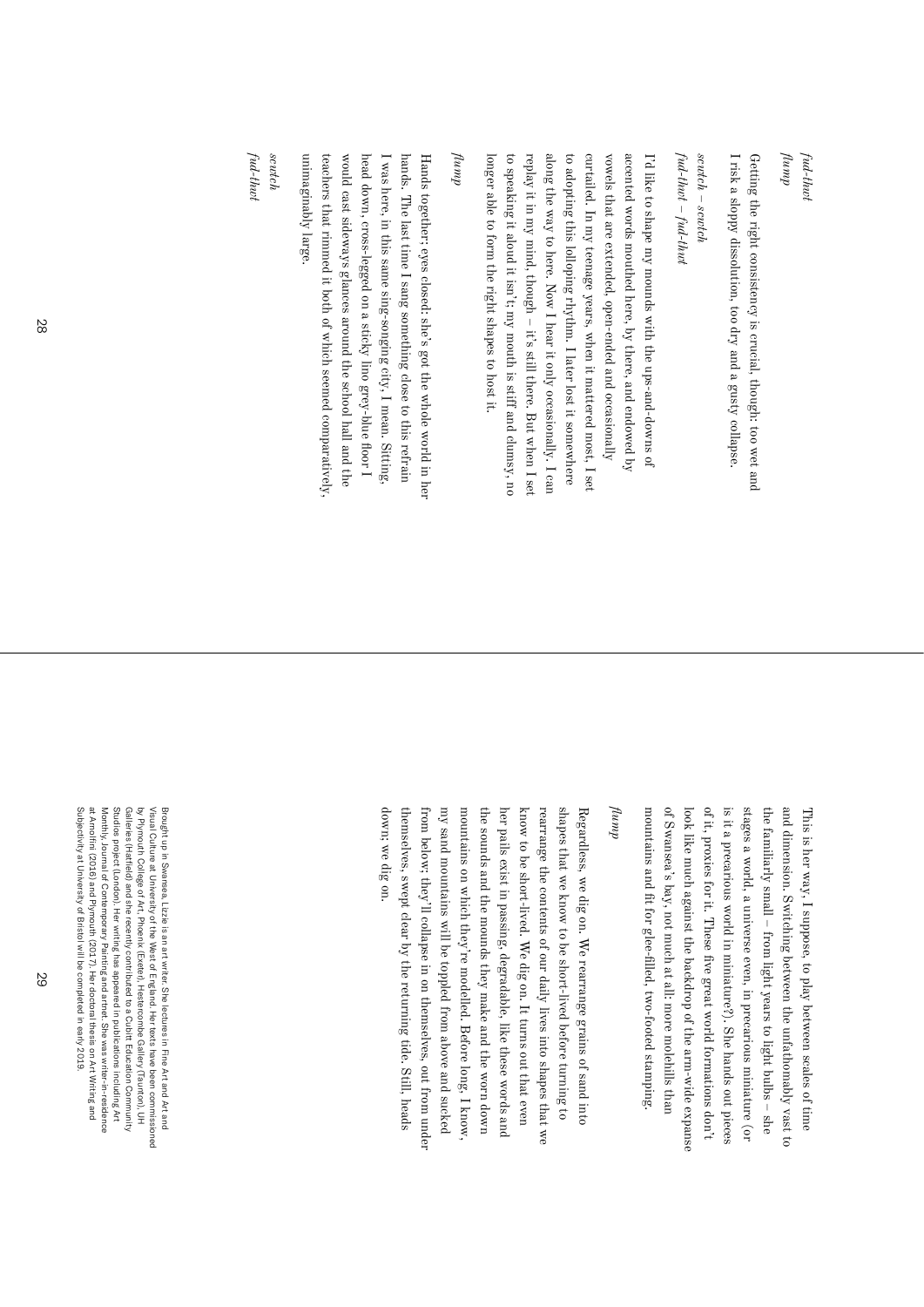*The point of the work is the work* by Paul Graham Raven

May 12

Artecology & Quay Arts at Hullabaloo, Isle of Wight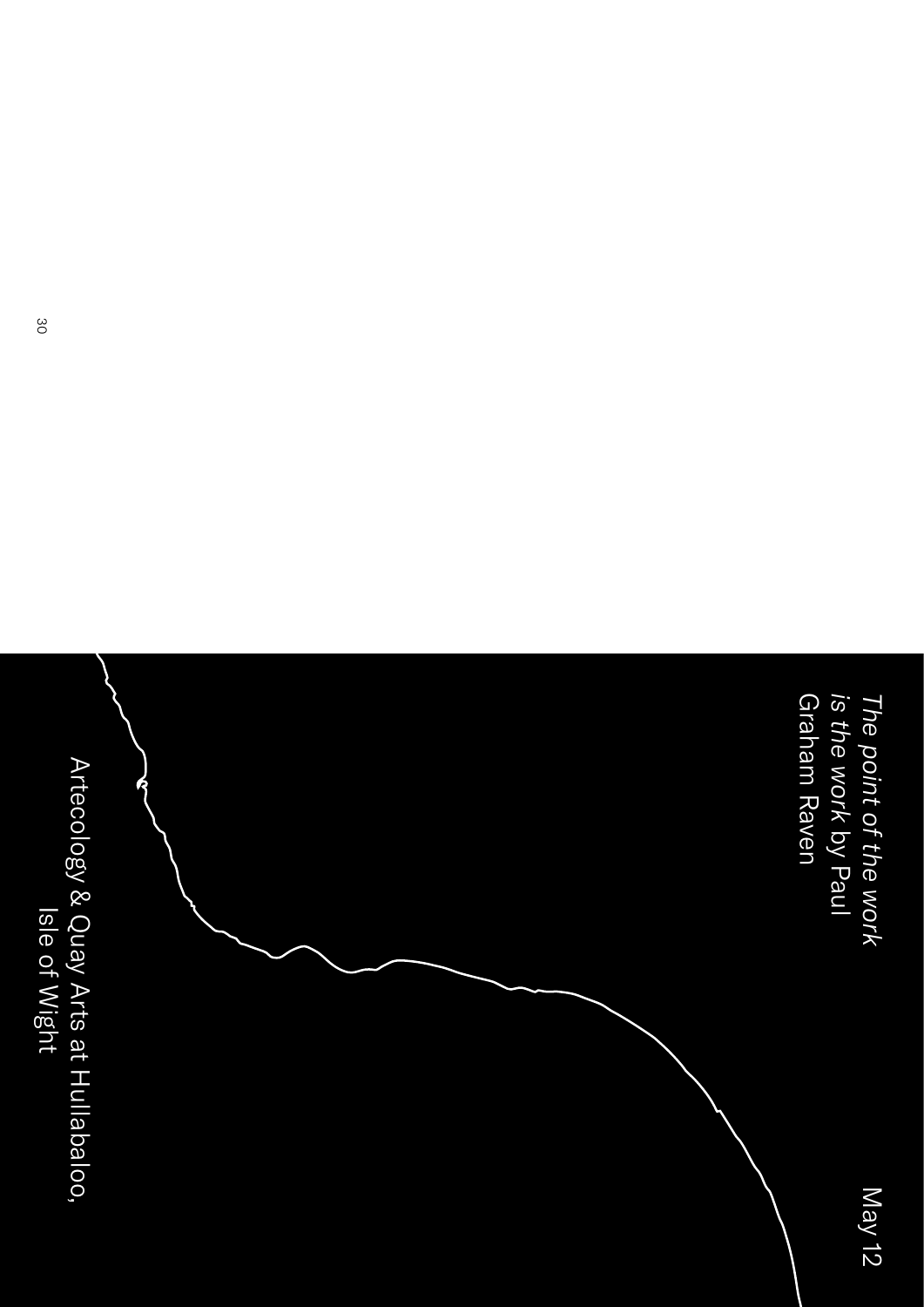Dear child, let's play a game. Come here, crouch down, and place your tiny hands upon the ground to feel the salted sand beneath your skin. That outer layer of your inner world is very thin, and will get thinner still as years pile up on years, but never mind – you're young, and age is for the aged ones, and time for you still measures out in joy and tears and wonder, day on day on day, and size is relative at best. So much will come along and go away with time, your life an hourglass, the top still full but trickling slowly downward nonetheless; you're still so small, the world is oh-so-big, and how I hope to see it all anew again, as seen and felt afresh by you, your eyes alight and hungry for it all!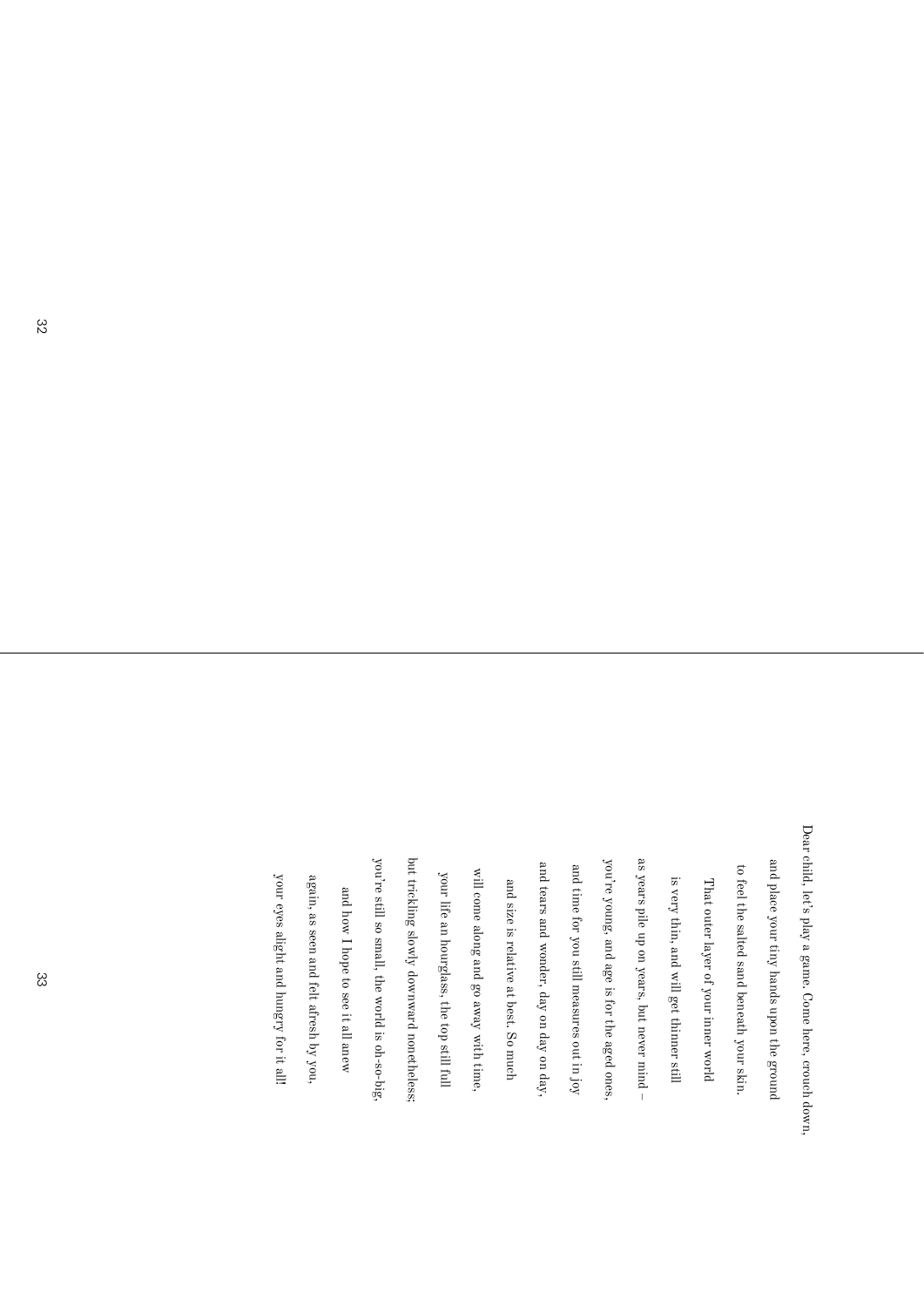So: look out there, where waves dance up and down, and tell me what you see. Not much? So true! But don't just look through distance, look through time to see the past – not deep as dinosaurs, but just a handful-hundred years or so. It's Fifteen Forty-Five, and Henry Eighth is fearful of the French invading here (a war, like most such wars, which was at heart an argument about who got to claim the work and taxes of the normal folk, a game of thrones in which we're merely pawns – and not so much has changed in that respect). Now, Henry was all get-stuff-done-and-build, and forts were very much his sort of thing: protection, yes, but part of playing king is making statements, setting down your mark. And so he had his men construct a fort, a box of stone with walls and ramparts: traps for men in ships with mayhem on their minds.

But then, before they'd fnished, from the swell of summer's tides at dawn, the French attacked! They crossed the Channel in two hundred ships, two thousand men all gunning for the fort, still incomplete, the builders not yet done.

The French, they didn't win (I'm not sure why, to tell the honest truth) and went away. The workmen carried on, the fort was built, the war was won (or lost – depends which side you take) and Henry died, as all kings do. (They're only human beings, after all.) The years fowed by, the tide licked up and down the castle's walls, and made them soft and weak, which isn't very useful in a fort. Alliances and politics had changed (and so had war), the French were less a threat than someone else (I'm not sure who). And so it was the castle walls were all knocked down,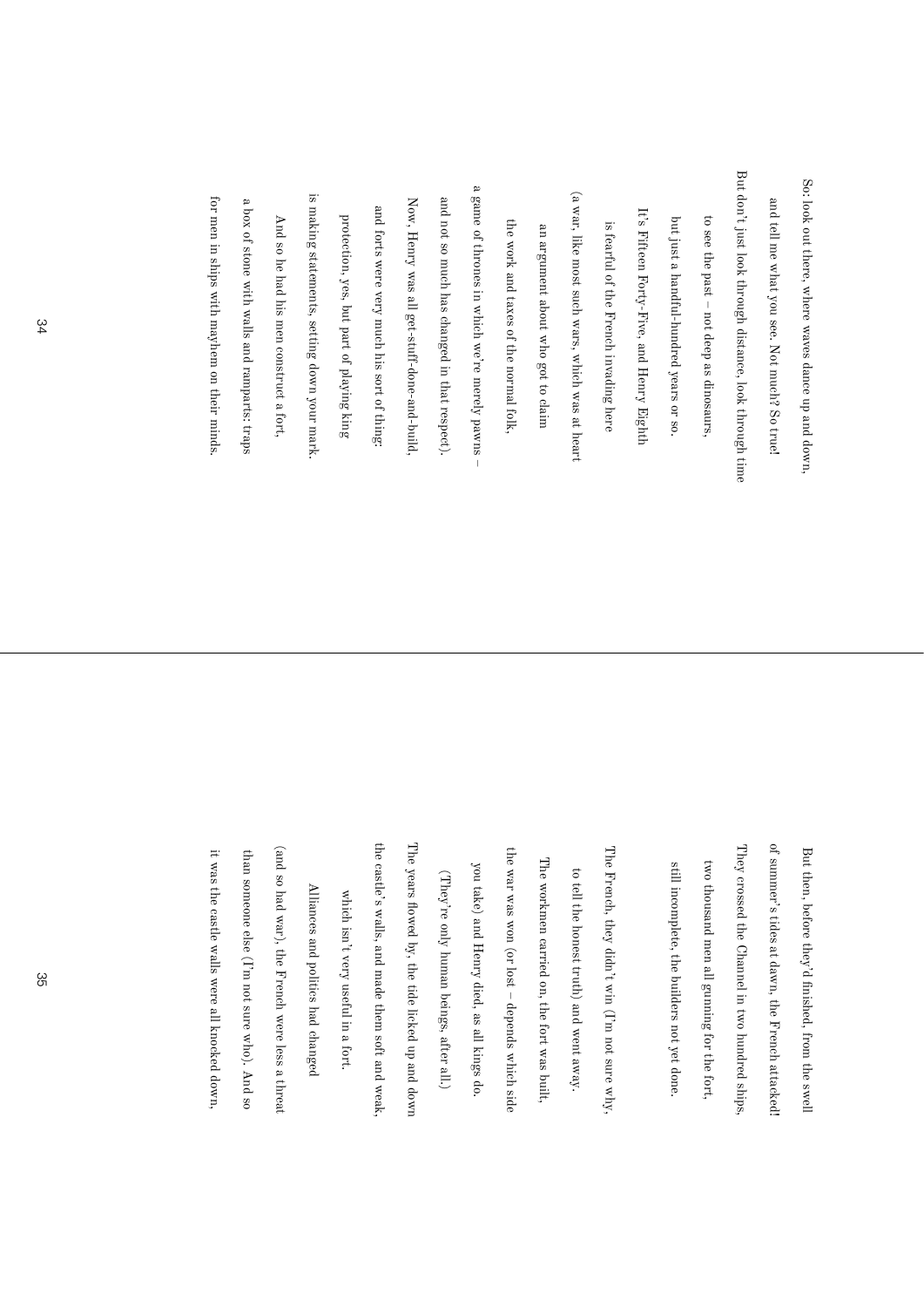the stone reused elsewhere, the site left bare, abandoned – given over to the sea. My point, dear child, is not to make a mock of kings, not even Henry Eighth. (I *could*, and sometimes do.) But look: in Henry's case you can't accuse the guy of sitting back and letting life unfold for sake of fear that what he did might fall a little short. As mortal as he was – as you and I – he made his moves, and made them fast and bold.

My dearest child, the point I mean to make is that you'll try then fail, or try then win – and even when you win, it mightn't last beyond the frst bright rush of holy joy completion brings. Temptation sings a tune (like sirens, if you know your Odyssey) of torpor, tells you not to even try: why bother, if the things you make will die,

and so will you? *But that's the wrong way round.* The tree still falls; the question of the sound is answered by the other trees, who'll say "we felt it – that's enough". The forests know that life-and-death's the loop that lets them grow, that kings and heroes cannot do their work without their soldiers, builders, farmers, clerks. The large is built up slowly from the small, and every castle-tree must someday fall.

Now let's get down to earth, let's touch the truth – no matter if the sand is wet, who cares? For did you know that once upon a time this sand was rocks and mountains, far away? That time and tide wore down those mountaintops and crushed them into something close to dust? It's true! The large becomes the small with time, the small becomes the large... this Earth was made from distant stars exploding into rust,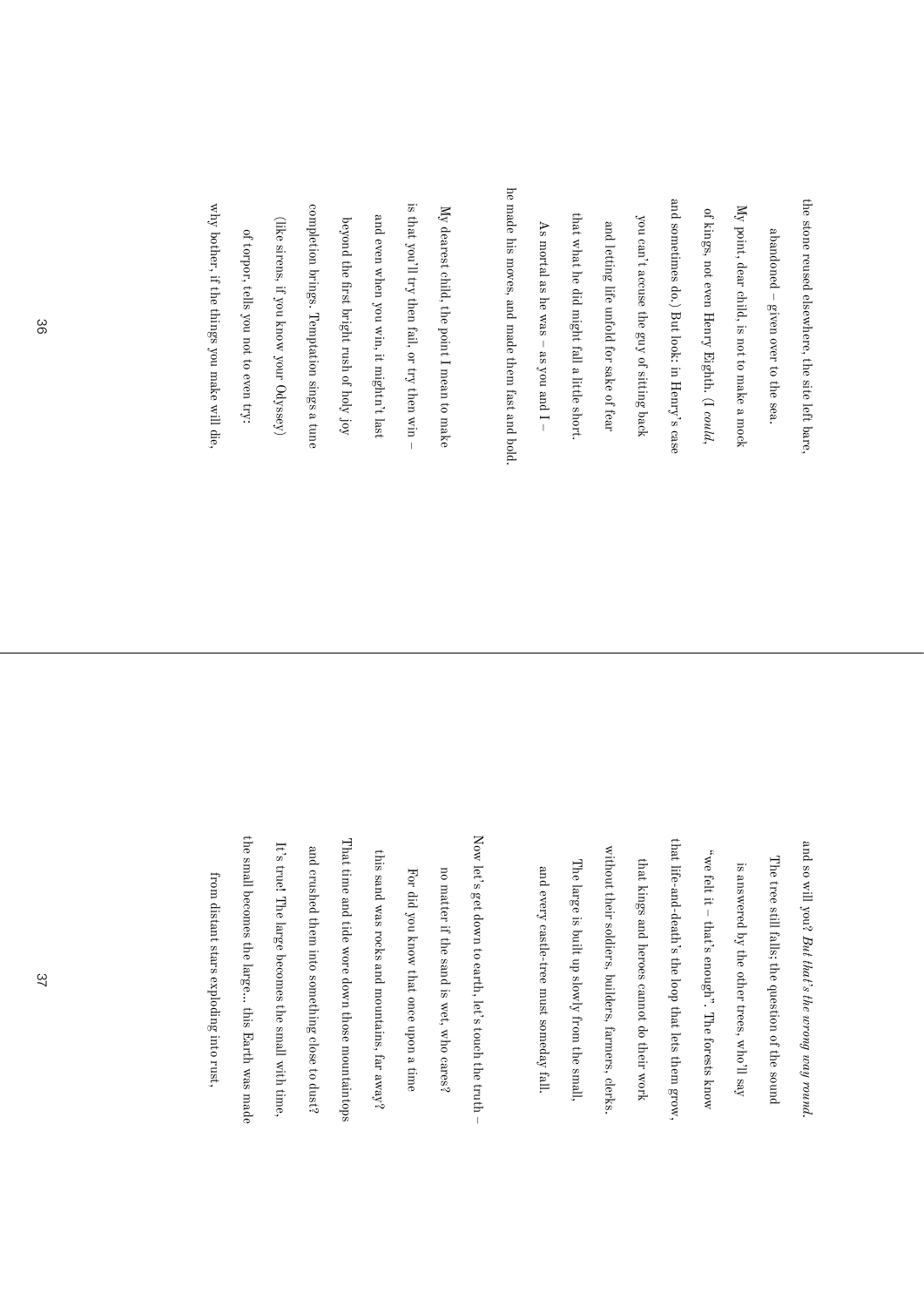and so were you, you too are made of stars, the salt-red ocean underneath your skin is full of tiny bits of stars – don't laugh! I wouldn't lie to you, it's what we are, all people, good or bad, or strong, or weak, are stars – and don't forget it, much as life may tempt you so to do when things go wrong. 'Cause time is ocean's waves, and life's a beach, and all our castles merely piles of sand – but don't despair! The power left to each of us is here, *right here,* within your hand.

So kneel – but not to gods, nor kings, nor men. To time we bend the knee, and take the gift of time to make a shape, to make our mark, not knowing if or how that mark will last. 'Cause nothing lasts forever – sad but true. The waves of time will crush our rhymes

and castles, yes, they will – but don't despair.

For meaning is a moment we can take and cling to tightly when the world's awash with rage and loss, and we feel oh-so-small. So kneel – and sink those tiny human hands into the sand, which once was mountains tall, and make it shape a mountain once again. Perhaps the sand remembers what it was; perhaps your hand remembers how it felt to raise a wall against the sea, against the French, against the patient tides of time. For that is all that human hands have done, and all that they can do: make shapes of sand, of rock or air, or ink upon a page. (This is my castle, made of words, for you.)

There will be times you'll face this fact and feel that nothing's to be done, that all is lost. But other times – and let this be the frst! –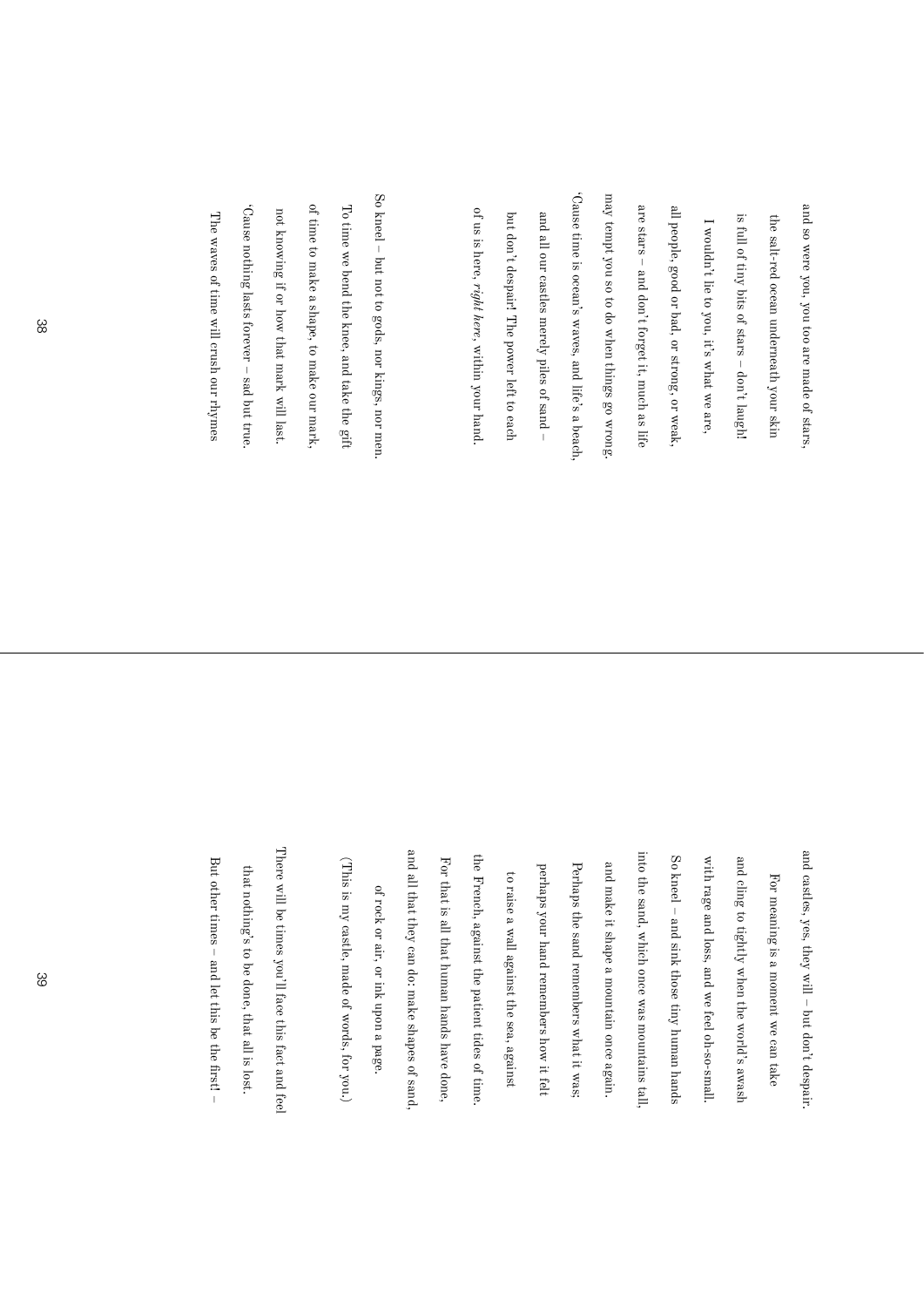that feeling will be wind to fll your sails: if nothing lasts, and every fortress fails, and every mountain crumbles into sand, then every moment, poem, every shape we make is glory: dreamings brought to life.

Embrace this momentary act! Admit the truth of life, which is mortality, and so defy the tyranny of time.

Now say the magic words: "shall we begin?"

#

(for Jasmine)

Paul is a postdoctoral researcher for Lund University (Sweden), using the tools of science fiction and social theory to explore infrastructural reconfigurations for Anthropocene futures. He's also a writer of poetry and fictions, and a consulting critical futurist, literary critic and occasional journalist, with bylines in such venues as New Scientist, Wired UK, ARC Magazine and The Guardian. He lives a short walk from the site of the Battle of Orgreave, in the company of a duplicitous cat, five guitars he can barely play, and sufficient books to constitute an insurance-invalidating fire hazard.

40

*Life Made the Mountain, the Mountain Came Alive* by Ian Vince

MOSTYN, Llandudno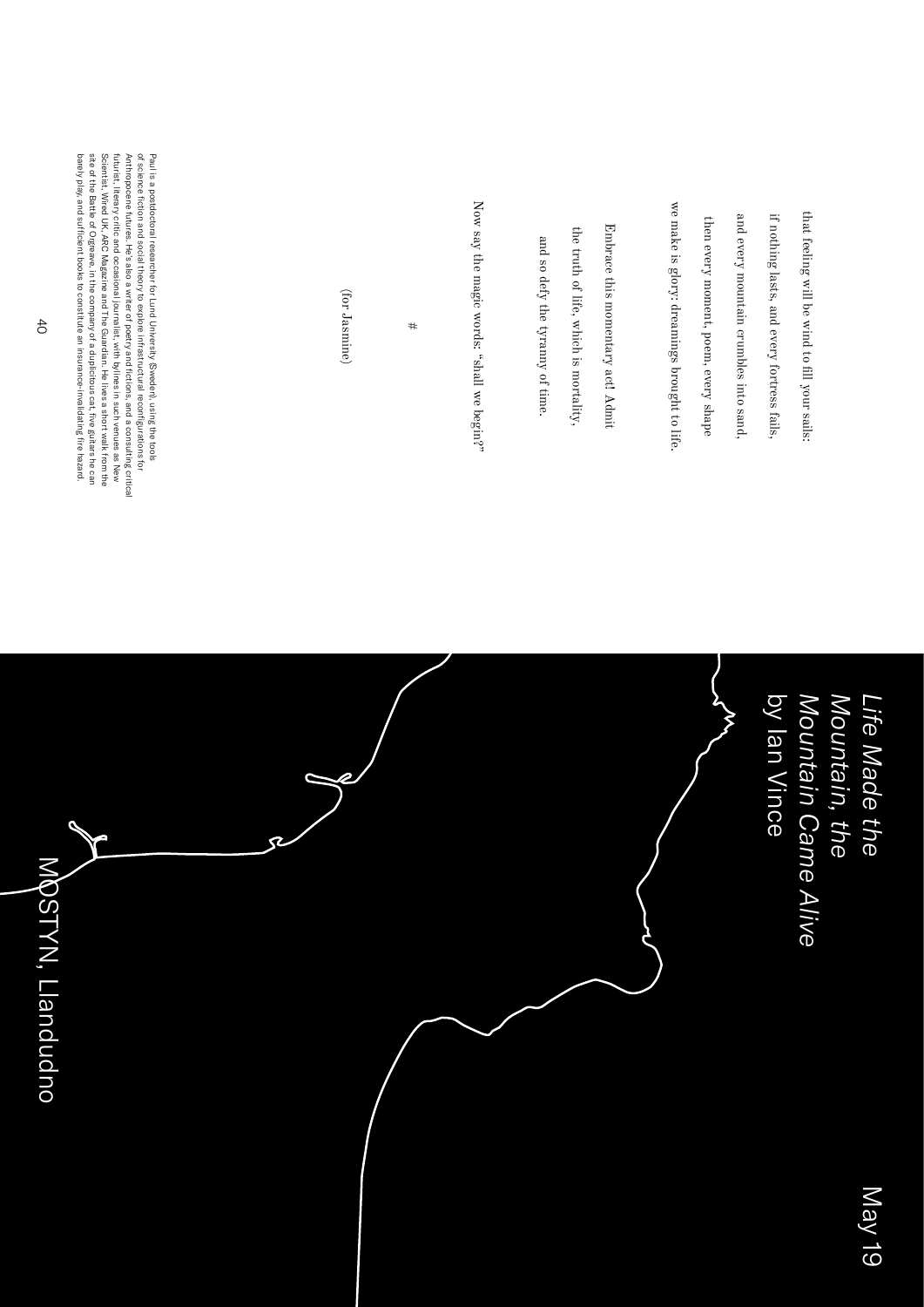It seems odd to stand on a beach and tilt your head up for a view of the ocean foor, but that remarkable feat can be achieved on West Shore Beach at Llandudno. The cliffs and slopes that terminate each end of Ormes Bay are the petrifed remains of a former sea foor – the bottom of a shallow sea, now long gone, that existed over 325 million years ago. This is not unusual; most mountains are made from sediments laid down in the ocean. What is special about limestone uplands like the Great and Little Orme, is that they were originally made a long way offshore. The sediment that created them did not come from the erosion of an earlier landmass; it was left by living organisms.

The uplands around Llandudno were laid down in a shallow tropical sea during the Carboniferous, a period of deep time that teemed with life. The southern shore of this ocean continually moved, with the sea periodically inundating and then receding over dense lowland rainforest where ancient dragonfies reached the size of seagulls and millipedes grew to one and a half metres long. Continual fooding of the forest foor left layers of dead plants collecting and compressing over millions of years to eventually form the coal seams of South Wales. Carboniferous means *coal-bearing.*

Like the coal seams to the south, the Carboniferous limestone around Llandudno is made of life itself. The Orme limestones were formed from the shells and exoskeletons of billions of brachiopods, crinoids and corals. When the limestones were frst laid down, Wales was located along the equator and the climate was similar to the modern Bahamas. Britain also lay at the centre of a super-continent of all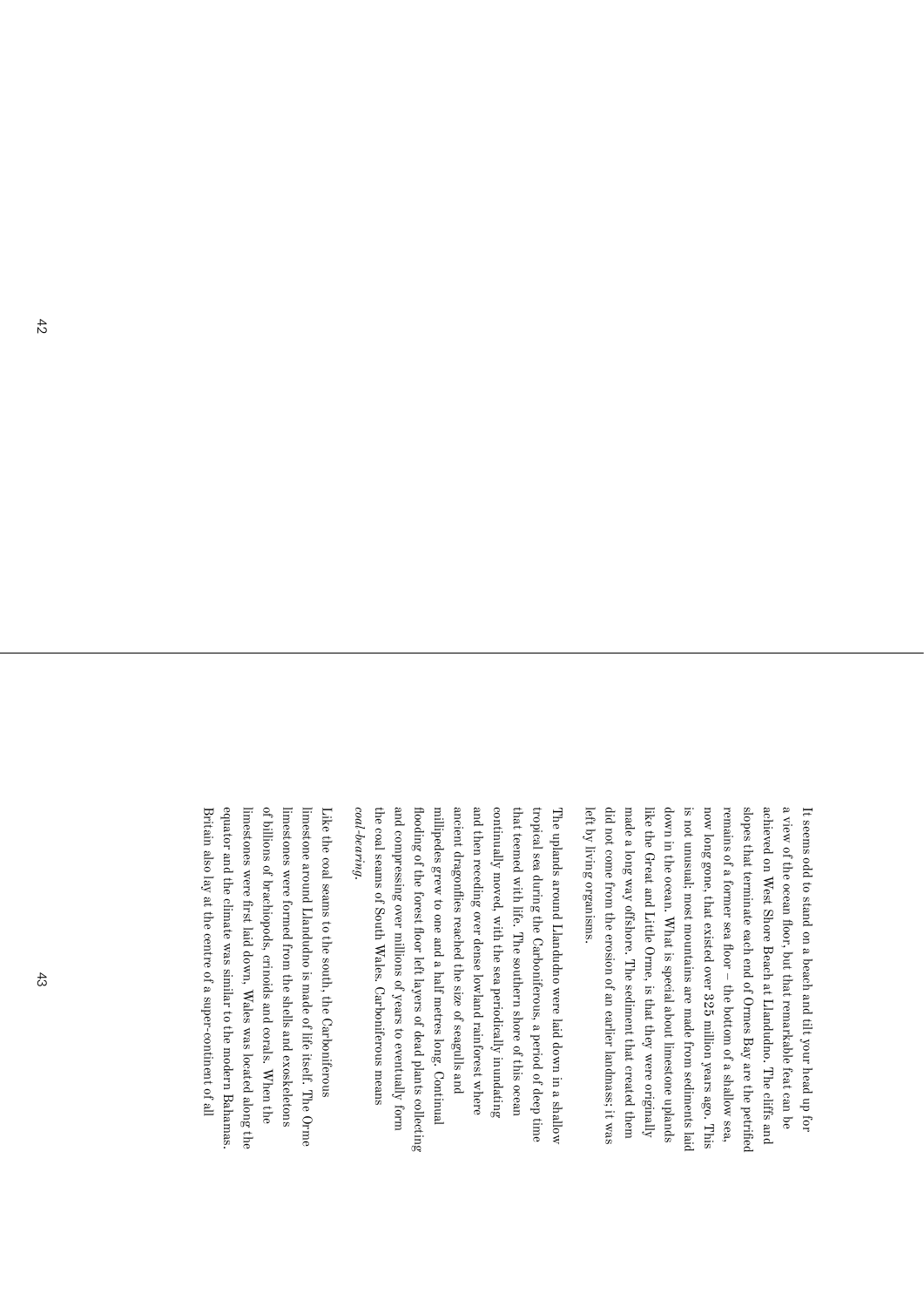the world's land called Pangaea. In Pangaea, a walk from Llandudno to New York would have taken about a month, followed by a wait of around 330 million years.

As the continents crushed into one another for Pangaea's assembly, the Caledonides – a mountain range of Himalayan proportions – formed to the north eventually eroding down to the Scottish Highlands. It was during this period of mountain building that the Orme was uplifted. From the Promenade, you can even see the fold of the rock beds above the Grand Hotel and under the pylons of the cable car.

Mineral-rich water seeped into the fssures created as land was uplifted and rucked like a rug. Dissolved copper crystallised into ore known as malachite and enough of it would be extracted from the Great Orme mine during the Bronze Age to make at least ten million axe heads. The Orme was one of the largest industrial sites of the Bronze Age world.

In other parts of the world, mountains stand aloof. Wood smoke flls the valley foors, agriculture, industry and the material needs of people predominate below, while the mountain is the home of spirit, the mark of permanence, the symbol of calm. On the seaboard of Wales, it was reversed. The mountains were places of industry – of mines and quarries – while, in the valleys that met the shore, buckets and spades beside the seaside had an altogether different purpose to their mountain counterparts.

Much of that has been upended and usurped by technology, by modernity, by the blunt forces of economics and politics. The industrial mountain has become silent, even in the

hubbub of its new appeal to tourism, within the projected spectacle of visitor centres and heritage attractions, the mountain is now a place to take a longer view and look at our own lives.

After writing three humour titles in two years, Ian Vince decided to take things at a more sedate pace. With two friends, he marshalled a 1950s electric milk float across England for the 2008 John Murray book, *Three Men in a Float*. The delightfully slow journey woke up Ian to the power of the landscape in all its forms. After another year of travelling up and down Britain and only half-remembering his geology O Level, he started the British Landscape Club and wrote its unofficial manual, *The Lie of the Land – an under-the-field guide to the British landscape.* He lives in Wiltshire with his family.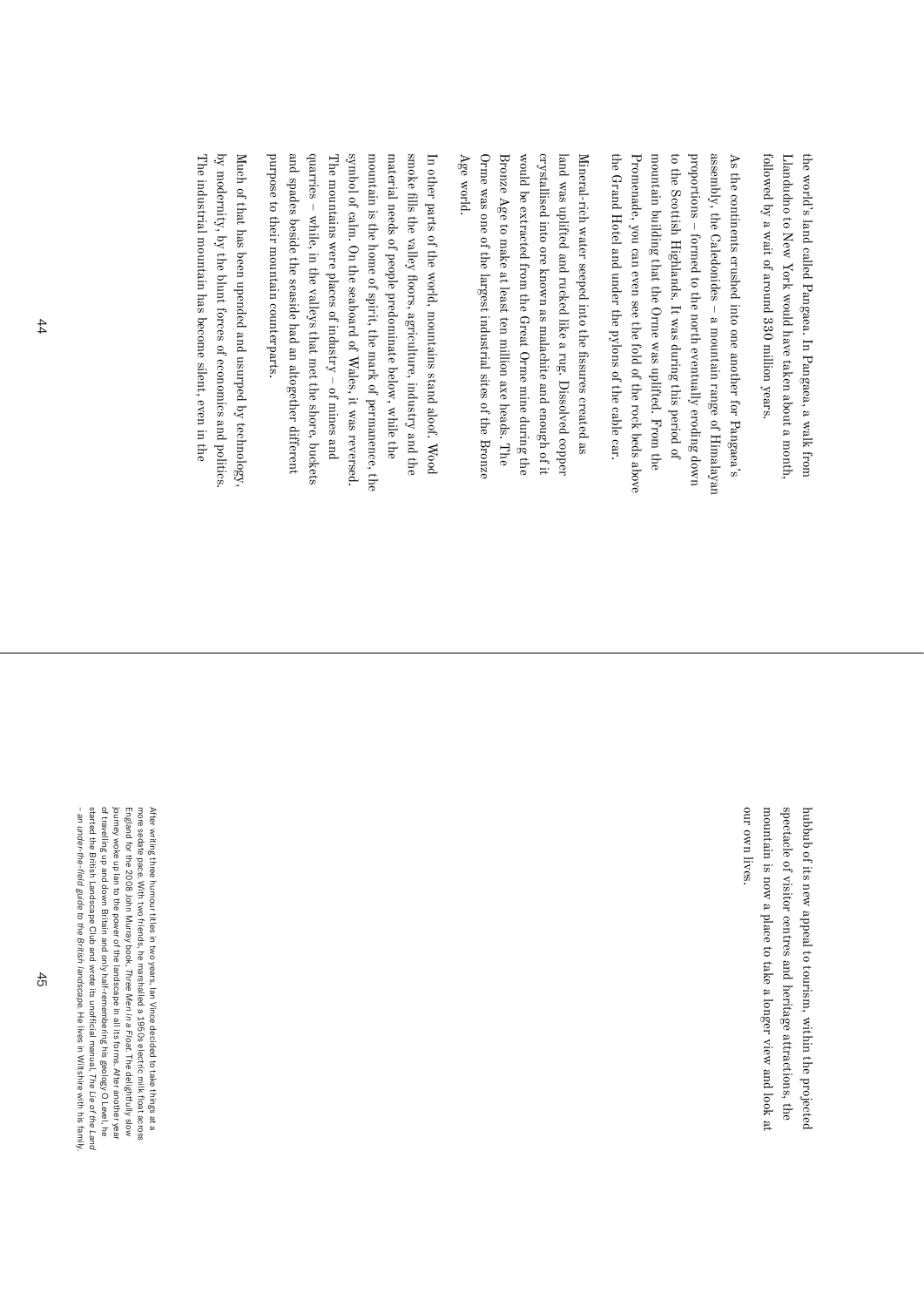*A Beachfront View* by Stuart Walker

Grundy Art Gallery, Lancashire

June 2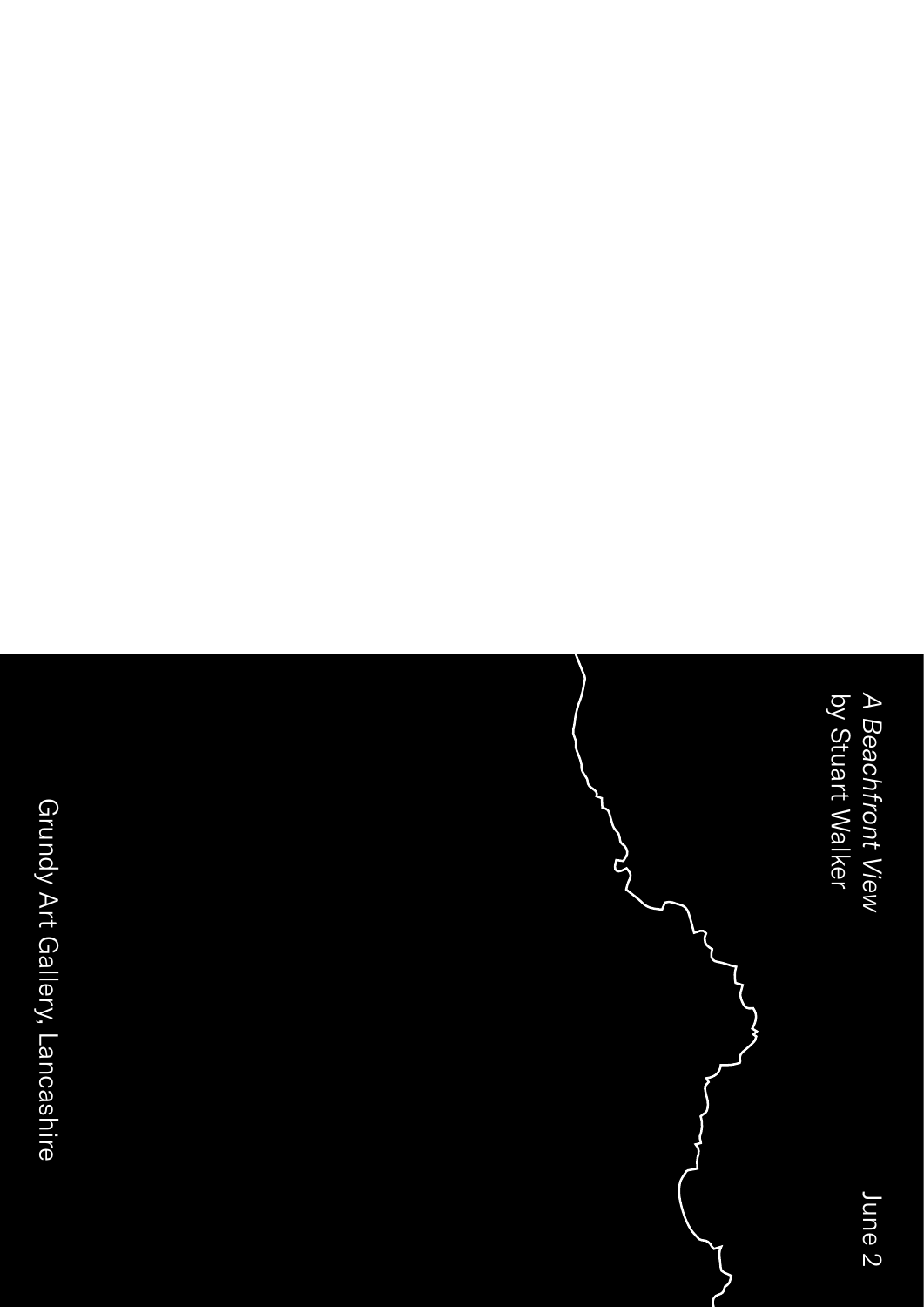The swell rolls in, rising and breaking and surging into spume that surfs across the sand. Back and forth, back and forth, waxing and waning with the breath of the moon. There is constancy in its changeless routines and changeable moods.

Down at the water's edge soft soughing flls the air, pierced by the quarrelsome cries of gulls. And the brine on the breeze smells of … *innocence* … cut-throat pirates, crows' nests, *the wheel's kick and the wind's song,* Billy Bones and Blind Pew.

Looking out from this place landlocked lubbers once dreamed of distant shores … the Spanish Main, Portuguese Men o' War, Ancient Mariners, the cargoes of Masefeld and the Bounties of Bligh.

But the horizon and the romance have become foreshortened because even the seascape is now in harness to our appetites. The wind farms that fence in the skyline try in vain to keep up with our cravings. One day, perhaps, even the wind will be exhausted.

The jarring jingle of the ice-cream van has usurped the sirens' song and a little grey donkey bearing the mark of the cross on her back in memory of Jerusalem now goes by the name of Fif. She stands on the sand in pink taffeta hat and fake-fower necklace patiently waiting to ply her trade.

\_\_\_\_\_\_\_\_\_\_\_\_\_\_\_\_\_\_\_\_\_\_\_\_\_\_\_\_\_\_\_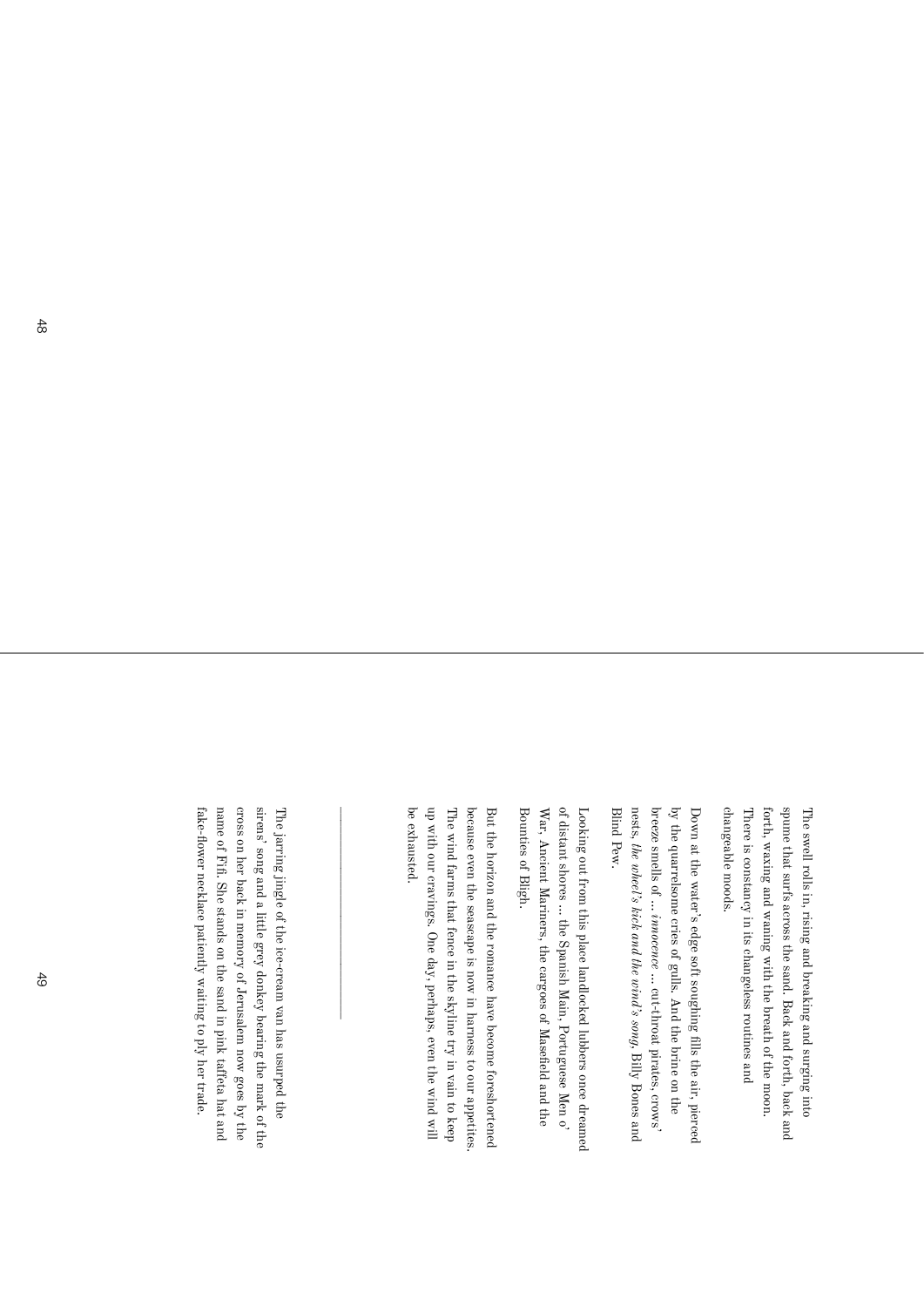But from the kiss-me-quick to the squeeze-me-slow, a shadow hangs over this beachfront view – the plastic buckets and the plastic spades and the plastic pitted sand, and the bottle tops and the beer cans, and all the fun of the fair.

Behind the sands the straddling tower casts a sombre eye over the bustling crowds, the bingo halls and the tramcars, the sticky sweets and the penny arcades. And as the day sinks into the sea there are big lights and big shows and night-time bars with 'Funny Girls' and 'Table Dancing'; and the *Little Black Pug* presents a drag act with the alluring stage name 'Baga Chipz'.

Many of the streets away from the front have a melancholy air, the guesthouses and trinket shops have seen better days – before their regulars few south for the season for too many sangrias and too much sun.

But there is also optimism in the  $air - new$  buildings, new jobs, a fresh start and new hope. And most of all there are the beaches – the glorious golden beaches – washed and cleaned and always new under a windswept sun – with families and picnics, cricket and castles, and endless days that stretch on and on into childhood.

And time passes. Generations come and generations go. The sun rises and the sun sets, and the mountains come down to the sea.

And the swell rolls in, rising and breaking and surging into spume that surfs across the sand. Back and forth, back and forth, waxing and waning with the breath of the moon. And down at the water's edge soft soughing flls the air, pierced by the quarrelsome cries of gulls.

And the earth remains … forever.

Stuart is Chair of Design for Sustainability at Lancaster University where he cofounded ImaginationLancaster. He is Visiting Professor of Sustainable Design, Kingston University, London and Emeritus Professor, University of Calgary. His AHRC supported research explores environmental, social and spiritual aspects of sustainability. His designs have been exhibited in Canada, Australia, Italy, the Design Museum, London and Brantwood, John Ruskin's house in the English Lake District. His books include *The Handbook of Design for Sustainability* (ed. with Jacques Giard), *Designing Sustainability; Design Roots* (ed with Martyn Evans et al), *Design for Life and Design Realities* (Routledge, 2018).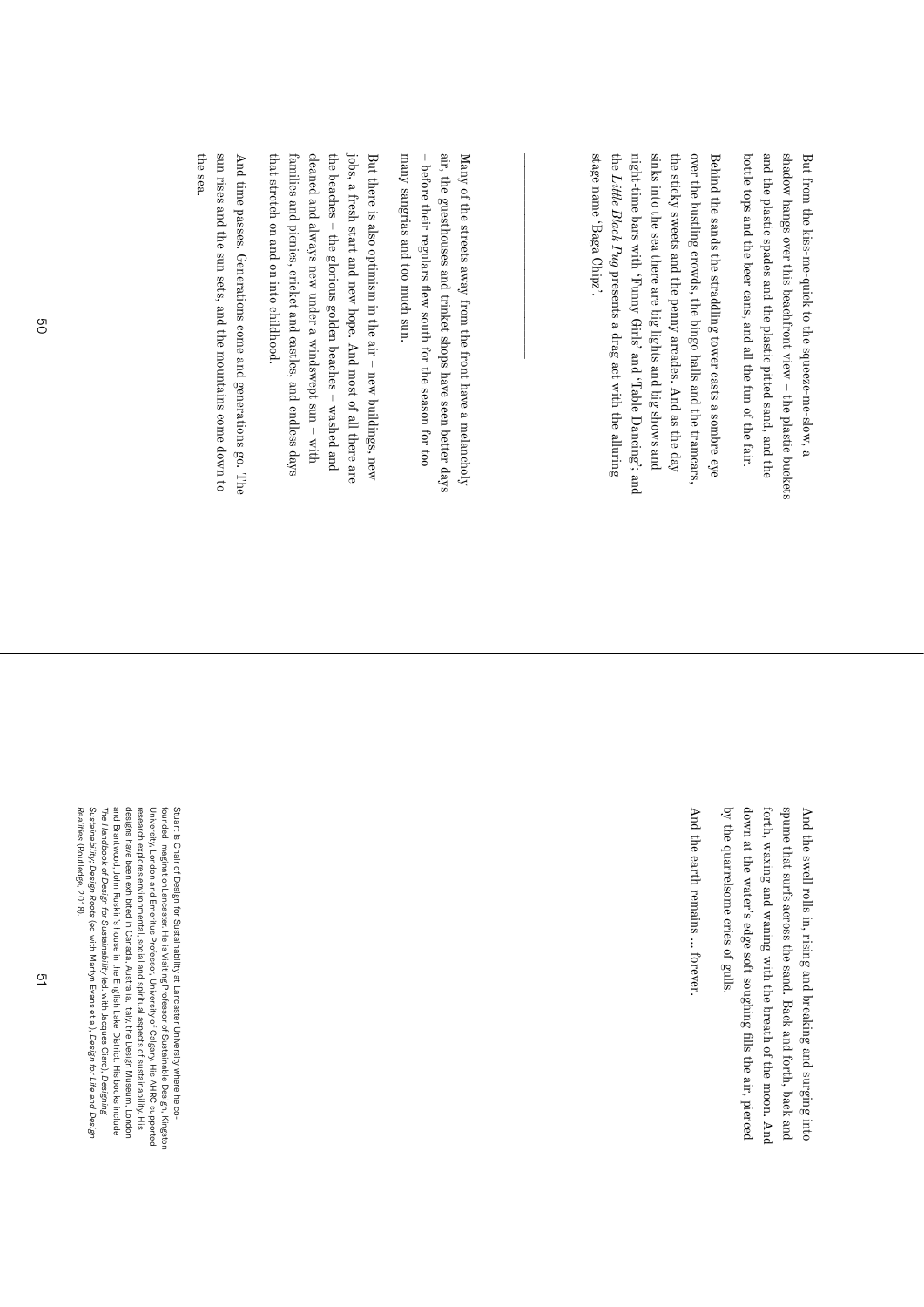*Portstewart Strand* by Patrick Barkham

The National Trust and CCA Derry~Londonderry,

Northern Ireland

June 9

k A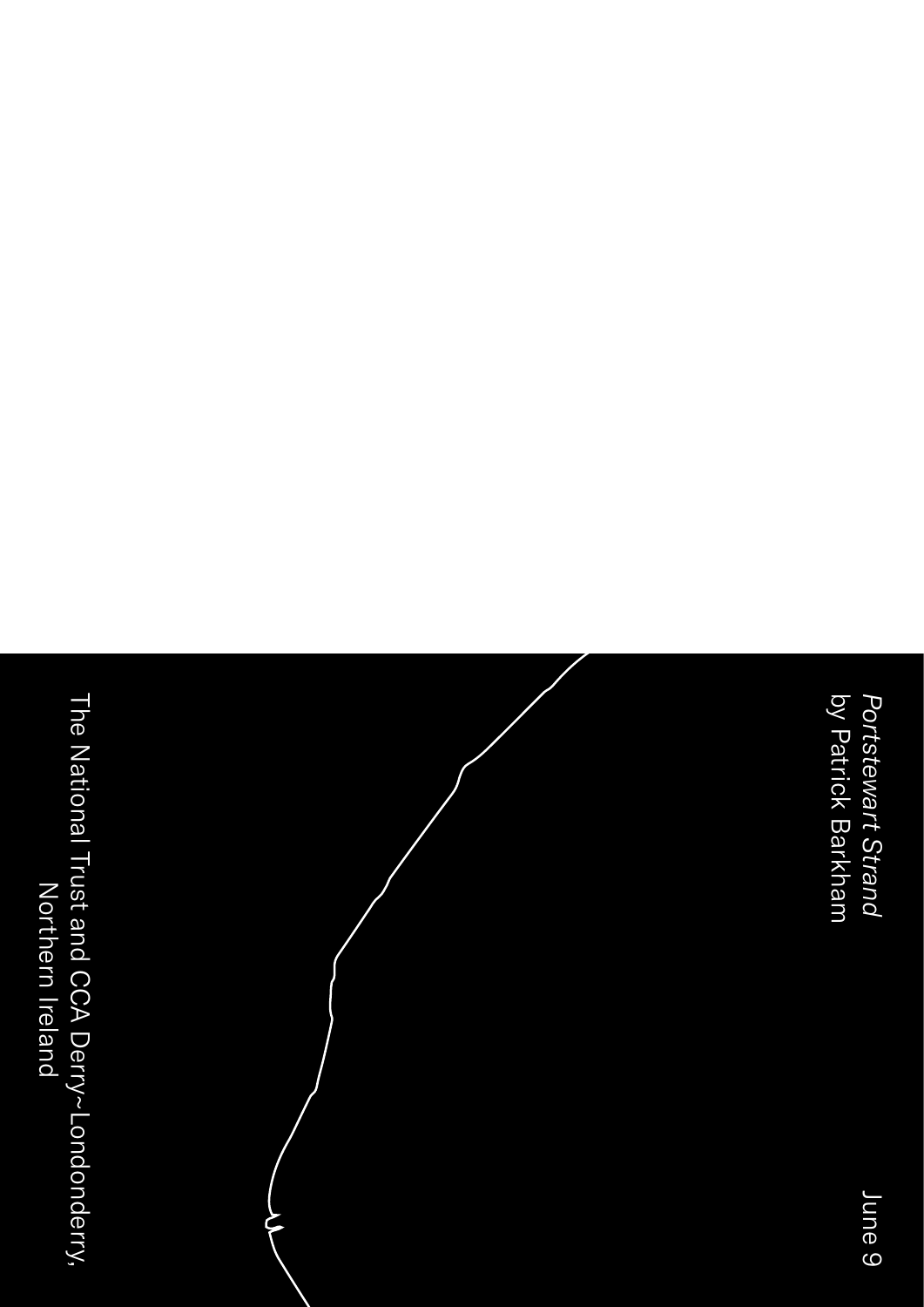Before there were mountains, and dunes like miniature mountains, and sandcastles that map our mountains, there was a lake of molten basalt. It cooled slowly, giving shape to this line where land meets ocean.

Over millennia, the sea nagged and nibbled at the rocks. This restless sculptor, sand creator, pushed the rock dust away from Portstewart. Over centuries, billions of grains nudged the River Bann along the coast. The Strand had ideas, the Strand had ambition. It spread its wares westwards.

The wind, like an avaricious giant, piled this gold into great mounds. Tenacious marram grasses fought the wind for six thousand years, fxing its sand-hoard into dunes, adorned with pyramidal orchids and wild thyme.

Below them, two miles of tabula rasa, created every day. Washed clean, fussed over and rearranged by the sometimes placid, often furious, always mighty maid that is the North Atlantic.

What a space for the humans who trod here when the dunes were still as small and changeable as a baby. The Neolithic people may have fought or sought food by the sea but they watched the sunset and found solace in the rhythm of the waves too. They would have played here, found community here and told stories here, just as we do.

Portstewart Strand shapes us and our imaginations. My favourite Strand story tells of a husband and wife living happily on the banks of the Bann. One day the wife fies into a rage and fees for the Strand. She fnds a surprise washed up on the beach – the decomposing carcass of a whale.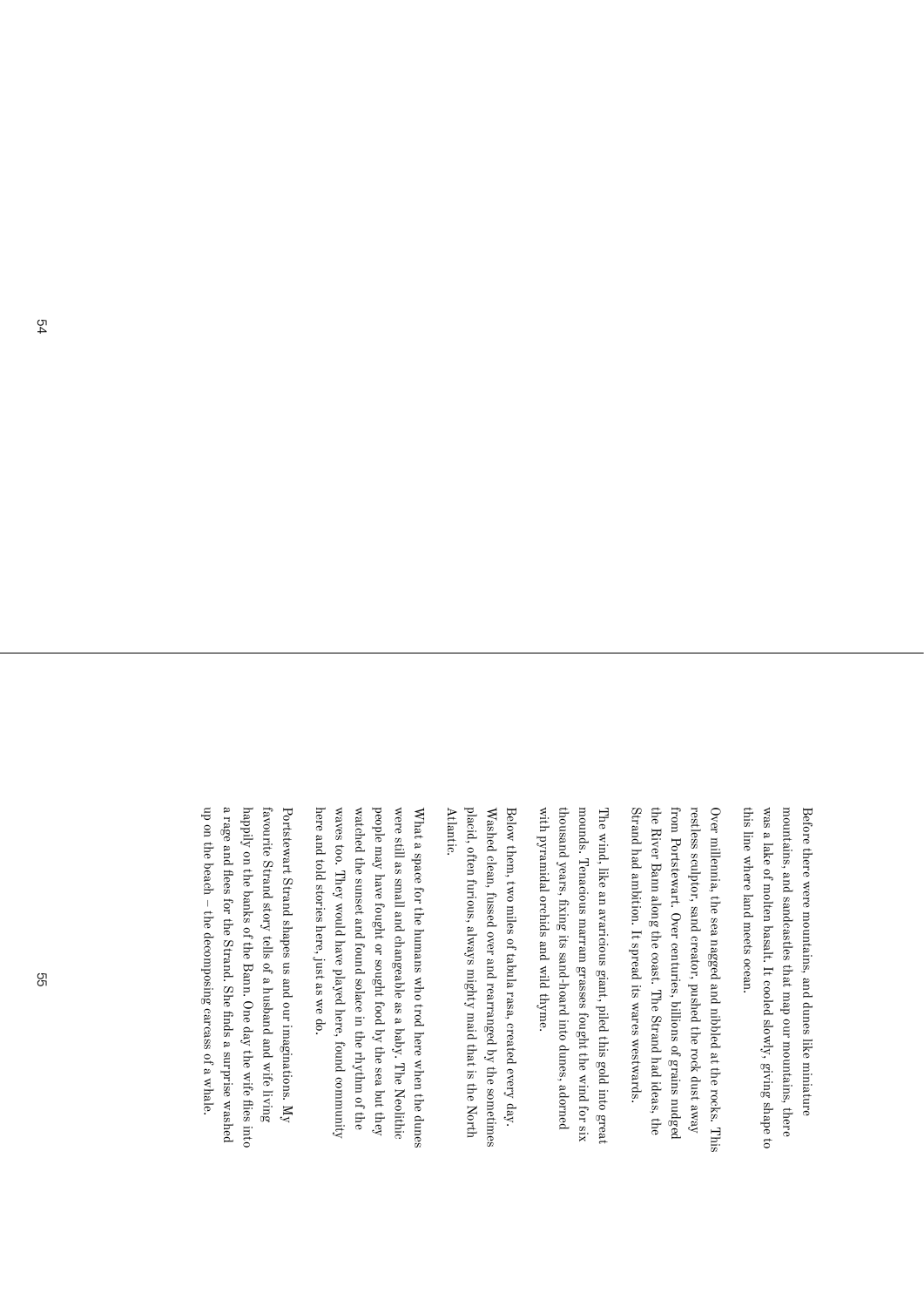Sinews are stretched taut between its ribs. They sing in the wind. The wife is lulled to sleep. The husband fnds her and realises she has been soothed by the whalebone music. The next day he cuts a bough from a tree and adds animal sinews as strings. Whenever his wife becomes distressed, he plays on his harp, and all is well again.

The ocean is a great peacemaker. But the sea is an exhilarator too. It's an audience urging us on. We crowdsurf it, swim it, or hear its roar as we run fast and free. Generations ago, folk thundered their horses on the Strand, racing through the surf. Now we bring our metal machines. Is there an occasional doughnut spun on the sand? An illicit race by moonlight still?

Sixty years ago, many beaches were flled with cars. Now, like smoking in a restaurant, driving on a beach suddenly looks surreal. Society's values are reshaped as swiftly as the sand. Strand-driving feels a bit wrong too: eerily smooth, as if the soft sand may bog us any second (as it occasionally does).

But cars, shiny and packed tight as sardines, are still the picture of Portstewart Strand on a summer's day. Each one is a windbreak, beach hut, cafe and changing room. Regulars paid sixpence in the Sixties to park here, and park here they will.

The Strand is a fun park, pleasure ground and common land; a place of elation, contemplation, emotion, creation.

The departing tide sketches wavy lines on the beach. They wiggle like the rings of a tree stump. Both tell of time's passing.

An expanse of sand is the most eternal of landscapes and the most changeable. As we build our mountains, we remember that our labours are ephemeral, our lives are short and everything must change. We thank the Strand for this sadness and joy, and for the great gift of starting again.

Patrick was born in 1975 in Norfolk and is Natural History Writer for the Guardian. He is the author of four books – *The Butterfly Isles, Badgerlands, Coastlines* and *Islander*. The latter won the National Geographic Traveller readers' prize in 2018. He lives in Norfolk. His next book, about children and nature, will be published in 2020.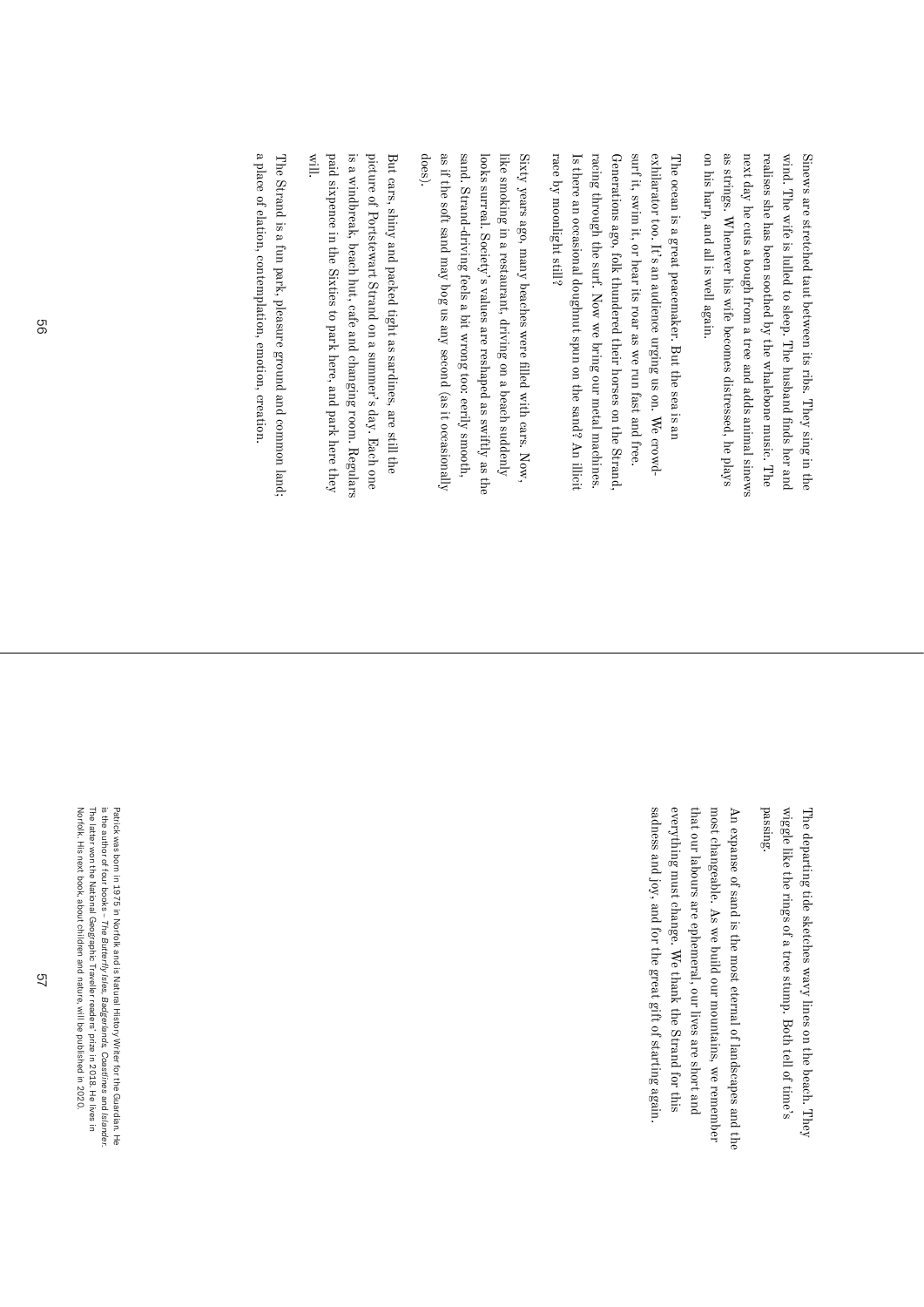*Mountains in Portobello* by Doug Macdougall

 $\sqrt{\frac{1}{10}}$ une 16

The Fruitmarket Gallery, Edinburgh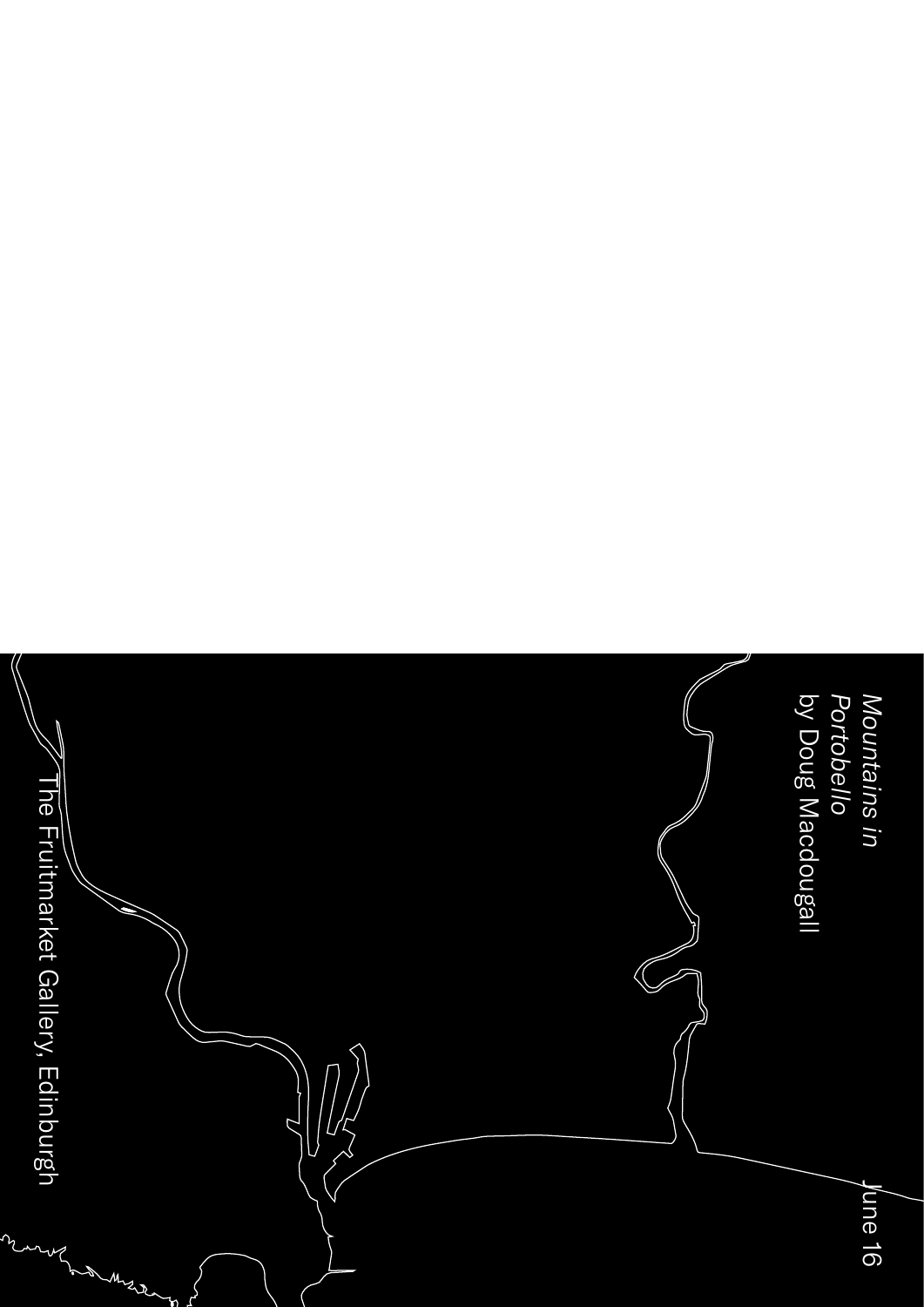Mountains in Portobello: who would have thought

that these small peaks, precise, to scale,

would grace this beach?

This beach once trod by smugglers, Victorian ladies, Walter Scott.

And George the fourth, in his military fnery.

Fuji, Shasta, Uluru. Stromboli.

Kil-i-man-jaro.

What is it about mountains

that so beguiles us?

Cathedrals of rock reaching for the sky,

beckoning us to climb their summits

for the sheer joy of pitting ourselves

against a worthy adversary.

Or maybe just for the view.

Fuji, a postcard perfect cone,

a holy mountain, part of the volcanic ring of fre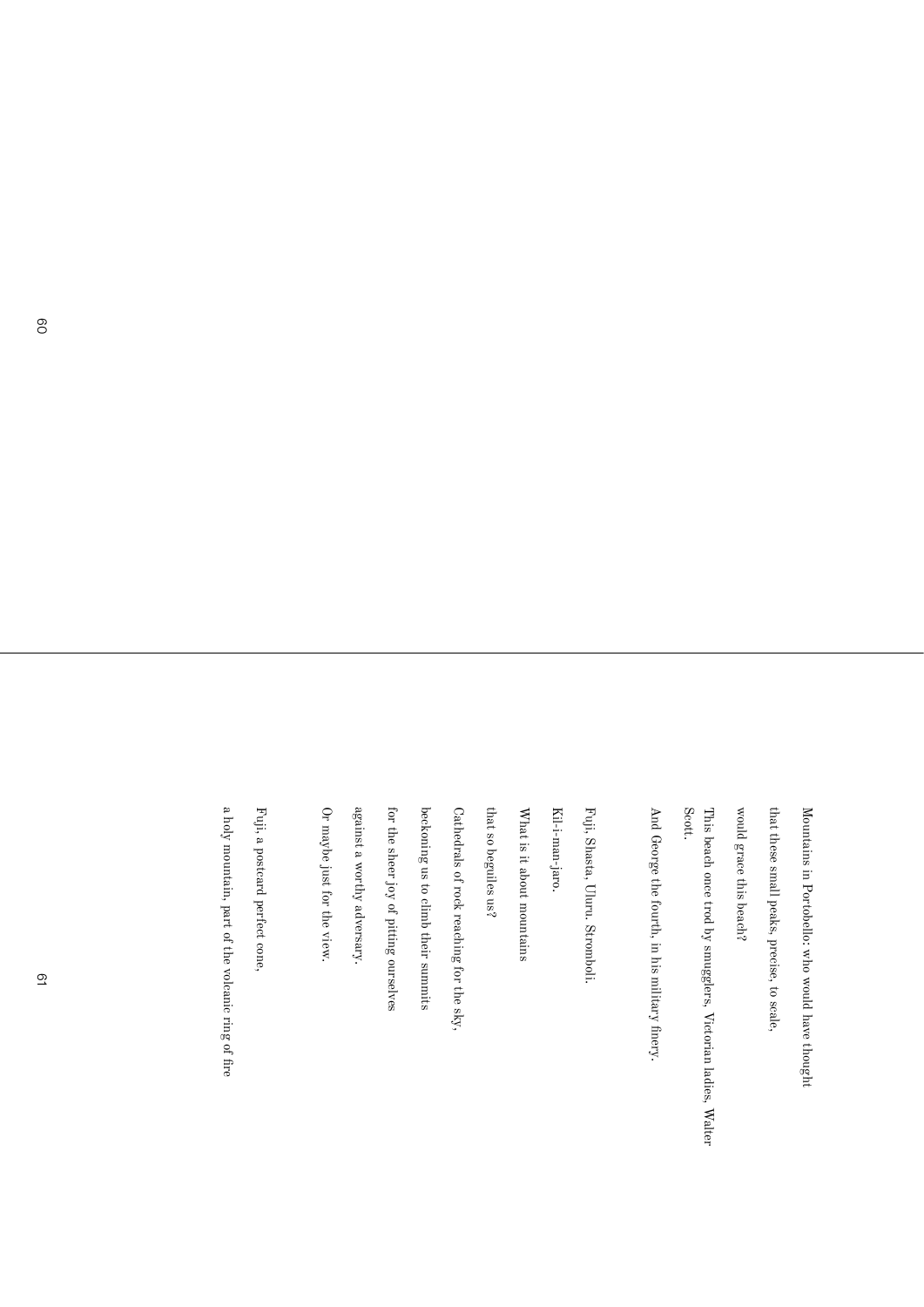that rims the great Pacifc where ocean crust dives deep below the surface, until the planet's inner heat turns it to magma.

Across the wide Pacifc Shasta, a ring of fre California cousin, stands proud, and sacred too, the tribes who lived in her shadow said she was inhabited by spirits. John Muir, that son of Dunbar who began his life not far from here nearly ended it on her peak, until he found a hot spring near the summit to shelter him from a raging blizzard.

Fiery Stromboli, rising from the sea, her lava fountains guiding wayward sailors like a lighthouse. She too was born of plate tectonics,

of Africa sliding under Europe until again internal heat turned solid stone to liquid lava.

And in Africa famed Kilimanjaro, a different kind of volcano, hot plume from deep within the earth rising up, splitting apart a continent, pushing the famous peak up to the clouds her summit dusted with snow.

Finally Uluru, smallest of our five; looming red above the desert, this mountain no volcano just a block of sandstone, grains of quartz and feldspar, cemented, tilted up toward the sky.

And here in Portobello our tiny seaside mountains shaped by human hands, no plate tectonics required,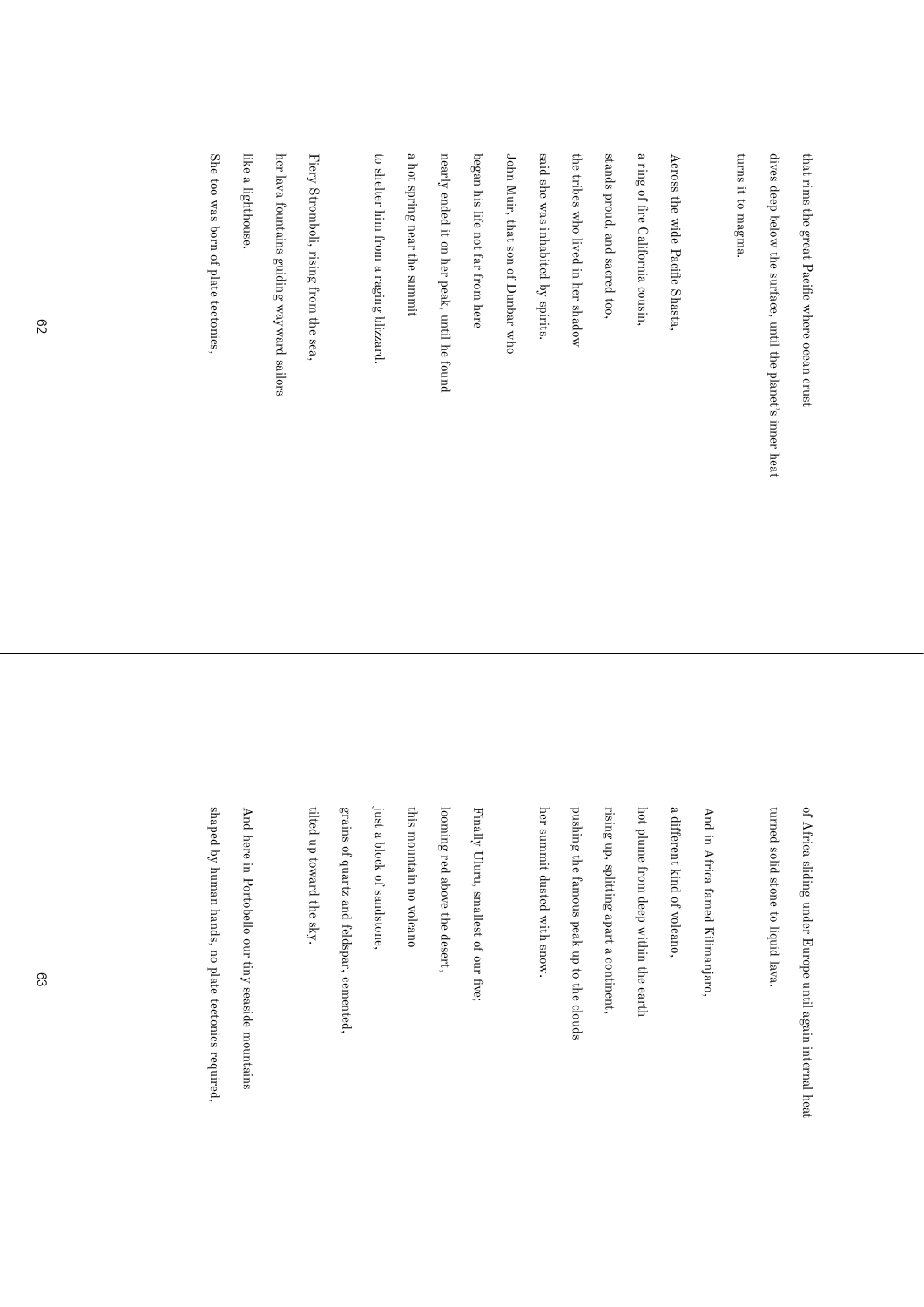are also made of sand –

sand from other mountains, distant in time, in space, mountains forged in fre, raised high, they had their feeting moments in the sun before they too were worn away, until no trace remained, except this sand.

Quartz, feldspar, mica. Zircon. Minute grains, winnowed by tropical rivers, scooped up by roving glaciers, piled here by North Sea waves. Piled up again by us.

One man who walked this beach in centuries past, a man who some say is the one who found time, once wrote – thinking of sand and mountains and time – that there is 'no vestige of a beginning, no prospect of an end.'

I think about his insight as we gather here to watch *our* mountains rise and fall, leaving nothing behind. A speeded-up geological cycle that Mr. Hutton would appreciate. Time stretched, time shortened.

Four billion years and more have shaped this earth so far, more billions still to come. What will they bring? More mountains to be sure, more grains of sand cracked from those rocky peaks and carried to some future sea.

A future sea not one of us will know, a sea with shorelines, inlets, headlands, cliffs, and beaches just like this one, but so far away in time that our imaginations fail.

We cannot even comprehend their presence.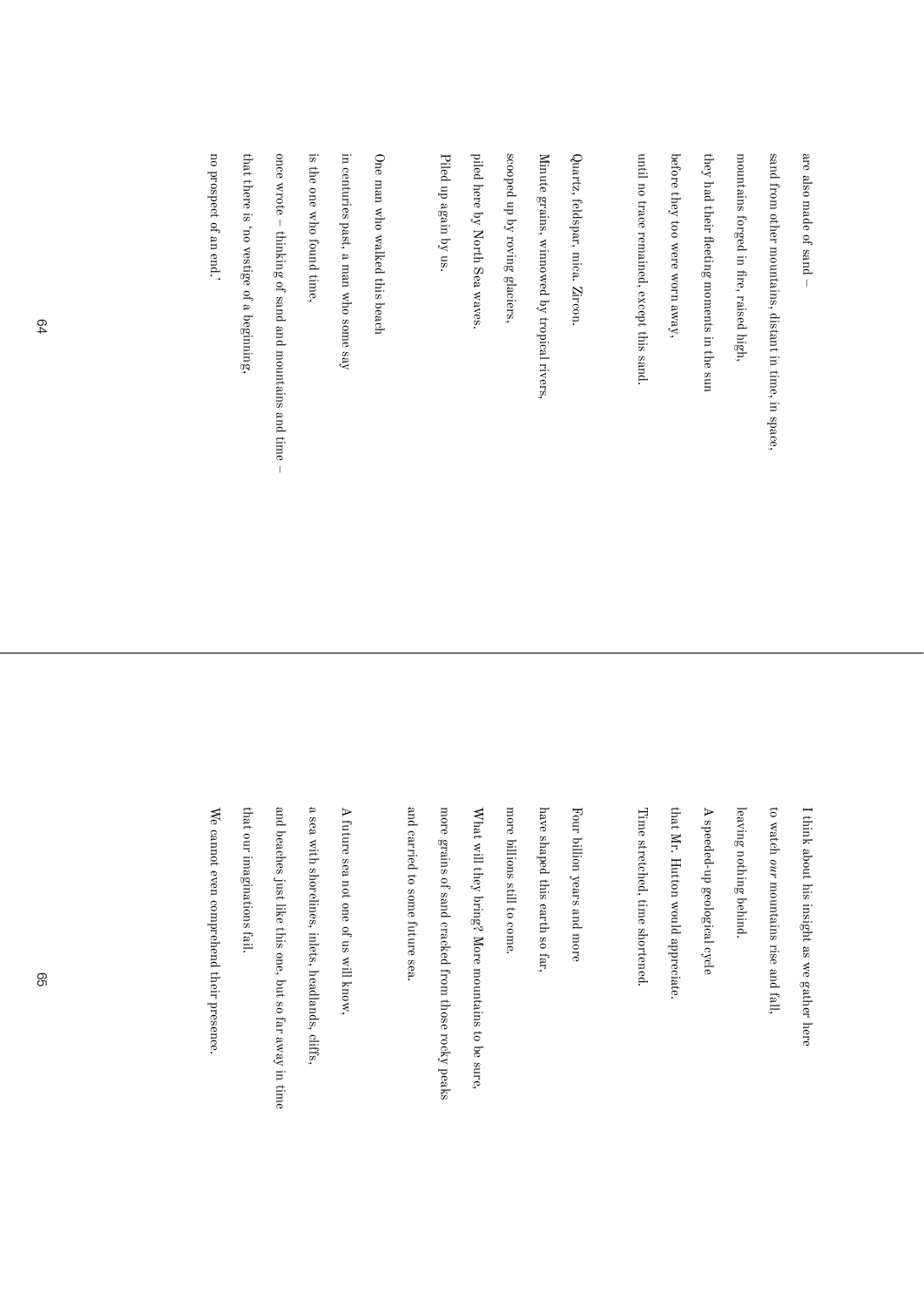What feet will walk those beaches, what creatures dig their sand? What tides will wash them, what storms will roil their quiet shores?

We cannot know, but here, on this beach,

we need no future-guessing.

We know the rising tide will swirl around

our small, sandy mountains

until they slowly tilt and crumble,

dissolve into the fat, monotonous shore,

gone in a geological instant.

Tomorrow who will know

that these miniature mountains

ever existed here?

Perhaps our memories will recall

how we shaped a Fuji, or a Shasta,

and maybe a grain of quartz or two

will remember vaguely how,

on its four hundred millionth birthday,

it somehow found itself a part of something strange,

and wonderful,

a mountain on a beach.

Doug is a geoscientist, writer, and former professor of earth sciences (now emeritus) at the Scripps Institution of Oceanography in La Jolla, California. Born and raised in Ontario, Canada, he has been based in Edinburgh since 2005. His most recent book, to be published in 2019 by Yale University Press, traces the exploits of scientists on the 1870s Challenger expedition, a voyage that had many Edinburgh connections.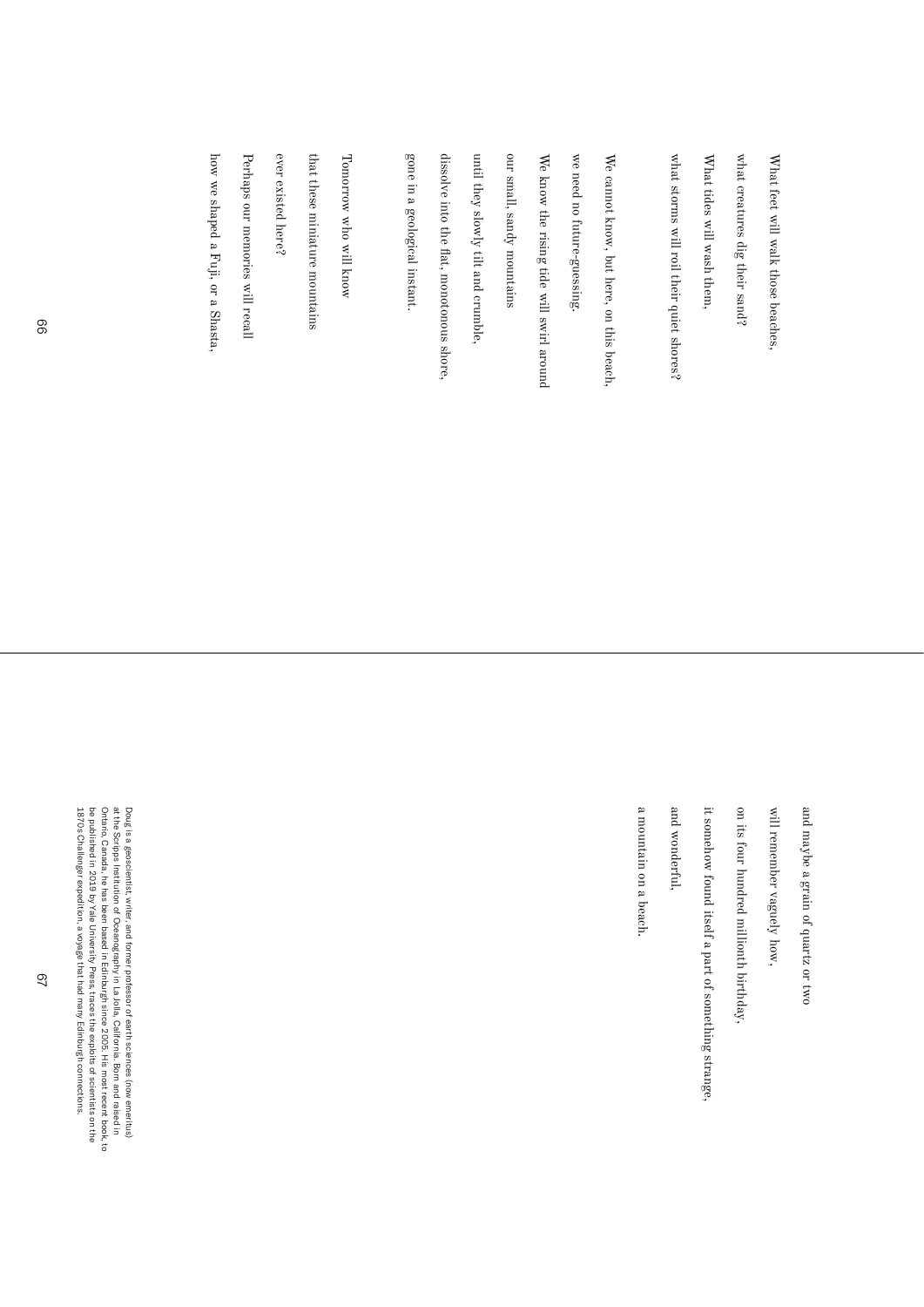*A Vestibular System* by Maria Fusco

Aberdeen Art Gallery & Museums and Creative Learning, Aberdeen City Council, Aberdeen

June 23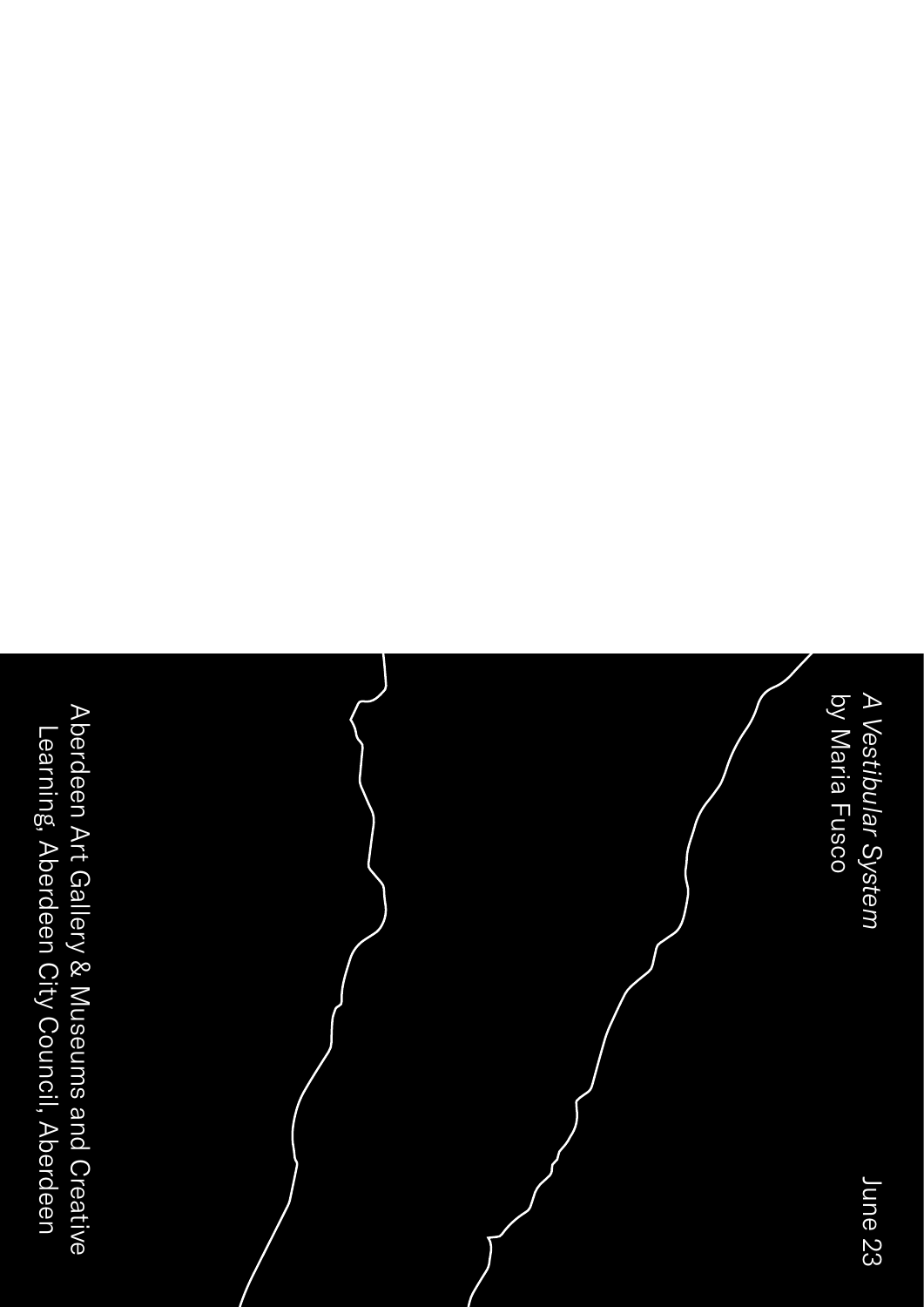*18th to 19th August, 2018 M.V. Hjaltand, NorthLink ferry, from Lerwick to Aberdeen*

#### 7.40pm

The tawny horizon pitches, flling the window from 20% to 100%. Matching the giant yawn of the waves, the ferry tips. As my glass of red wine slips off the table, urged by this turbulent sea, I decide not to save it, letting the full glass spill over my denim skirt so that I am forced to walk back to my cabin. I stumble about, dripping, through a force I cannot disagree with. Chucked by the swell into the Game Zone, I deliberately angle my descent, so I slide between two Xbox 360 tower consoles to ease my confused inner ears. A teenage boy is retching theatrically in the corner. I am content. There is nowhere else I can go.

### 2.40am

I am buckling in the top bunk. Lying on my side. There is no porthole. I have turned on the bedside light. I watch myself in the mirror opposite through the beige safety bars of the bunk. Squinting to witness my ochre face. The bridge of my nose is throbbing. My scalp is shrinking. My ears are fresh. My belly is undulating. My toes are clamping. I keep my lips shut to prevent the possibility of boke. My toes are cold. I think of the pets down on the deck below; small hairy bodies rattling in wire kennels; the water from their bowls splashing, spilling, soaking them. The ferry's lower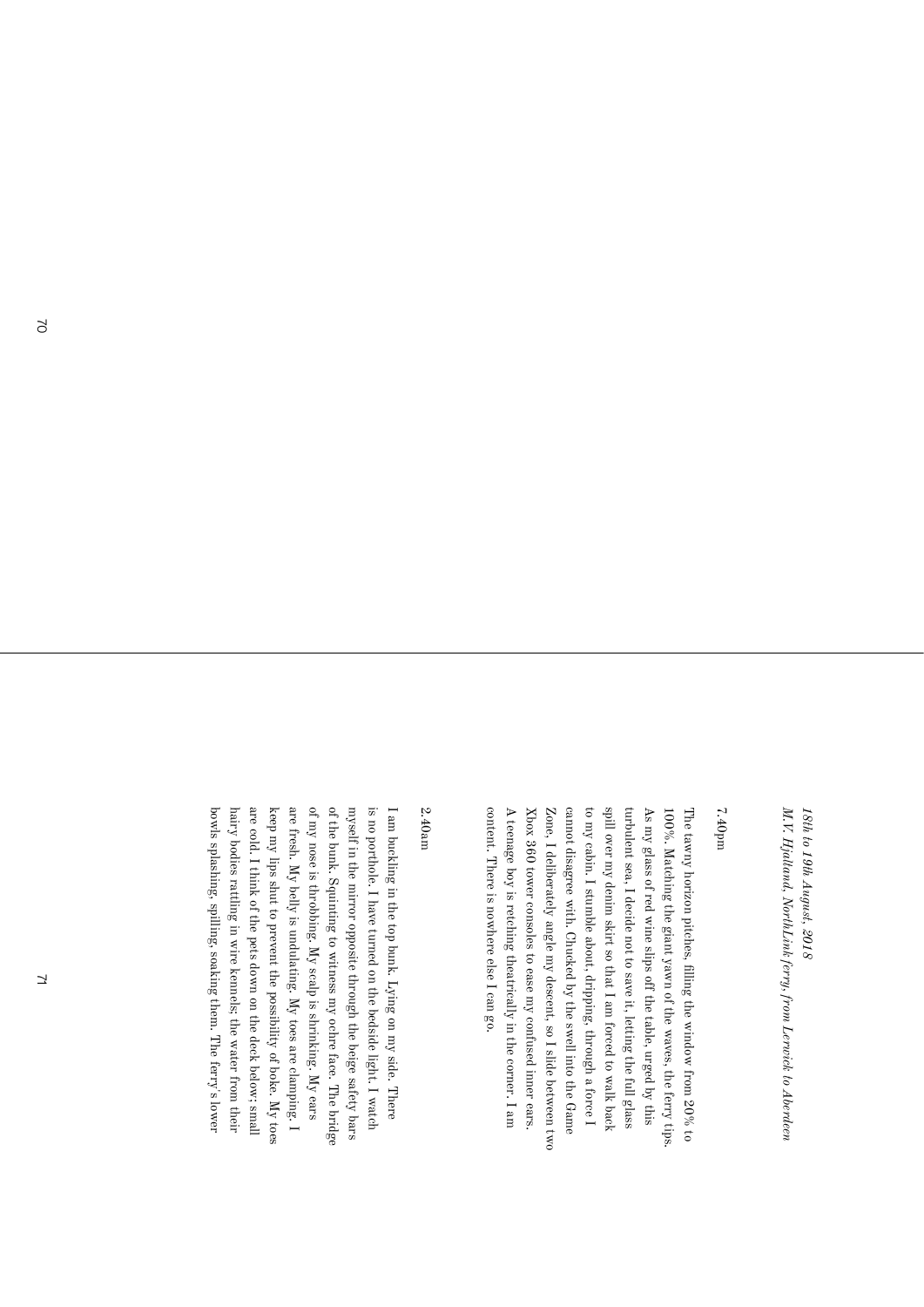machinery wails solid. Metallic yelps and deep sea groans. Held up by water. Cradled by wind. Compressed by gravity. I am content. There is nowhere else I can go.

#### 7.40am

I speed off the ferry, running towards the beach. I can barely walk straight, trip over kerbstones, lurch round granite corners, grazing my knuckles. I am laughing. My mustard jumper is on inside out. I haven't brushed my hair. I am here. A lambent tide. Moss green groynes. Vertigo. Longshore drift. A ribbon of cyan sky, just there, between the clouds. The white lighthouse blinks. A giant gust of wind slaps me. I finch. My tongue is fzzing. Sand crunches between my teeth. I fall to my knees. I am content. There is nowhere else I can go.

Maria Fusco is an interdisciplinary writer and Professor in Art, Design and Social Sciences at Northumbria University. Working across the registers of creative, critical and theoretical writing, her work is translated into ten languages and she is editorial director of cross-genre journal *The Happy Hypocrite* (Book Works). Recent works include *ECZEMA!* (Accidental Records and National Theatre Wales, 2018); *Give Up Art* (New Documents, 2018); *Master Rock* (Artangel/BBC Radio 4, 2015) and *Legend of the Necessary Dreamer* (Vanguard Editions, 2017) which Chris Kraus calls "a new classic of female philosophical fiction."

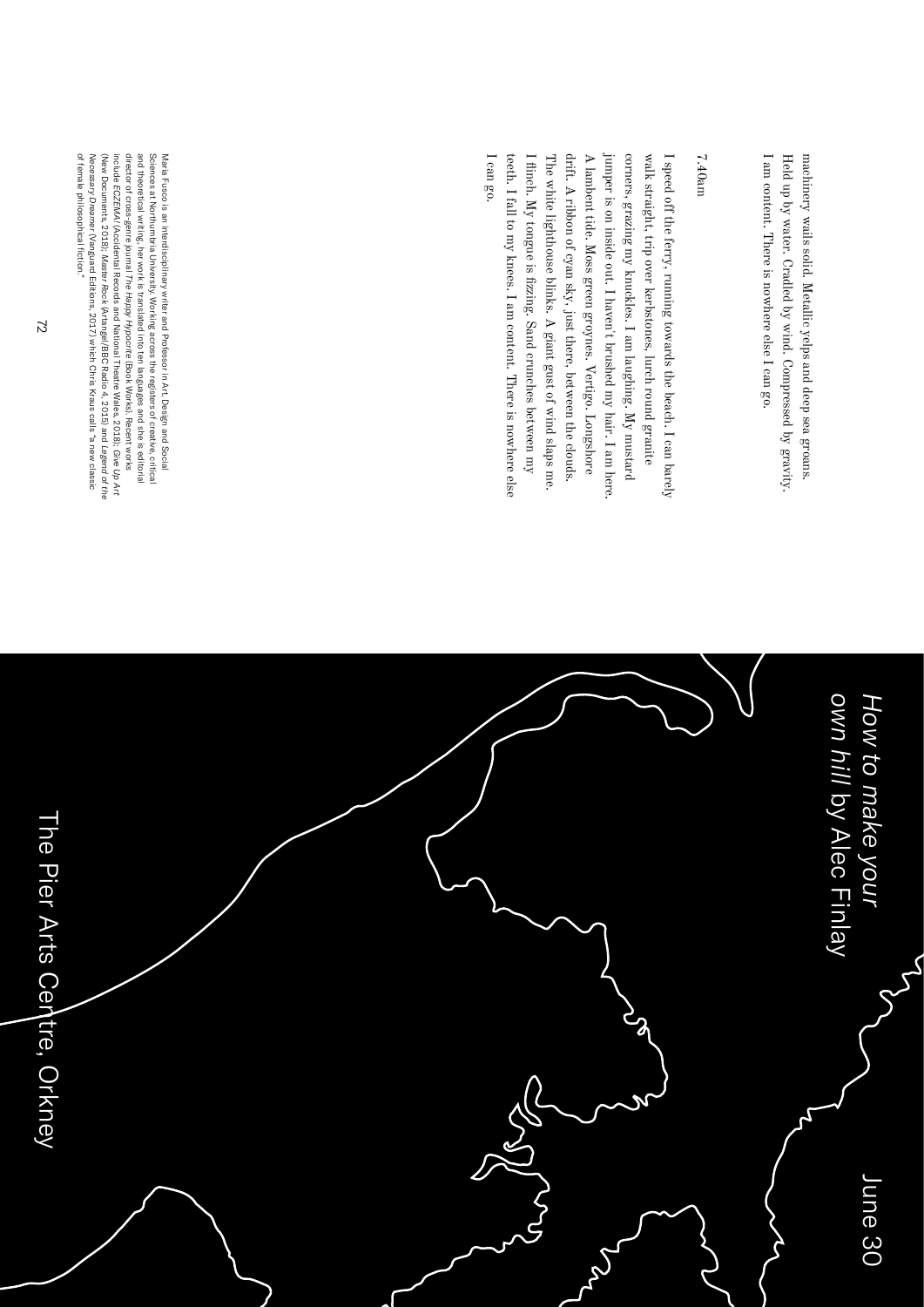To make a hill you'll need: a slope with a steady rise, shoulders, noses and ridges, topped off with a summit

don't bother with a cairn they're considered rather vain

Paths: a minimum of three – uppy-downy for walkers in a hurry & some zig-zag trods or traces shared with sheep and deer

Cover: on the lower hill something basic blankets of moor-grass for grazing mixed with fowers and thistles

higher up breacan's traditional:

patches of scree mixed with ling,

bracken and thickets of birch or hawthorn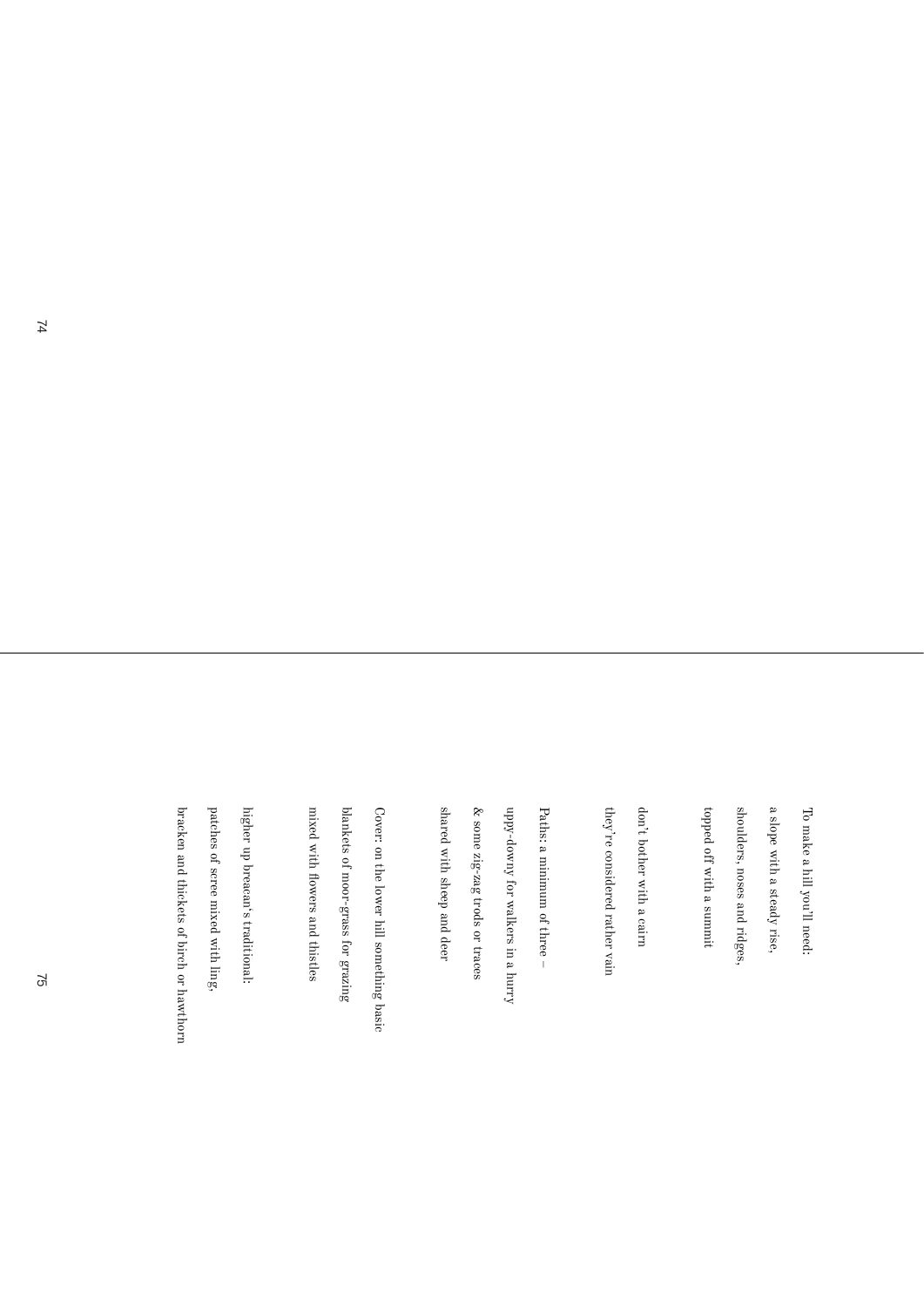no reason not to add pines on the skyline,

or, for variation, a stand of larch

A burn: with pools as much for the sound they make as their pleasing waterfalls line it with hazel, alder, etc.

at the foot incorporate a bog with peat, myrtle, meadowsweet and bonus tadpoles

A hill seems part of nature but you can be sure you weren't the frst to walk here

factor in the human:

the dent of an old quarry,

a fank, humps in the grass

marking ruined shielings & memories of summering, long-untended layzybeds

A past: be ambitious: dig in something Neolithic, Norse, or Roman, align a standing stone, ft in the cave of an early saint or add a folly – they go well with waterfalls and attracts visitors

Now the diffcult question of economy: your hill's pretty, but how do you plan to make any money?

mobile phone masts are a thing, whether lattice or fakey-pine, but do you really want one? alternatively, pylons and radar masts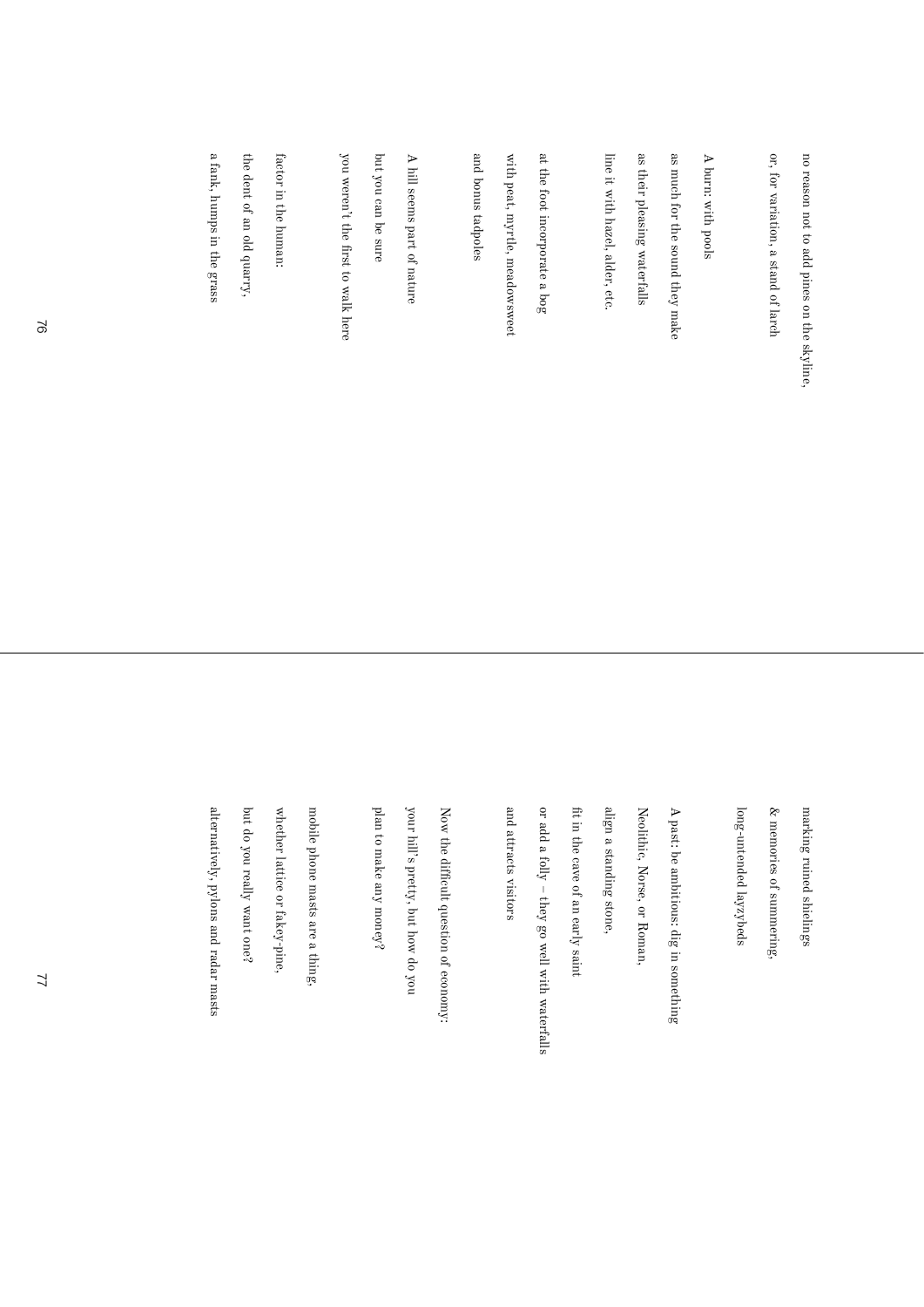show that you're listening

avoid sitka plantations –

mass forestry's no longer the in-thing

best of all, invest in a pair of wee windfowers

– provens or evances – so's

you can feel smug in every wind

Now the part that's most fun: devising a name:

brush up your languages

but don't worry if words and meanings

seep into one another

here's some for starters

Clook, *Claw*

Keelylang Hill, *Long-keel Hill*

Rushabreck, *Horses or Rushes Slope*

Snaba Hill, *Snowball or Sheep-shelter Hill*

Starra Fiold, *Starling or Rushes Hill*

#### **coda: to make your own mountain**

A mountain is from some perspectives no more interesting than a hill: to make one just take a basic knowe and infate it until altitude brings snow and a line beyond which trees don't grow draw the contour lines tighter and prepare for a long winter

on an island a small hill

forms a model pinnacle

Hill names from Berit Sandnes: *From Starafjall to Starling Hill, an investigation of the formation and development of Old Norse place-names in Orkney.*

Alec (Scotland, 1966-) is an artist & poet whose work crosses over a range of media and forms – poetry, visual poems, poem-objects, sculpture, collage, audio-visual, artist blogs, and new technology. Much of Finlay's work considers how we as a culture, or cultures, relate to landscape and ecology, with a specific interest in place-awareness, hutopianism, and rewilding. He is also known for his political and social activism. Recent work includes A Variety of Cultures permanent artwork installation at Jupiter Artland; and HUTOPIA for the Fondazione Prada exhibition 'Machines á penser' at the Venice Architecture Biennale.

Finlay established morning star publications in 1990. He has published over forty books and won six Scottish Design Awards, including two Grand Prix Awards (2001, 2015). Recent publications include the Scottish Design Award nominated *a far-off land* (2018); *gathering* published by Hauser & Wirth (2018); *th' fleety wud* (2017), *minnmouth* (2017), *A Variety of Cultures* (2016), *ebban an' flowan* (2015), and *Global Oracle* (2014).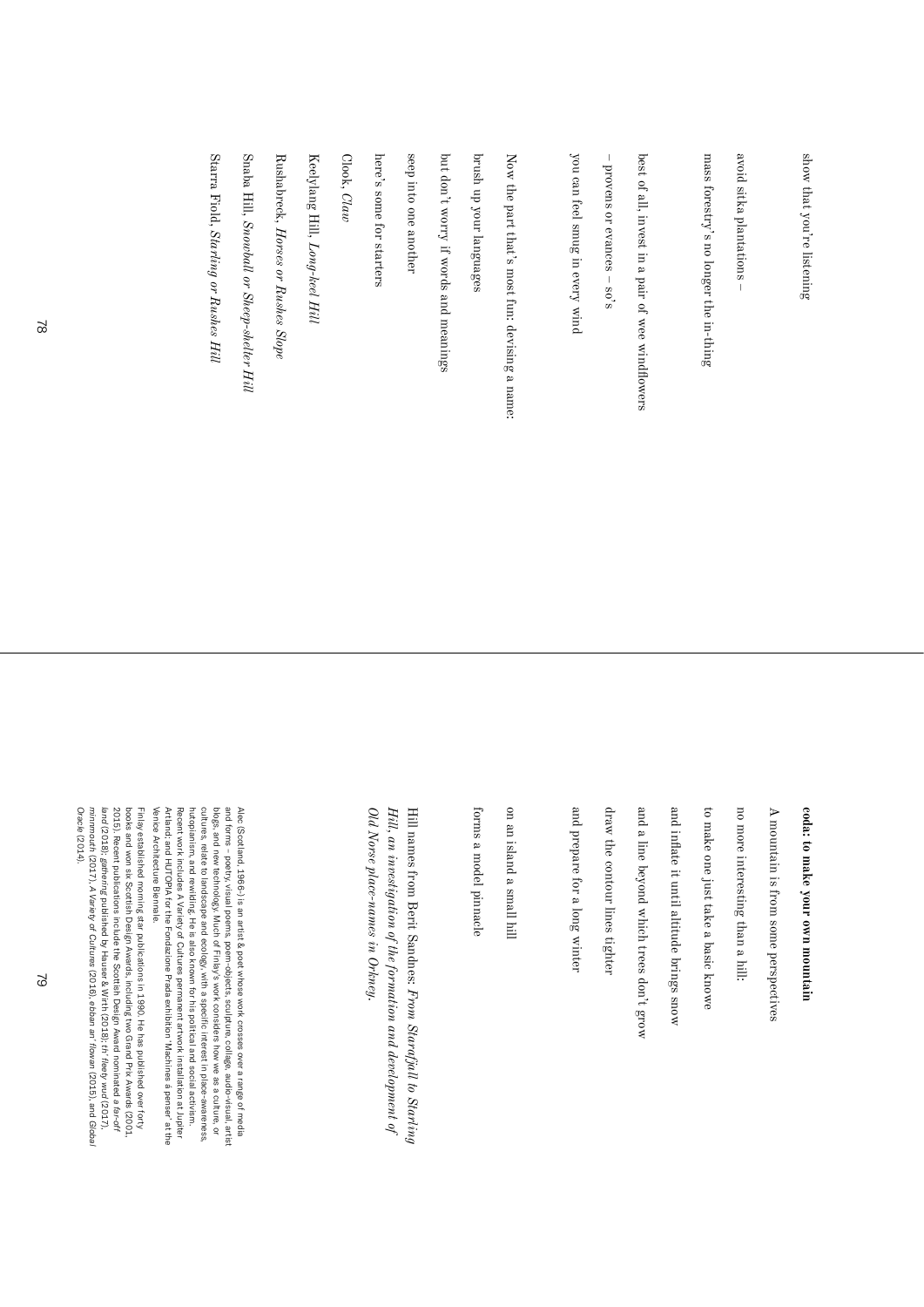

An Lanntair, Stornoway, Isle of Lewis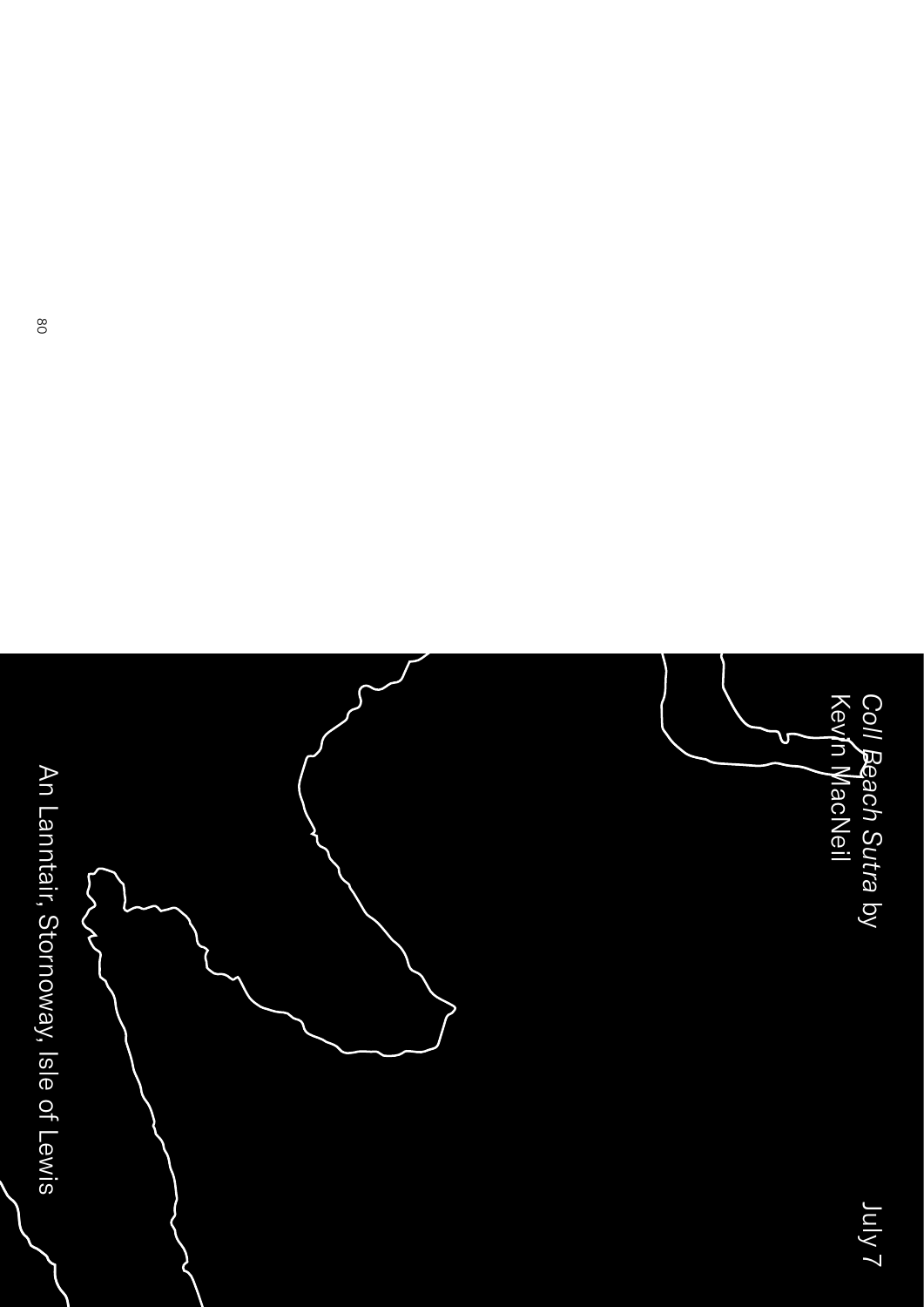*"Before I studied Zen, I saw mountains as mountains, and water as water. When I arrived at a more intimate knowledge, I came to the point where I saw that mountains are not mountains, and water is not water. But now that I have got its essence, I am at rest. For it's just that I see mountains once again as mountains, and water once again as water." - Qingyuan Weixin*

*"Great faith, great doubt, great effort." - Traditionally the three conditions of Zen practice*

#### I

First there is a mountain. Then there is a bay. The mountain is really an island, and has two borders and at least four names. The bay is called Loch a Tuath, "North Loch", but is known in English as "Broad Bay" and really it is the sea. You harbour a theory that since we emerged from the sea, we think in waves; at any rate, we are surely transient and have no fxed form. On the island, by the bay, is a beach, Coll Beach, also called Tràigh Chuil, and this is what that beach has taught you…

# II

One day you bent down and seized a disintegrating fstful of Coll sand. You stood up and unclenched your fngers, observed time fowing swift as gravity. Maybe in the future, you thought, gravity herself will up-end the Earth like a snow-globe – the sands of Coll shall begin to run from the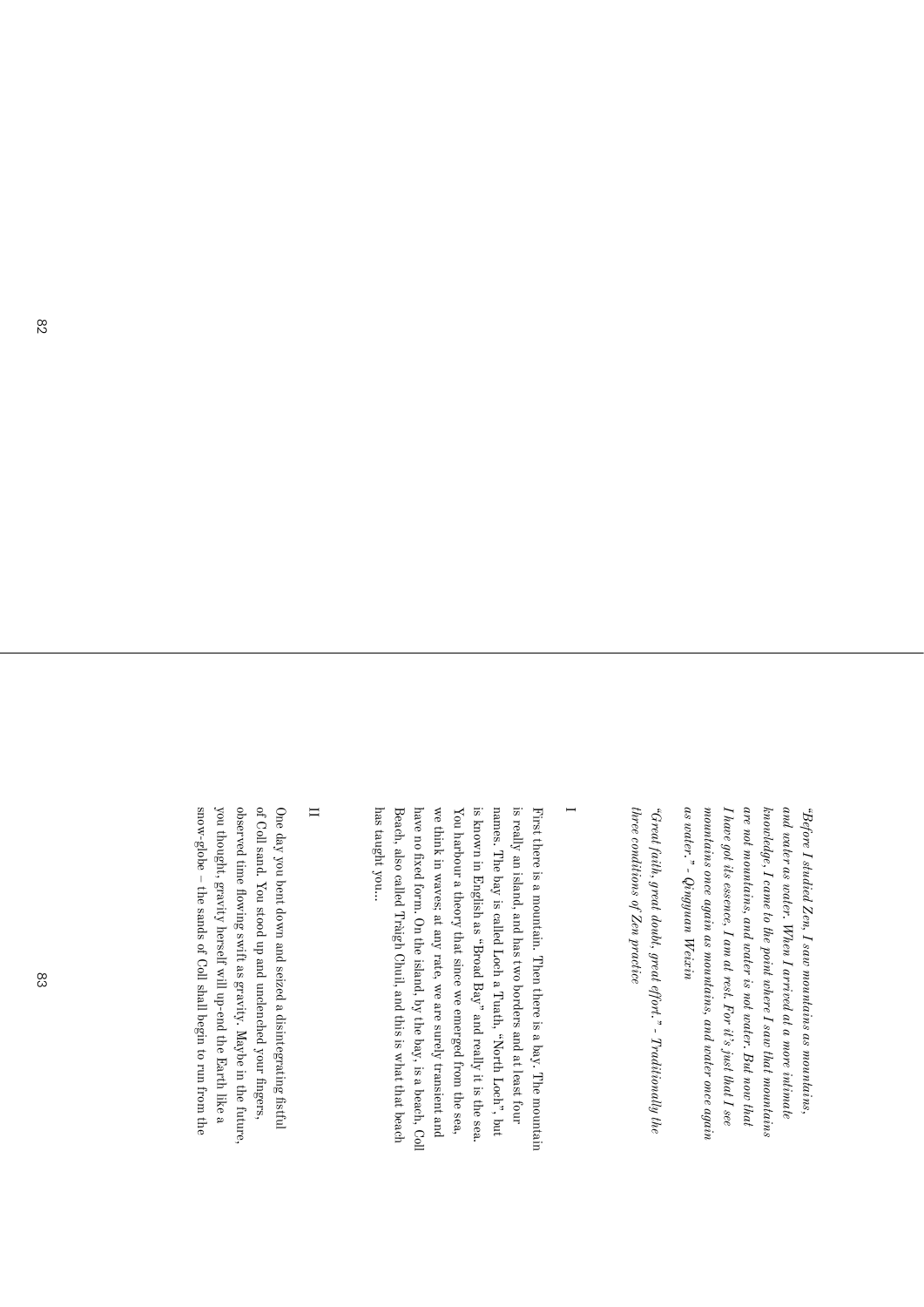end called birth to the end of the beach which really has no end. Time, a poet or scientist said, moves at a different pace beside the sea. When you were a child you were already old because of relativity and circumstance and books and because you simply didn't play on the beach often enough.

#### III

Child old before your time, you lived in books – within other people, other times, other worlds. Words were plentiful as particles of sand. You held a grain of sand to your ear and pretended to hear it whisper, "Listen, at the end of the universe the sands of time, as on Tràigh Chuil, are stretched before you like this, beautiful as freedom."

#### IV

You built stories like sandcastles, and believed everything you read. There were no books about you or your kind; you were not quite sure you existed. Sometimes the sand was hot and agonisingly ticklish under your bare feet. Sometimes you popped grotty bubblewrap seaweed with mad pleasure. Sometimes you learned that the same sun that warms the planet can scorch the skin on your back. In certain moments, you can still feel the pain, the peeling. The raw fare of aftermath.

### V

It hurt, too, that this water, with which you had such an intense affnity, kept its distance, even when close. The sea's tongue lapped and sizzled, icy and bitter, over your bare feet, and bit at you with the sharp tang of jellyfsh. Salt waves slid with an elastic clasp over your thin, brave thighs. This cold sea that gave birth to all of us clutched at your chest like a stopped heart.

#### VI

You yearned to embrace all horizons at once. Your vision began to fail. Swimming until you can't see land ought to be no more unusual, you believed, than living somewhere without a sea view. You swam through wave after wave like one whose hugs are pushed away. If the Earth is threequarters sea, you concluded, then she is three-quarters tearful.

#### VII

Who has been forced to kiss the bitter scruff of seaweed? Who has endured the violent, brackish bucking? Who has learned to go beyond?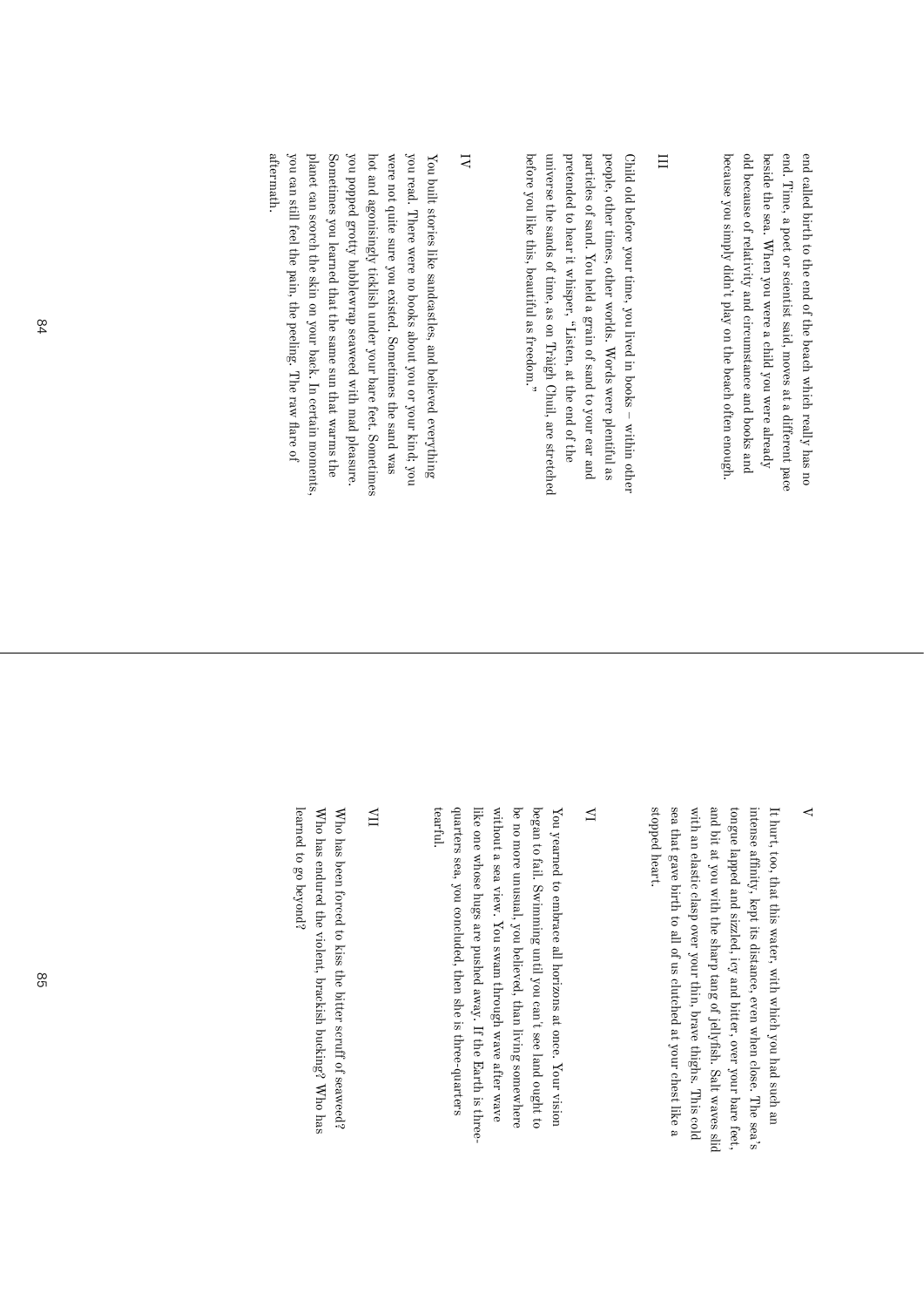#### VIII

You pictured the Earth tilting as she orbits the sun. Platonic gravity holds planets and warmth at arm's length. Perhaps this is a universe of hidden love, perhaps delayed love is love for the best. Better than time, better than words, let each grain of sand represent a good deed achieved unseen. Make mountains of them. Do not speak of compassion. There is a word for that. Put compassion, instead, into practice.

#### IX

Helping others, you encounter unifed sentience.

# X

You have not embraced all horizons at once; that would be the work of the ego. It is enough to assume the serenity of the bright moon refected in a wild sea. Let the heart beat steady as a clock during a savage storm, a lighthouse to others.

#### XI

Below the waves, the ghosts of the drowned. Hungry ghosts. Thirsty ghosts. Do you remember how you once dived too deep here and came face to face with such a ghost? O, Bodhisattva. Such moments are fragile, like a tiny golden seahorse clasping a transparent wisp of seagrass under the

intense pressure of an ocean. Your heart, your mind, your lungs, could have burst. We are all vulnerable. Gravity, time and mountains have us at their mercy. And so, humbled, you forgave the sea her sad bones.

### XII

Forgiveness buoys you up. And so, you think, let time's ocean barrel towards our fathomless island like a mountain on wheels – an idea that is, after all, no more absurd than an actual planet tumbling through actual space. Created, we create. May we all fnd meaning in life, wisdom in art, joy in absurdity. It is said that the man who invented cycling did so because he desired a surreal way of walking. Swimming is a surreal means of embracing nature. And so the beach is also what saves us.

## XIII

This huge, ever-expanding universe is a tsunami, exquisite. When the mind breaks, it can break like a clock or break like a wave. To understand the wave, think like a wave. To have presence, learn from the mountain. As a wave can travel from Coll to Colombia, the mind fies from Mùirneag to the Matterhorn, the Cliseam to Kilimanjaro, here to infnity, and back, everywhere, nowhere.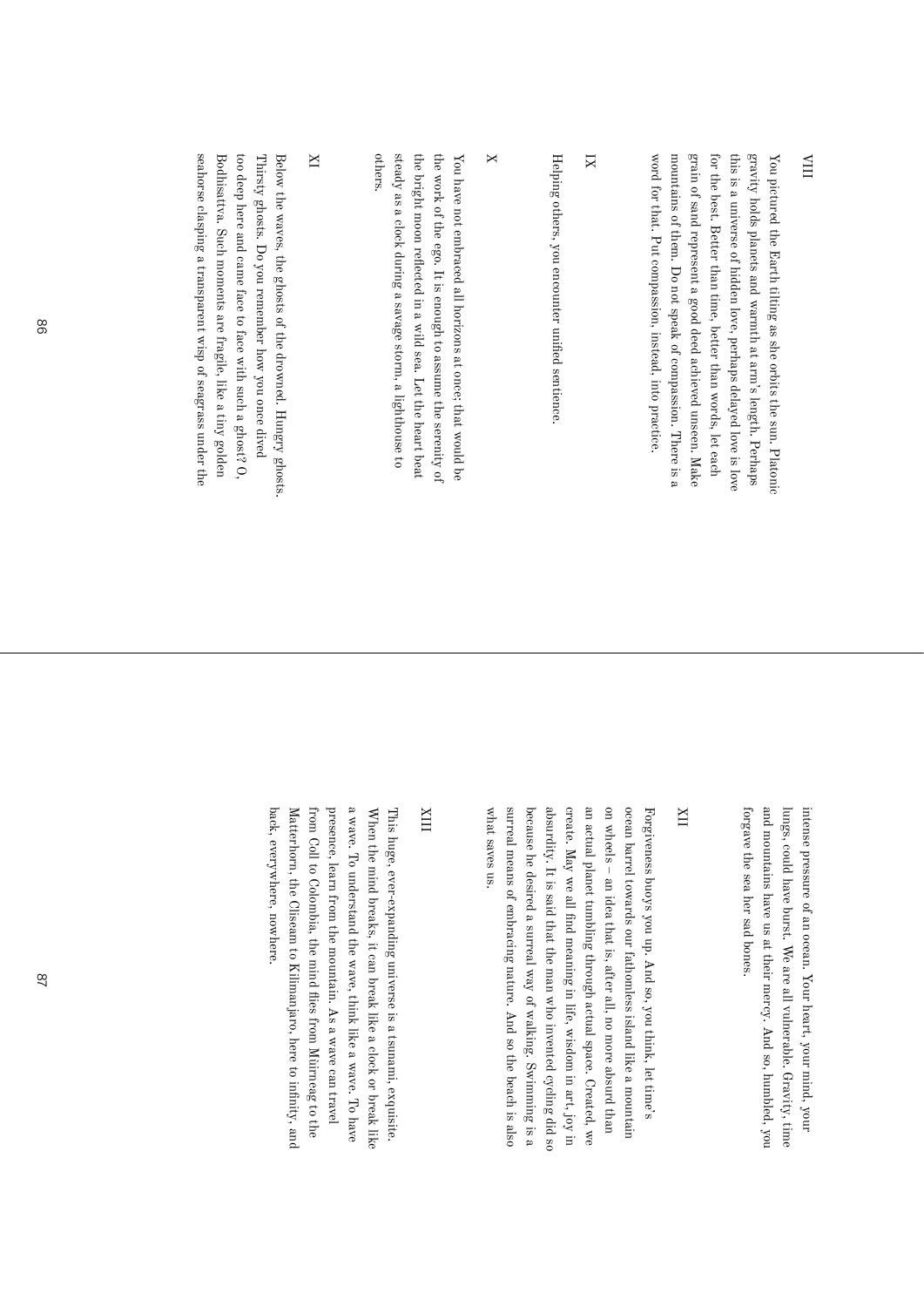#### XIV

In a Japan only visited by certain minds, a Gaelic Japan, there is a woman made of sand. You love that her sand disobeys time, as if she has learned the secret of the waves and the moon. Her mind is a full moon of its own. Aspire.

#### XV

Sands shift, quicken. Choiceless time does its thing. Coll Beach shrugs off her clothes, switches on the night-light. The moon ignites a cloud or two. You, who swam through wave after wave like one whose hugs were pushed away, keep swimming them.

#### XVI

First there is a mountain. Then there is no mountain. In swimming towards it, we swim to each other. Then there is no sea. Now there is a mountain. Now there is a sea.

#### XVII

You swim onwards, streaming through the sea like a good thought come to life. Embracing, you are altogether embraced.

> Born and raised in the Outer Hebrides, Kevin is regarded as one of the most inventive and versatile writers of his generation. A poet, novelist, playwright, screenwriter and editor, he has performed his work and taught creative writing across many countries. His books include novels (such as the Saltire-nominated The *Brilliant & Forever*), poetry (the Premio Tivoli-winning *Love and Zen in the Outer Hebrides*) and unique editions (such as the first ever publication of the Jorge Luis Borges-chosen *Robert Louis Stevenson: An Anthology*, part of the Herald Angel Award winning *Outriders* project). He is a cyclist, a lecturer in creative writing at the University of Stirling, and inventor of Hai-Cookery, the subject of his next book.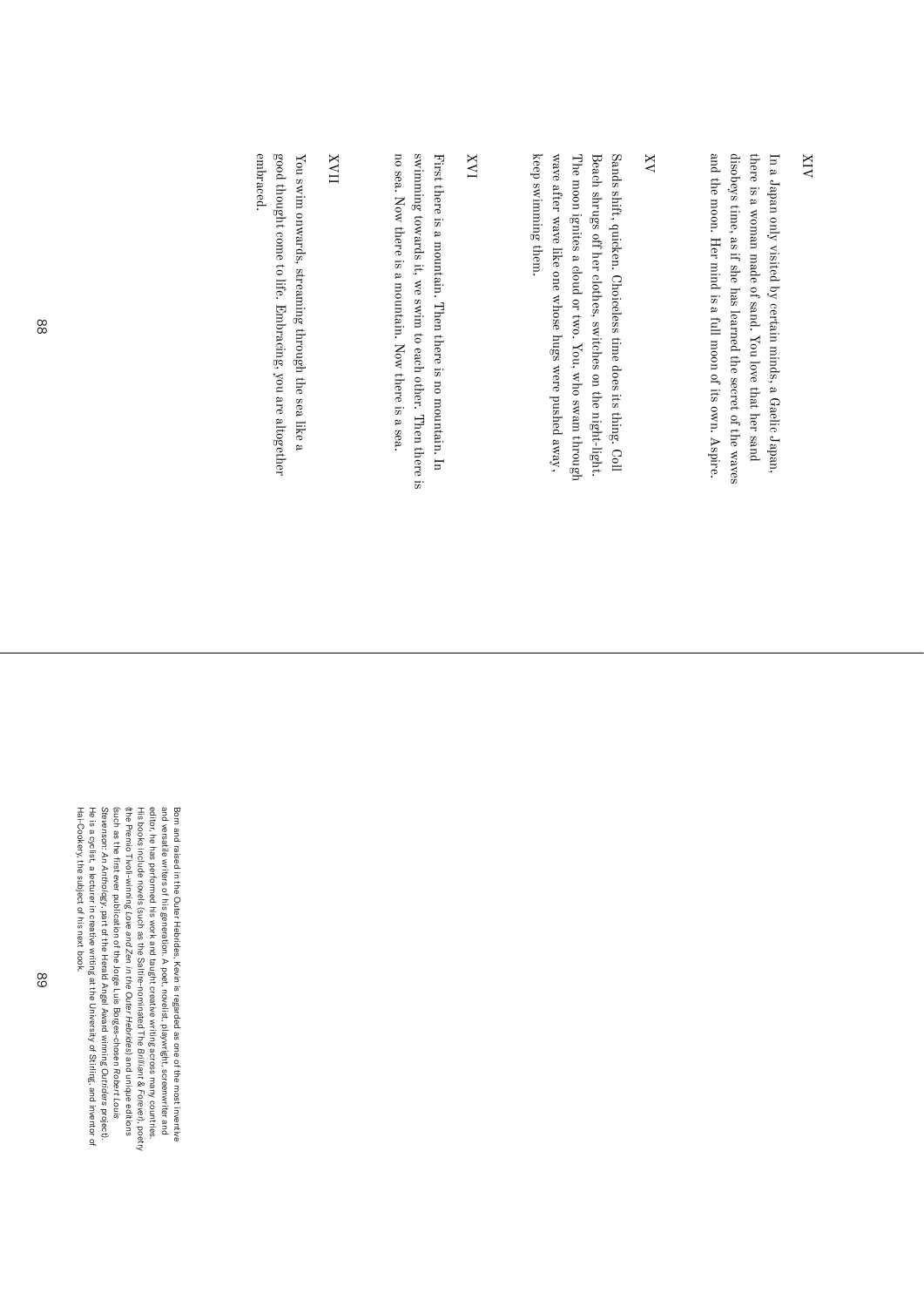$\vee$ July 14 *The million and one mountains* by Jan Zalasjewicz Taigh Chearsabhagh Museum and Arts Centre,  $\lambda$ North Uist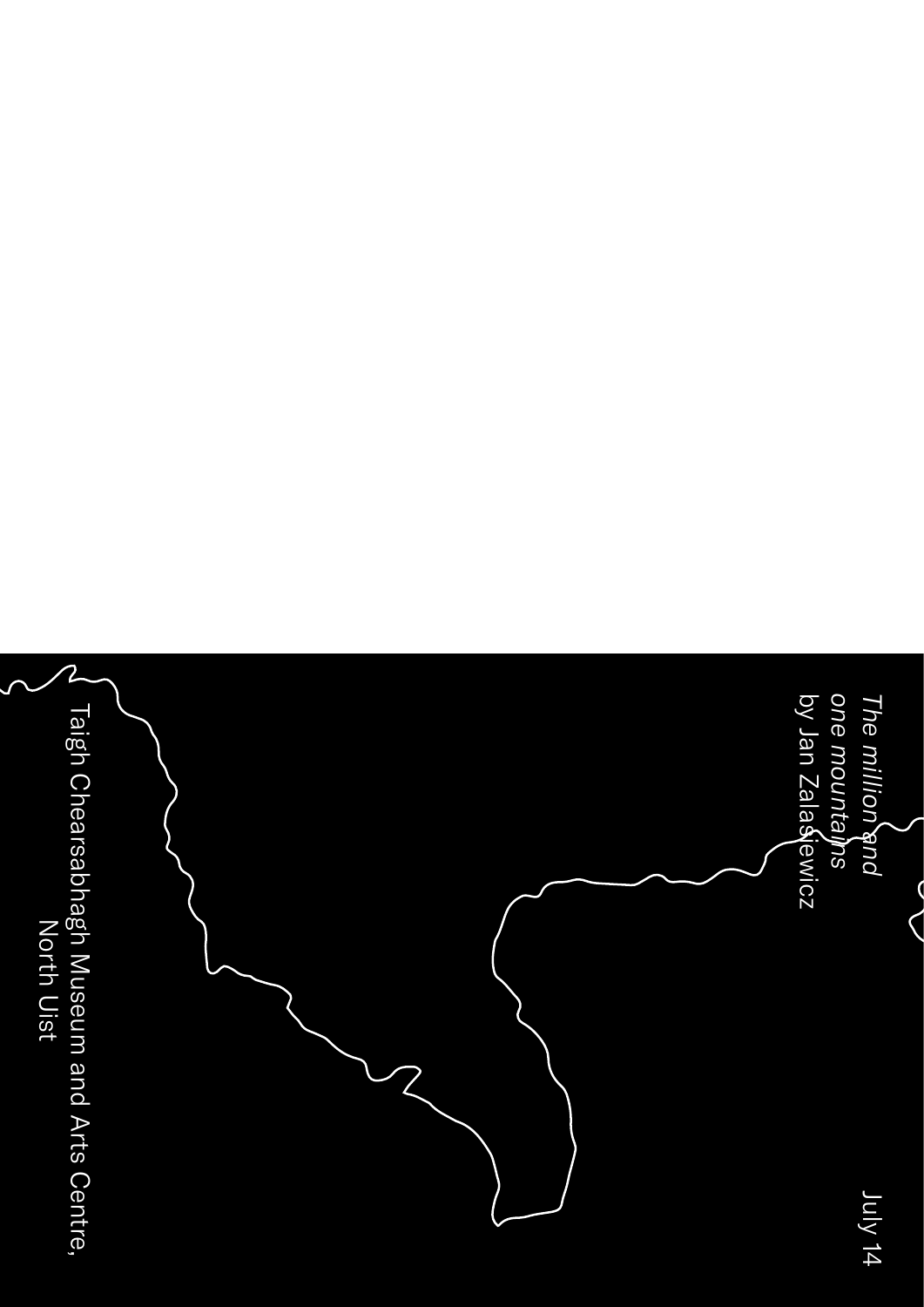The small packet in the post brought me a million presents. Each one was a sand grain from Baile Sear Beach. I did not count them individually, but a quick calculation of grain size, weight and density led to this reasonable if nicely rounded number. They can, of course, tell a million separate stories, which are now interlinked with the stories of Kilimanjaro, Stromboli, Shasta, Fuji and Uluru – which their kin now, very briefy, build on this beach, in the most physical of senses.

These grains are the survivors of their own unimaginably long and dark journey. You can observe them simply by using a small magnifying glass. It's such an easy thing but it reveals so much (you must try it for yourselves). You will see, then, the lovely, wave-shaped grains: mainly clear quartz, looking more glass-like than glass.

These survivors were once part of mountains, though mountains so ancient and so distant that they may as well have been on a different planet. Somewhere maybe near the South Pole, about three billion years ago, mountains rose up – and several tens of kilometres below *them*, deep underground, myriad crystals grew amid something that was not quite rock and not quite magma, something that was *far* too hot to touch and glowing a deep, almost black red (though it is quite impossible to see a glow, of course, that far underground). The grains waited. The giant mountains above slowly changed their form, mutating from one shape to another and slowly becoming smaller, as the wind and the weather ate at them.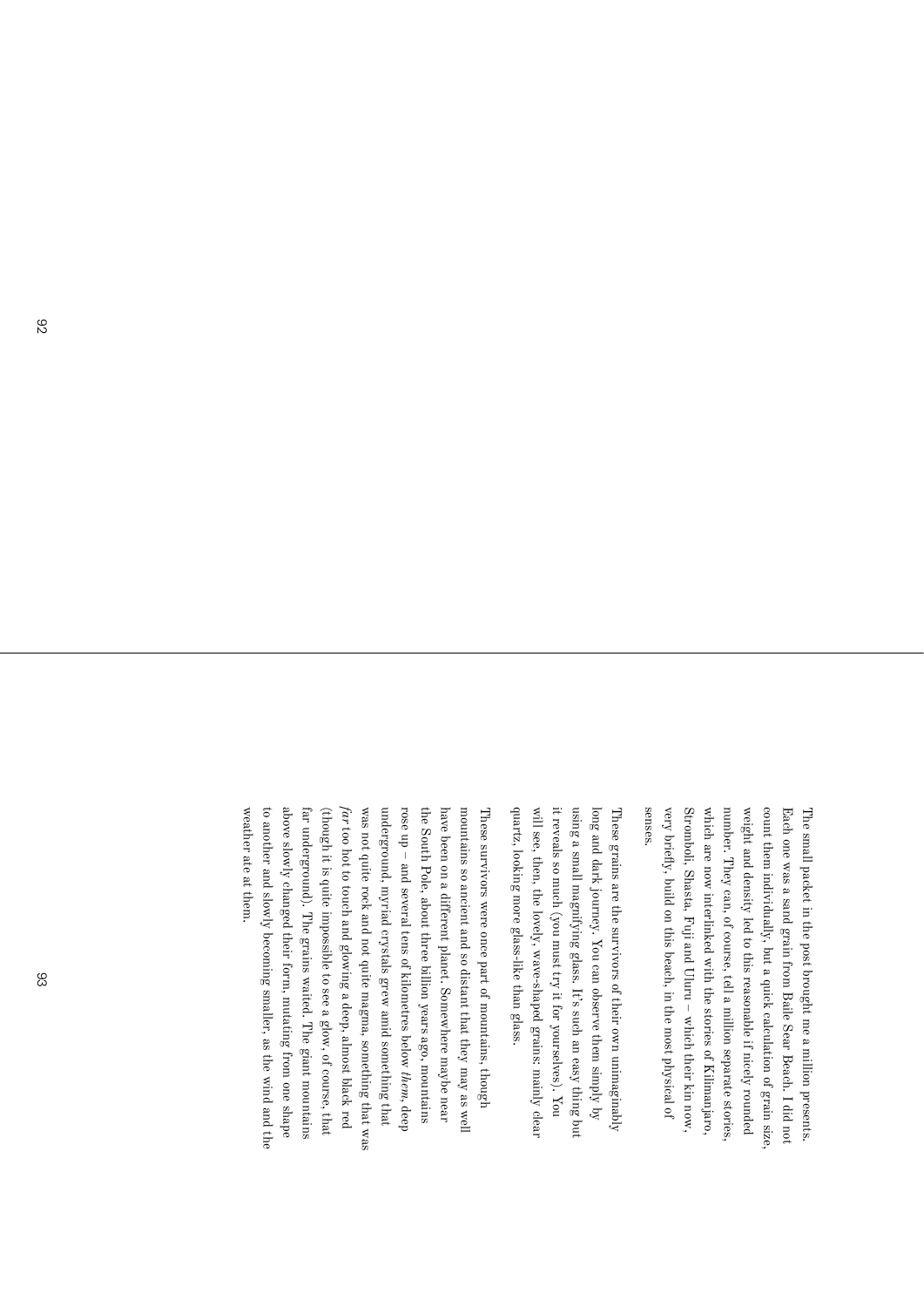A billion years ago, our grains had almost reached the surface. But then, other mountains grew above them and were eaten away by the wind and the rain in turn. Our subterranean grains – now just as hot (say) as a good cup of tea, were still far south, but moving north, one centimetre (or so) each year. Over a billion years one can go a long way, at that pace: to where the Hebrides are now, in this case. And one can grow and collapse a thousand – perhaps ten thousand - Etnas, Kilimanjaros, Fujis and Shastas in that time. These are just volcanoes, poor things, which live fast and die young. (Uluru, now, is a gentler and slower mountain, a little like our own in spirit).

And *now*, in this geological instant, that particular Hebridean landscape – a remnant of the mountains that once rose above it – is reached by the wind and rain to tear our mineral grains from the rock, and spread them as sand along Baile Sear Beach. And *now*, a little of this sand can be shaped, just for a day, into Uluru, Shasta, Fuji, Stromboli and Kilimanjaro.

But this is a new *now*, and new mountains are forming. Among the million grains in the packet of sand, I noticed one tiny pink strand – acrylic, from someone's beach towel or bathing suit. It is one tiny part of a new mountain, of the Earth's human-made plastic, that now weighs nearly ten billion tons, and that is growing fast.

This new mountain of plastic is still smaller than Kilimanjaro – but it is already bigger than Uluru, and is much more dangerous. In today's new world, we need to think hard on the new mountains, as well as the ancient ones.

Jan is Professor of Palaeobiology at the University of Leicester, UK. In early career he was a field geologist and palaeontologist at the British Geological Survey, deciphering the strata of eastern England and then the mountains of central Wales. Now, he teaches geology and Earth history and studies fossil ecosystems and environments across over half a billion years of geological time. He has helped develop ideas on the Anthropocene, the concept that humans are making a new kind of geology on Earth. His popular science books include *The Earth After Us, The Planet in a Pebble, Rocks: A Very Short Introduction, Ocean Worlds and Skeletons.* 

# *The Haunted Sea* by Sophia Kingshill

94 95 ATLAS Arts, Isle of Skye

July 21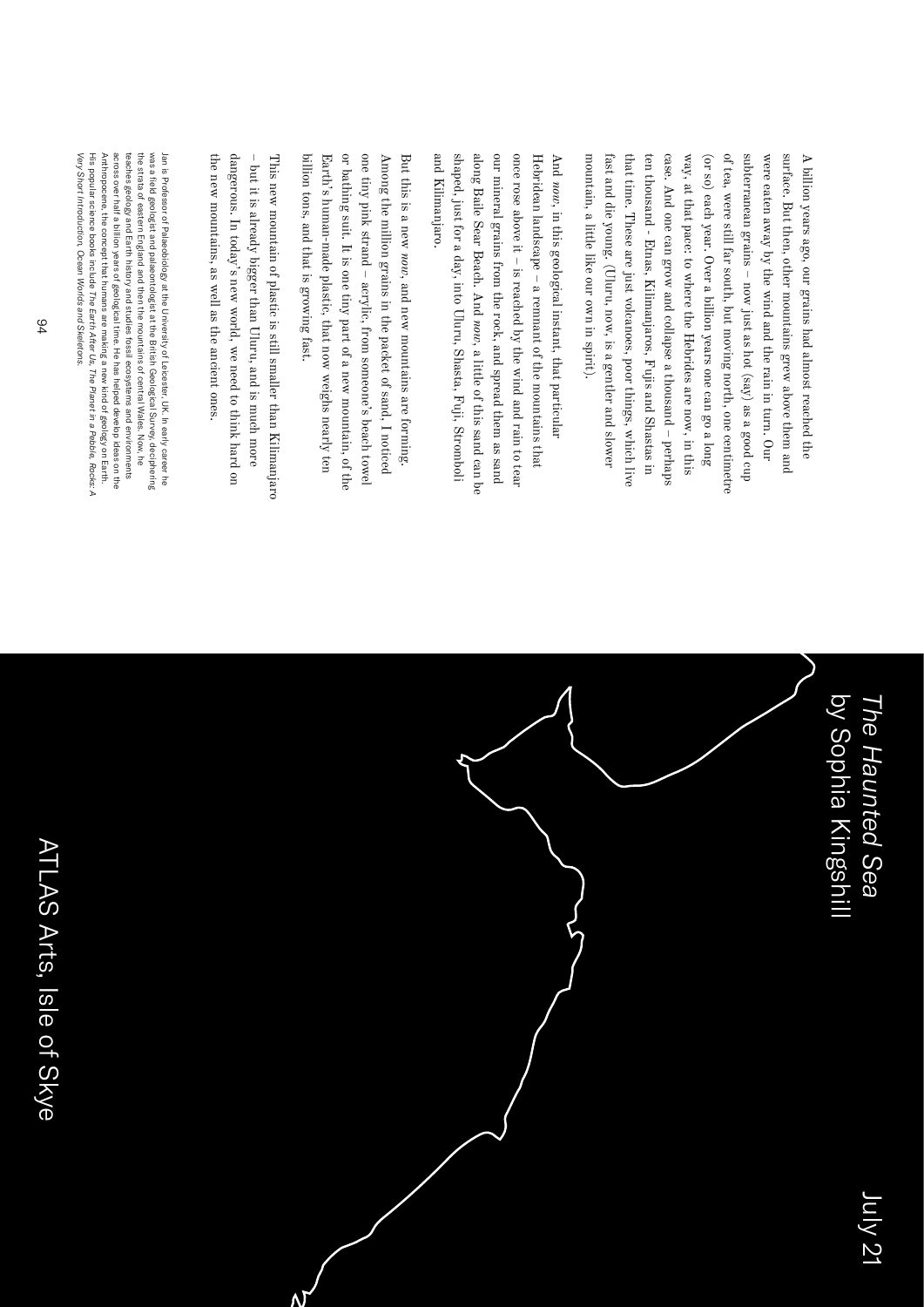When we stand on the shore, we are on the edge of a different world: the world of the sea, where mysteries lie concealed. Old stories told of an inconceivably huge beast that swam deep below the surface, a beast called the Kraken. Something like a monstrous octopus or squid, the Kraken was so enormous that when it rose to the surface, it could pull down ships with its tentacles, which reached as high as the tallest mast, and when it dived, it churned the water into whirlpools that could devour and destroy entire feets of boats.

Only one such vast creature could inhabit the ocean, a lonely giant that was created at the beginning of all things, and would survive until all other things had passed into destruction. Then the Kraken would rise one fnal time from the depths, and die: and with its death, the world would end.

While it still lived, the Kraken caused the sea to move. This was the legendary explanation of the tides, the regular, unceasing invasion and withdrawal of the waves that pull the sand and pebbles from the shore and carry them back. Suppose that unseen by us, the stupendous Kraken has breathed the water in, leaving a stretch of sand for us to create mountains. Suppose that soon the Kraken will begin to breathe slowly, slowly out, sending the sea back to wash the beach smooth again.

Science proved long ago that what causes the tides is the force of gravity and the pull of the moon, a truth that may seem as extraordinary as any fable. Nonetheless, people believed in the Kraken, and these northern seas, that circle the shores of Scotland and its isles, were thought to be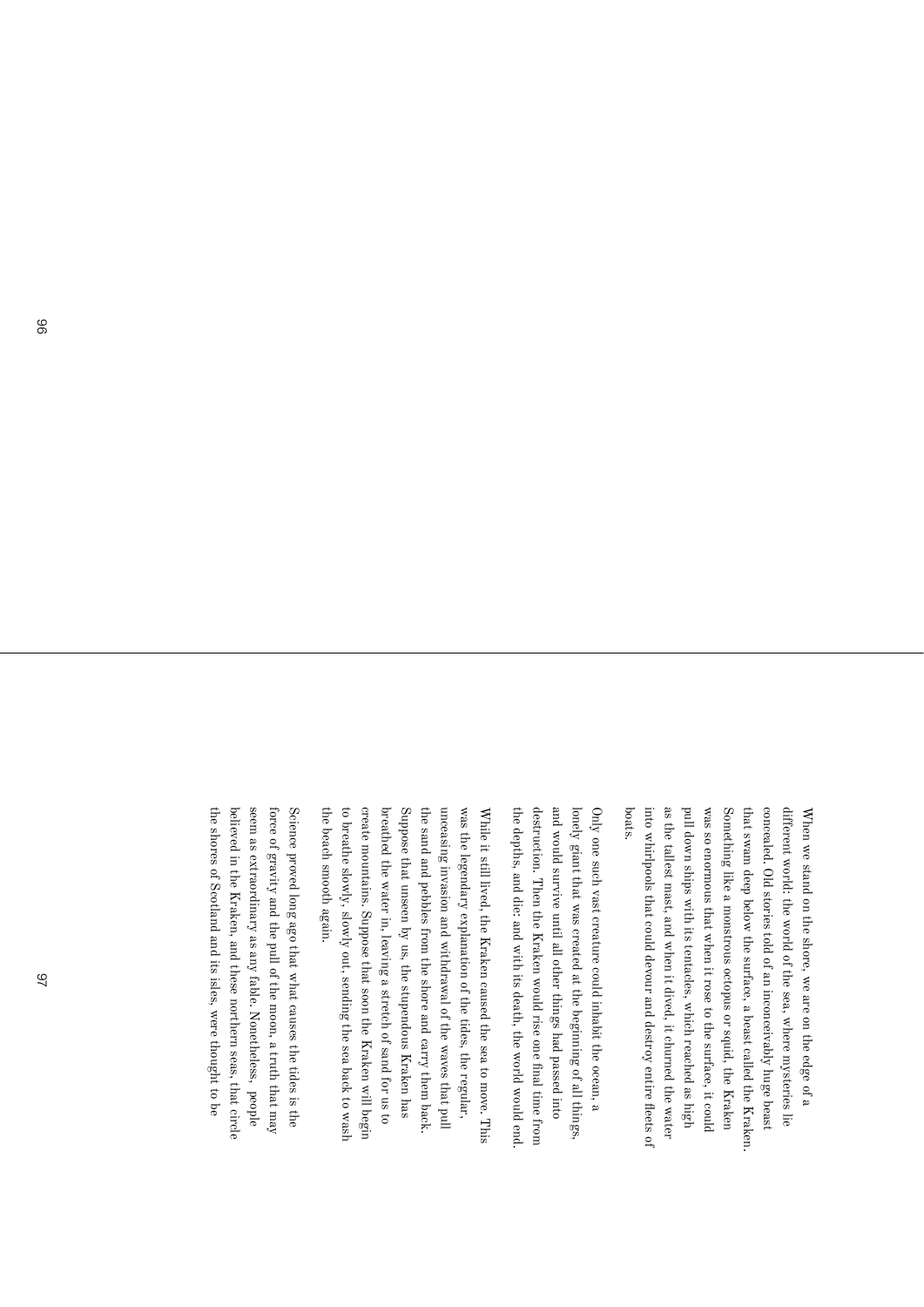its home. Off the coast not many miles from here, a ship's captain reported that he and his crew had actually seen the monster: a living, moving shape as big as a foating island, with tentacles that curled on high like an army of fghting soldiers.

Are these tales nothing but fantasy and illusion? You might think so – but it's a fact that huge and extraordinary animals live in the water's hidden deeps: the Giant Squid, and still larger, the Colossal Squid, a dweller in the coldest oceans. Its ten tentacles can measure more than sixty feet in length, and its round eyes are bigger than dinner plates.

No legend, but a real species, the great squids were glimpsed by sailors of the past, who told horror stories of immense creatures lurking in the green shadows below their ships. From the innocent surface of the sea, a thing like a long, blind serpent would rise and attach itself by suckers to the side of the boat, moving on and up, while a second and third tentacle snaked from the water, groping for prey. Men swore that they had seen their companions snatched from the decks by such uncanny means, and the rumours were repeated and feared for centuries.

Whatever truth lies behind old myths, the ocean keeps its secrets well. Today, building sand into mountains, we mirror on a human scale the cosmic forces that go to build real, towering mountains from the material of the earth. Then, as we watch the foam nibble at our sand peaks and level them, in a short hour or two we refect the immeasurable spans of time that reduce real rocks and cliffs to grains of sand, trickling between our fngers. The tide is our partner

in the artwork. Eternal, unstoppable, it could be the inhale and exhale of a creature bigger and older than any we can imagine. However much we have learned about the planet where we live, the sea is our image of the unknown, and when we stand by the shore, we are on the edge of a different world.

Sophia Kingshill is the author of *Mermaids* (Little Toller, 2015), a cultural history of sirens, selkies and other sea women. She is co-author of *The Fabled Coast* (Random House, 2012) and *The Lore of Scotland* (Random House, 2009), with the late Jennifer Westwood. Her YA fantasy novel *Between the Raven* and the Dove was published by Accent Press in 2017, and she is currently working on the sequel. She lives in London, and is a member of the Folklore Society.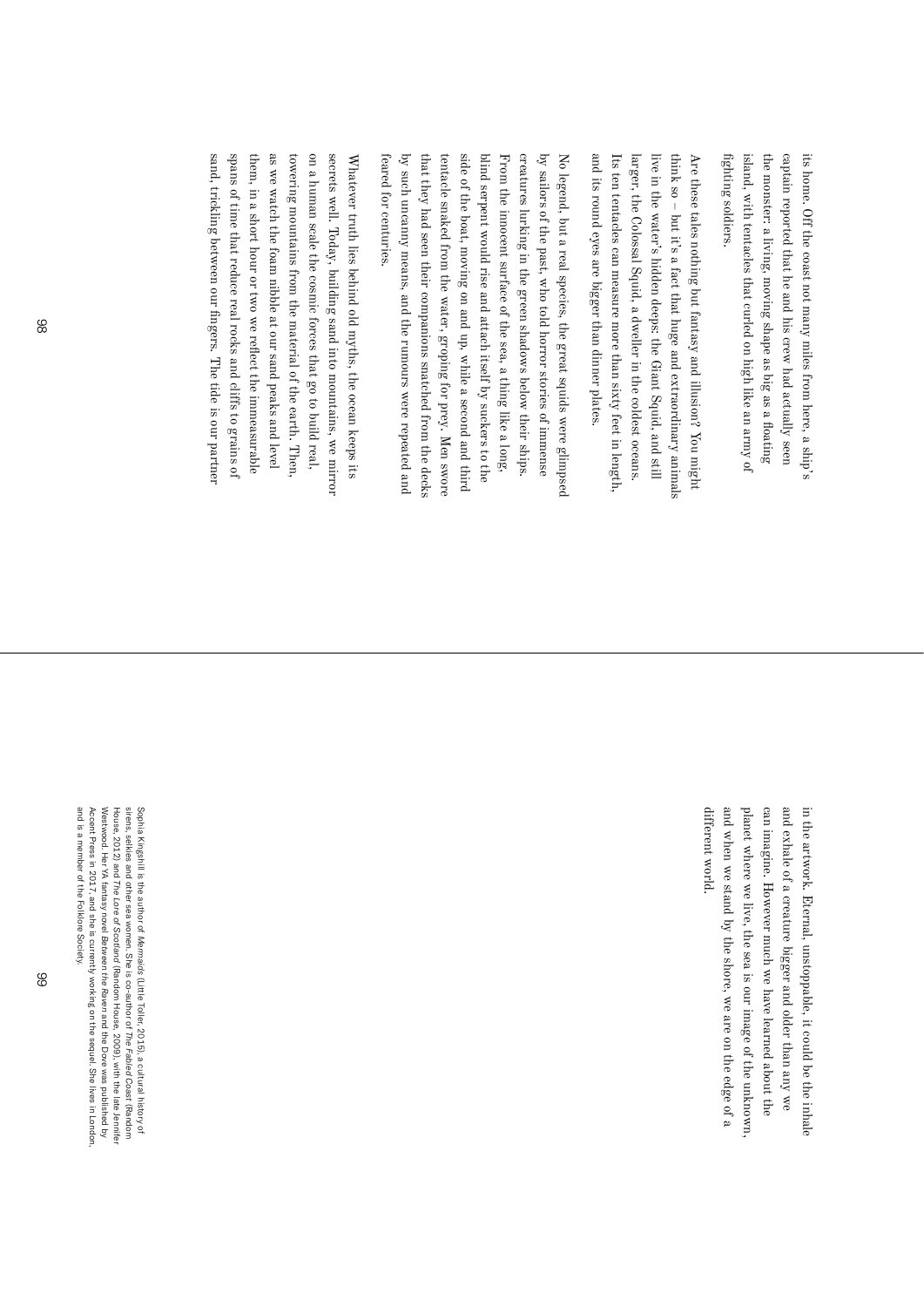*On Calgary Beach* by Michael Pye

Comar, Isle of Mull

ى

July 28

と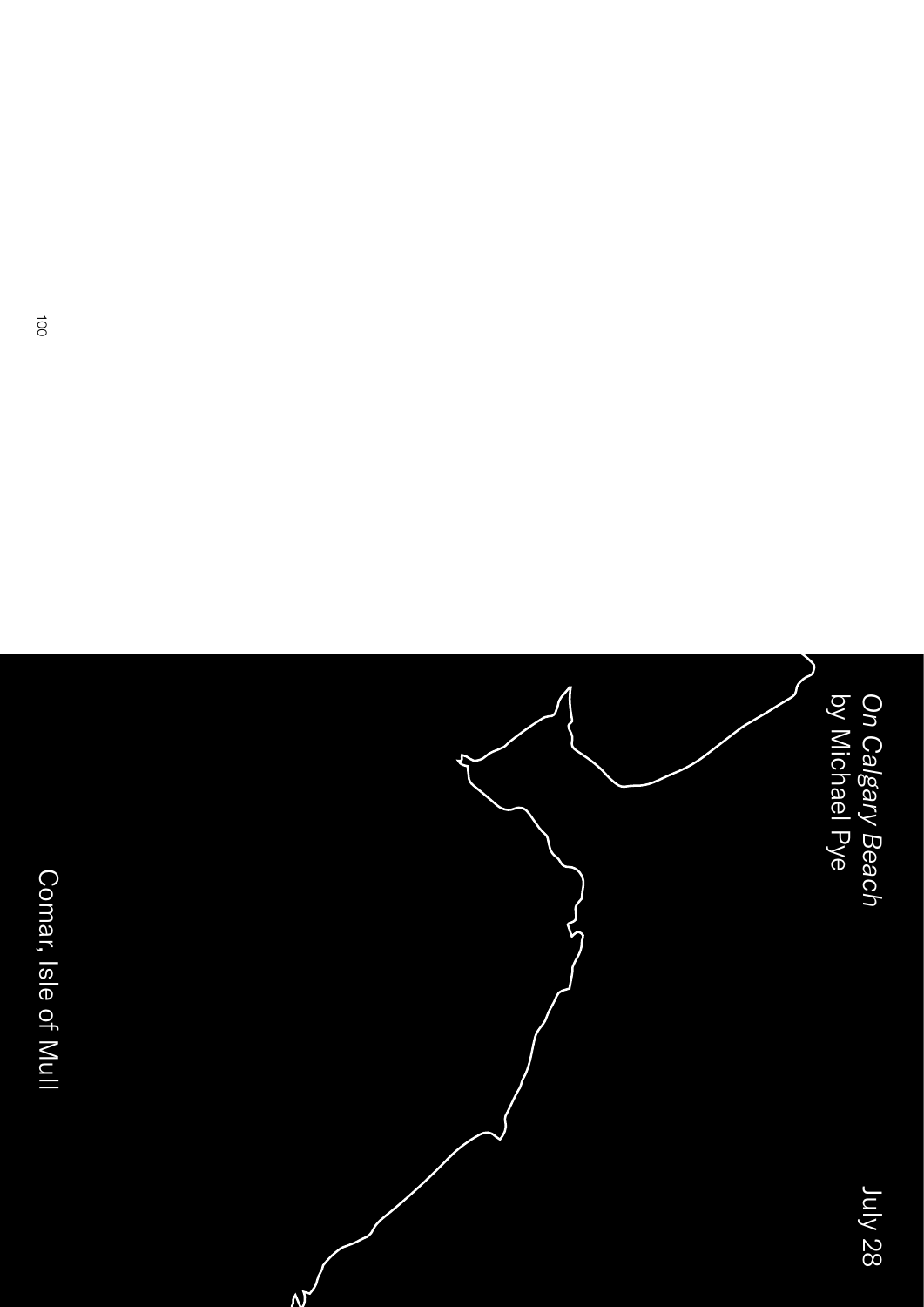I remember walking here. A cold bright winter's day, close to New Year. It was like walking on light, grains of frost shining between the grains of sand. All those tiny prisms fracturing light into brilliance.

I was walking with someone I love very much, but he's dead now. I have the oddest sense that the beach remembers.

This isn't all fancy. This lovely white sand is shell sand, made when the sea held the right creatures. Those beasts have gone, so the sand can't replenish itself any longer. What is here, stays here.

It shifts of course, each tide wipes out the obvious marks of what happened last. It also persists, just as much as the black basalt dikes you fnd all round the bay, some in the felds, some in the water, one turned into a pier. Those dikes gave Calgary its name: bay of the wall. They defne the place.

But so does the whiteness, the brilliance of the sand. Its transience is an illusion. The solid basalt also comes from a process which is over, volcanoes hurling out lava. Even mountains do dissolve; in 1806 a whole Alp called Rossberg melted down to the ground and caused a tsunami in a Swiss lake. When you're thinking about losing someone, about what's permanent and what is fragile, sands and mountains seem much the same.

You know that and you realise the sands carry much more than your own memories.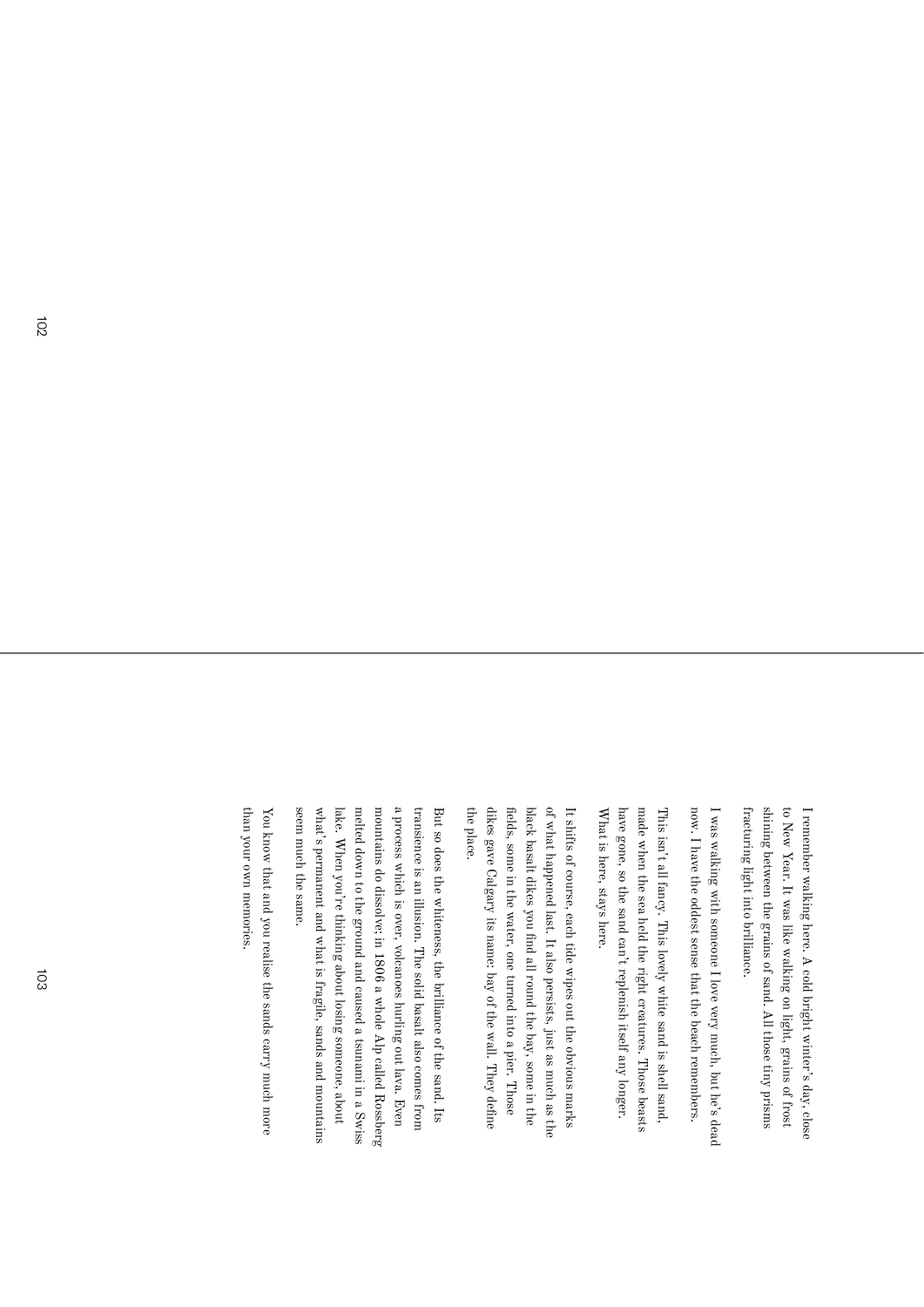Try listening to the bay. Hear the Major ring the bell in the big house at six in the evening. The house empties: maids, guests, family, cooks all down to the sand in a line. They run into the water, warm or cold, to swim.

Hear the puffers, stubby little ships, coming up from the Clyde. They run for the beach and don't stop until the sand stops them. When the tide goes out the horses and carts collect the coal and load the turnips for Glasgow; the water turns and the ship foats away. Girls listen out for the puffers: they bring a different kind of company.

Hear the echoes from the people who left in the nineteenth century: the twenty-seven families from Calgary who went to America and Australia. They were expelled by Big Hugh MacAskill from Skye, who had the estate only because his uncle did not trust his own long-haired natural son. Big Hugh was plain unnatural.

Hear the voices from Inivea, the village you fnd in ruins on a shelf above the bay. They had begun to move away before the clearances, soldiers coming back from the American wars sold America well, and sometimes they moved only as far as Dervaig over the hill. Still, they lost this place. It had been their everything. Still they lost this place which had been their everything.

#### I salute the McOlphadricks,

the McLucases,

the Patersons and McDougalls as they came to be known,

and the Gillies, Russells, Campbells and Mcleods,

the Robertsons and the McIlphadsigs.

I salute all our various memories, and our memory of the sand still shining.

Michael has written history (*The Edge of the World*) novels that try to tell the stories history can't (*The Drowning Room*) as well as broadcasting, podcasting, translating an orphan novel and general journalism. He is British living peacefully in Amsterdam after a life which has taken him to Scotland, London, the Caribbean, the Marowijne, New York and Portugal.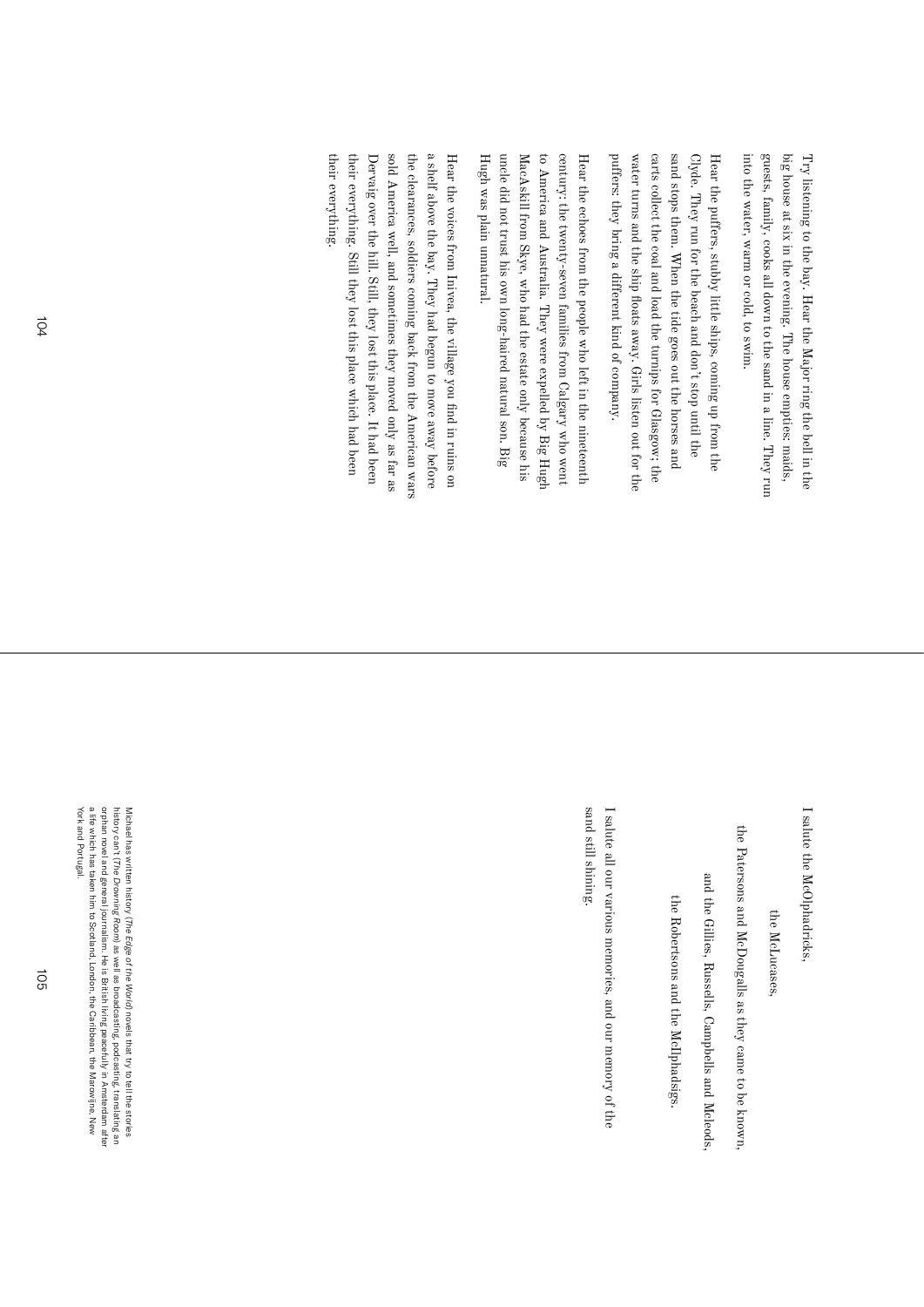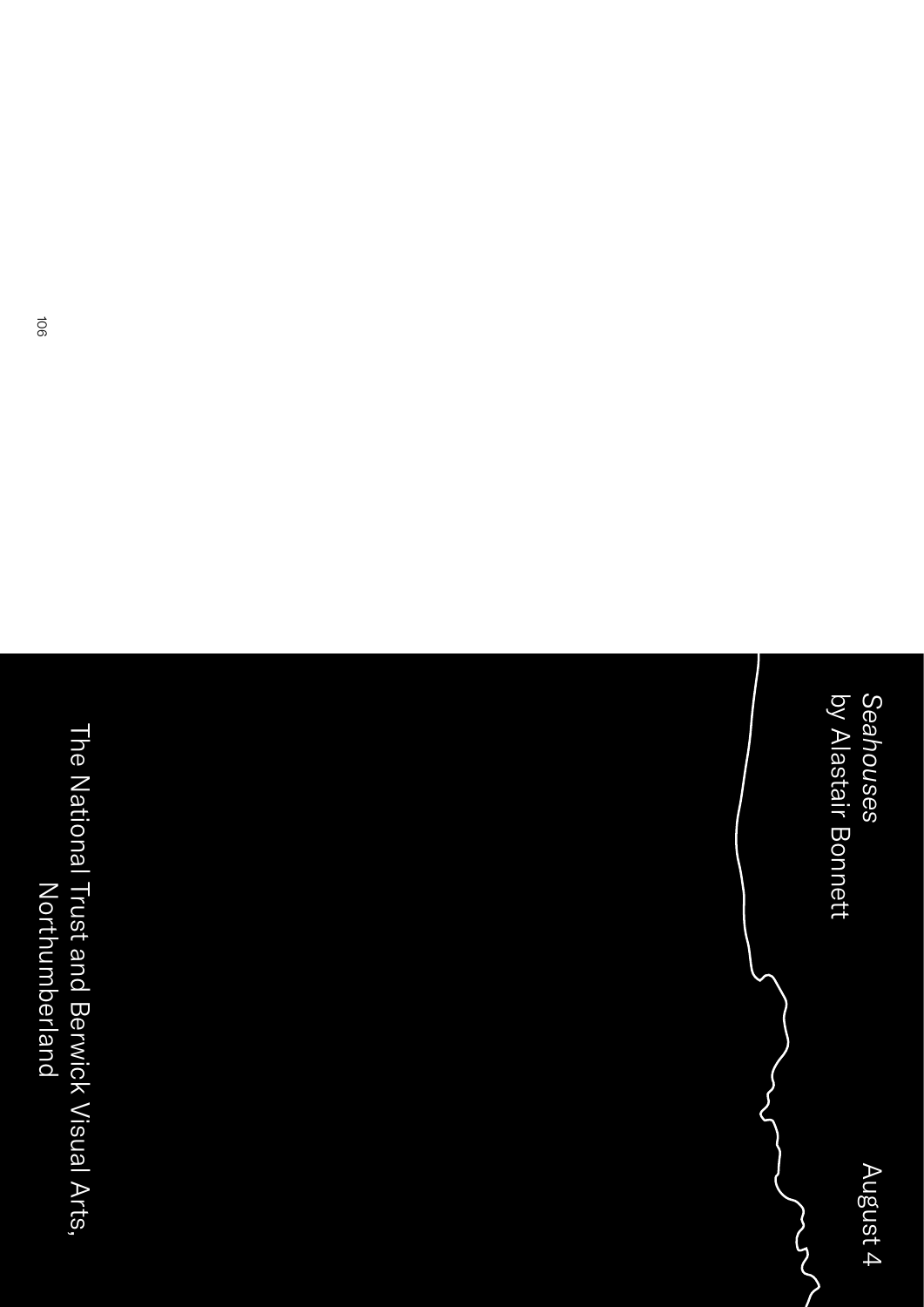Today we bring distant mountains together. Kilimanjaro, Stromboli, Fuji, Shasta and Uluru. We'll watch them jostle, nuzzle and tumble into each other; a happy, footloose swarm that will soon be washed away, like all mountains must be; worn away by the tides and disappearing back into the sea.

The highest peaks rise and fall. Our micro-summits speed up the course of nature and encourage a few improbable geological encounters. It's just play. So let's pretend: let's imagine that these molehills are mighty things; come to this shore as friends. Northumberland's coast needs all of those it can muster. It is threatened by mining, erosion, sea-level rise, creeping suburbanisation, and the plastics that stew in the seas. We like to say it is our favourite place but if anywhere needs help from afar it is here. So we summon Kilimanjaro, Stromboli, Fuji, Shasta and Uluru as old, dimly-recognised colleagues; magicked here to lend us their weight and their wisdom. They are, after all, very special mountains: Uluru, which is also known as Ayer's Rock, is a sacred mountain, which glows red at dawn and dusk. The others are all volcanoes. Kilimanjaro's snow-white cap rises in Tanzania, ever-smoking Stromboli lies off the north coast of Sicily, Mount Fuji's perfect cone frames the southern suburbs of Tokyo, and you can fnd brooding Mount Shasta in the highlands of California. These are not dead places, mere piles of rock, but churning, living forces; raw and angry, full of both destructive and creative energies.

Can all that power be contained in a bucket of sand? Imagine it. Perhaps so. And can this beach be a place of miracles? I guess we have to keep trying. Faith is unlikely but possible. The Venerable Bede tells us that Saint Cuthbert, who died a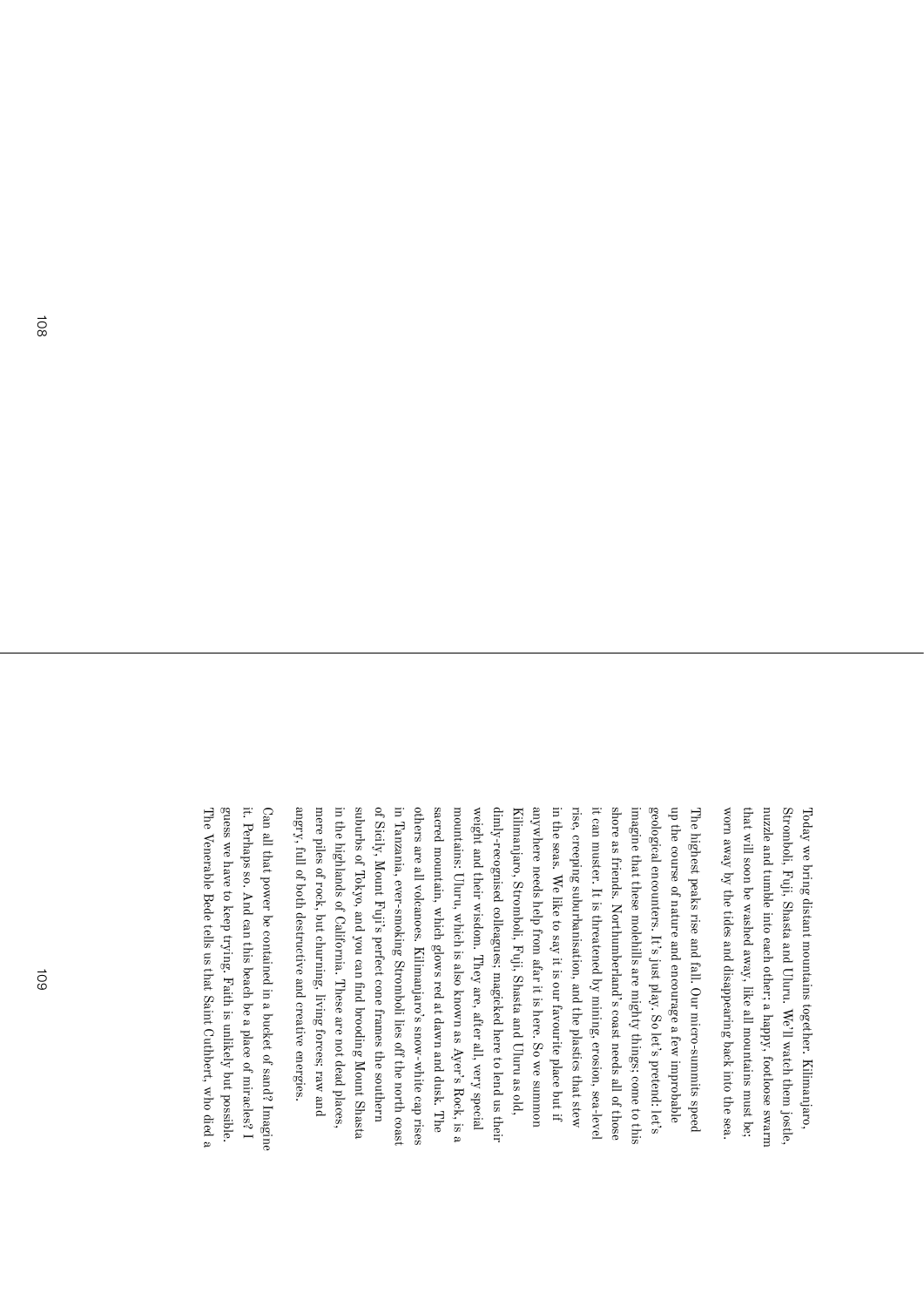hermit on Inner Farne 1,332 years ago, would return to this coast after spending weeks preaching "far away on steep and rugged mountainsides, which others dreaded to visit". Bede, a reliable Jarrow man, explains that Cuthbert would "tarry in the mountains" – our border hills - not because they were easy but because they were hard: they were diffcult to get to, cut off and dangerous.

Perhaps our sandcastles – bringing the mountain down to the beach – pay a kind of homage to Cuthbert. He was, after all, a man of many miracles. In monasteries at Coldingham and Lindisfarne, Cuthbert appeared to disappear every night. The other monks couldn't understand where he went. One night a particularly curious novice crept after him and this, says Bede, is what he saw:

Spying in the dark, this monk watched astonished as Cuthbert walked neck deep into the sea and spent the dark hours of the night "watching and singing praises to the sound of the waves." When daylight came sea otters came out of the water with him and dried his feet with their fur whilst he blessed them.

Small miracles are the best miracles. One can almost believe in them. Maybe no otters will come and dry our feet but we can bring some of the world's most distant and beautiful mountains to this beach. Here, briefy, Kilimanjaro, Stromboli, Fuji, Shasta and Uluru can circle round each other, collide and safely explode. Anything can happen; at least anything that is small and made of sand: it's geography unleashed and, perhaps, it's also a summoning of friends.

> Alastair is Professor of Social Geography at Newcastle University. His most recent books are *Beyond the Map: Unruly Enclaves, Ghostly Places, Emerging lands and Our Search for New Utopias and New Views: The World Mapped Like Never Before.* Previous titles include *Off the Map, What is Geography?, The Idea of the West* and *How to Argue.*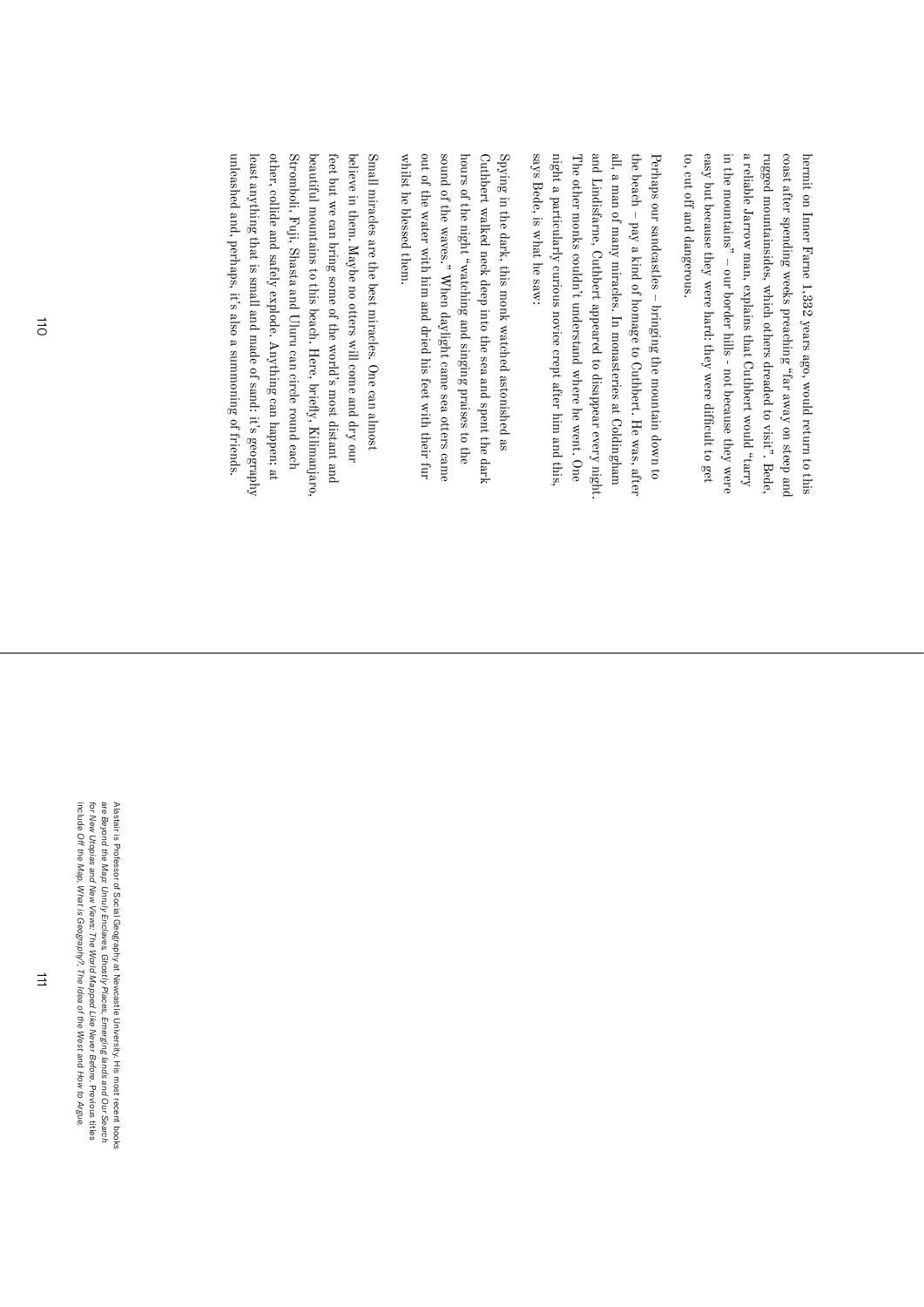*On Margate Sands* by James Attlee

Turner Contemporary, Kent

August 11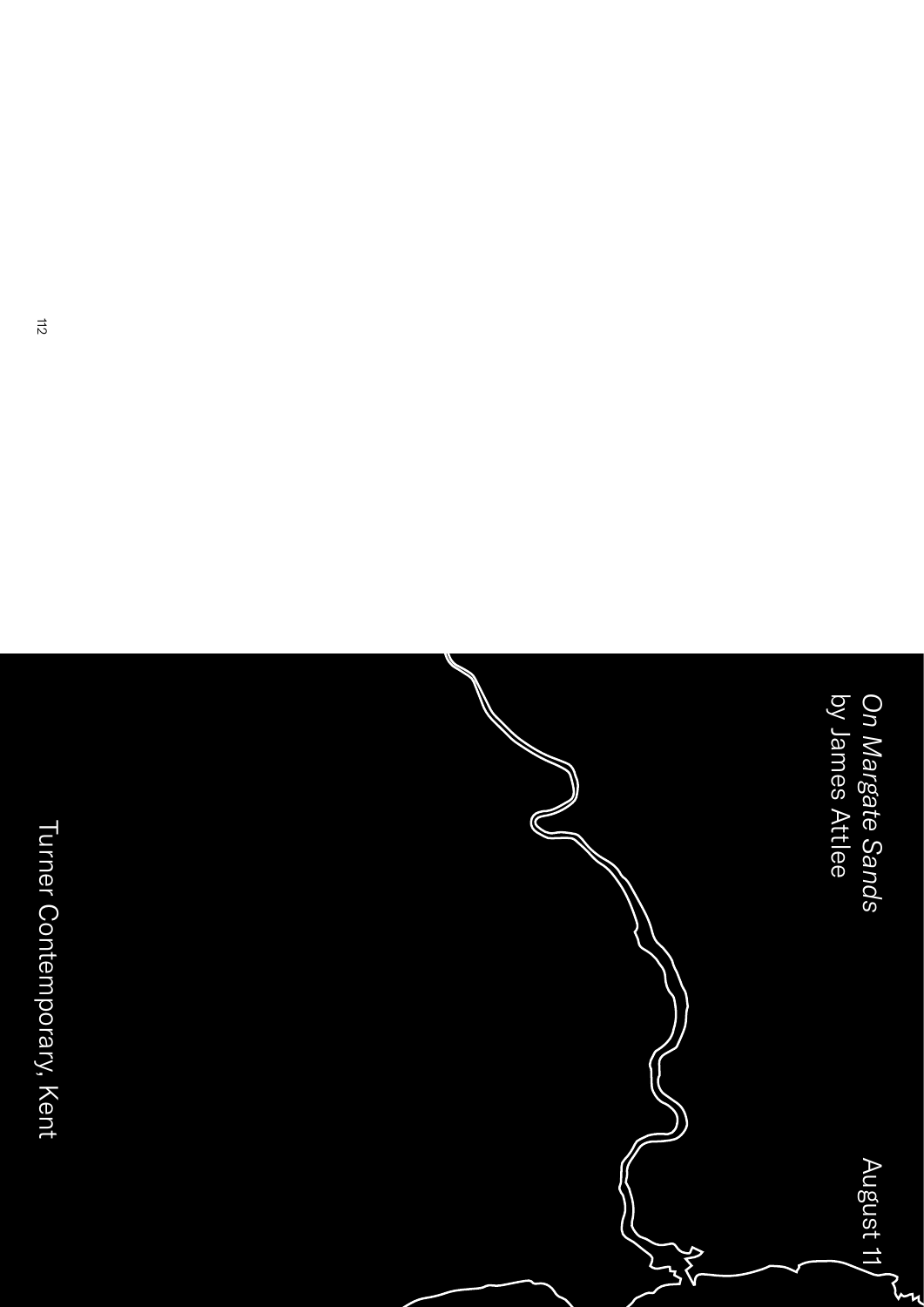*Every object, if it is art, is charged with the rush of time.* Robert Smithson, 1968[1]

"On Margate Sands", T.S. Eliot wrote in his poem *The Waste Land*, "I can connect nothing with nothing". He had come to the town in 1921 to recuperate from what his wife called "rather a serious breakdown" and stayed at the Albermarle Hotel in Cliftonville. He was not the frst to arrive here seeking a cure, of course: Margate was early in promoting seawater, applied either internally or externally, as the remedy for a wide variety of ills; when the Royal Sea Bathing Hospital opened in 1796 it was said to be the frst centre for orthopaedic treatment in Britain, perhaps the world. "There is no disease without antidote", wrote John Anderson, an early director of the Hospital. "Sea-bathing comprehends in it the powers and qualities of fuidity, gravity, pressure, attraction, repulsion, stimulation, friction, attrition and velocity".[2] And there was nowhere better to practice it than Margate: it was the town's beach, "a fne, level, sandy shore, defended from the furious blasts of Boreas and the foaming waves of Neptune, by the pier, promontories and rocks" as a writer in 1801 described it,[3] that attracted visitors, travelling frst by stagecoach and then by paddle-steamer from London, in an early manifestation of mass tourism.

Sand, it seems, releases something in human beings. Any fve-year-old deposited on a beach and given a bucket and spade becomes an artist. Otherwise respectable citizens have only to remove their shoes and feel it between their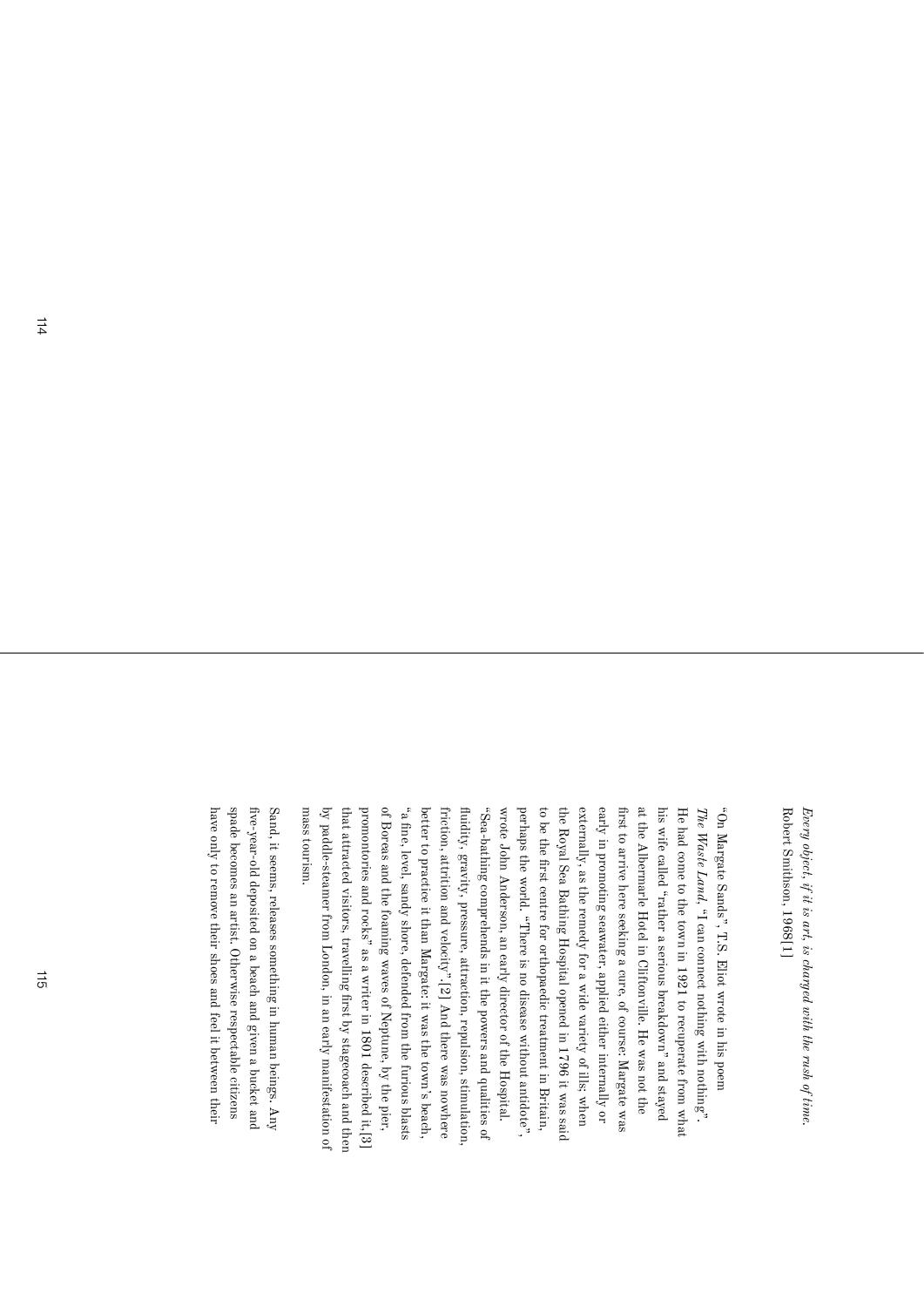toes before they tear off the rest of their clothes and run screaming into the frigid waves. In this liminal space – revealed and then covered again by the seas that lap at our tidal islands – different rules apply: temporarily released from the task of keeping watch on our screens we are free to appreciate the temperature, texture, odours and wind-speed of the present. But what does sand mean to artist Katie Paterson as a medium? In direct contrast to Eliot's depiction of the alienation and fragmentation of modernity, her work seeks to connect everything to everything: more specifically, to build a bridge between the brief ficker of a human life and the immeasurably vast and slow chronologies of geology and space. Whether she is planting a forest outside Oslo to provide paper for a library – the contents of which will only be revealed a century from now; giving gallery goers a phone number to ring so they can listen to the sound of a glacier dripping as it retreats in the face of global warming; or broadcasting a minute of ancient darkness that dates from 13 billion years ago on cable TV[4], her raw material is time, and nothing embodies the effects of time like sand.

The earth's crust is subject to continual erosion by rain, wind, heat, cold, rivers and streams as well as the effect of tectonic processes like earthquakes and volcanoes. Over many thousands of years, mountains and hills are broken into fragments and washed down watercourses to the sea. There, quartz, mica and silica mix with the skeletons of crustaceans, chalk battered from cliffs by the waves, sea shells and other organic sediments which, when bound by the right proportion of seawater, become the perfect building material beneath your feet, while also signifying the disintegration of all things. The artist Robert Smithson used sand to illustrate what he called the irreversibility of eternity. "Picture in your mind's eye (a) sandbox divided in half with black sand on one side and white sand on the other" he wrote. "We take a child and have him run hundreds of times clockwise in the box until the sand gets mixed and begins to turn grey – after that we have him run anti-clockwise, but the result will not be the restoration of the original division, but a greater degree of greyness and an increase of entropy".[5] It should be no surprise that one of Paterson's so-far unrealised *Ideas* series is for "A beach made with sand from hourglasses".[6]

 "Look on my Works, ye Mighty, and despair", reads the inscription on the statue of Ozymandias in Shelley's poem of the same name; but the sculpture itself, the poet tells us, is "half-sunk" in the sand, and of the empire of the King of Kings "nothing beside remains". On the beach, we are all Ozymandias; life itself is a brief interlude between two tides. Lift a handful of sand, let it slip between your fngers and contemplate the eons that have passed, the civilisations that have risen and crumbled away before time milled it to this fneness. It drifts and obscures, burying crops, grazing land, cities and entire civilisations; yet sometimes it shifts to reveal what has been lost. On Margate beach, at low tide, one evening in late September, I notice a solitary man following the course of a stream of seawater down to the waves, sweeping it with a metal-detector. He has, it turns out, been studying the behaviour of sand at Margate for decades, relying as much on his ability to read its movements as on his electronic device: over the years he has found Georgian silver, numerous rings, Roman coins and a fat gold chain worth hundreds of pounds.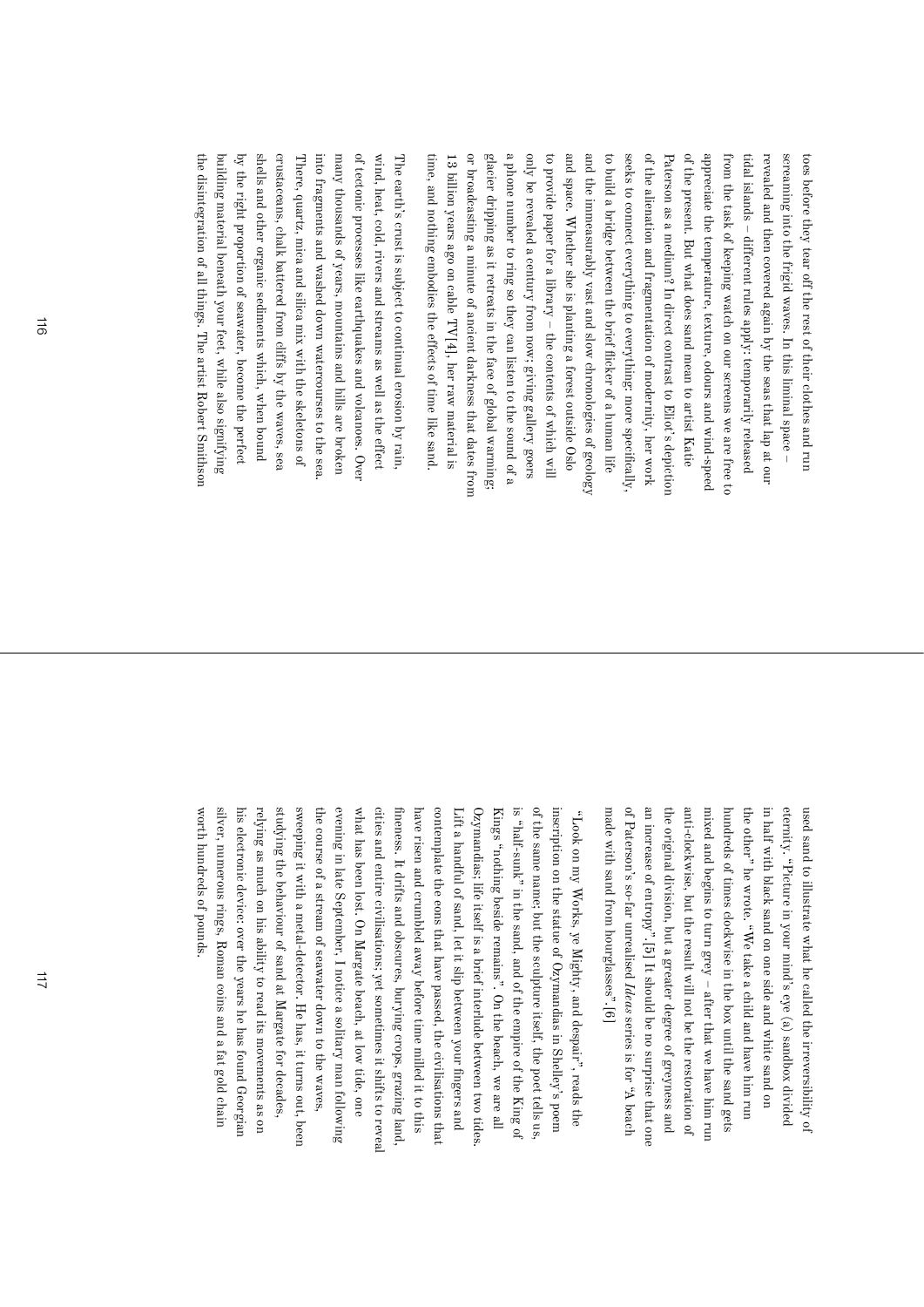These treasures reveal something of the history and character of the site of their discovery. In neighbouring Walpole Bay, for instance, the gold dropped on the beach is 18 carat; while in in Margate itself it is only 9 carat, demonstrating the social stratifcation among seaside resorts that began centuries before Dreamland opened, or Mods and Rockers jousted on the beach. "Belgrave Square retires to Brighton" a writer in Punch explained in 1842, "while the Shambles of Whitechapel seek the shingles of Margate". By the early 20th century, Eliot merely had to use the phrase "Margate Sands" to evoke a mental image of holidaymaking his readers may have considered a trife vulgar. Yet the town was not short of aristocratic recommendations: after recovering from an operation at the resort in 1906, the Marquess of Salisbury was moved to give "another testimonial to Doctor Margate. The air of Margate is the fnest in England".

As well as air, the town had sand, and sand, at least in part, is mountains ground in the jaws of time. Katie Paterson asks us to turn back the geological clock and resurrect giants from the end product of their erosion. The summits we fashion will include some of the greatest engines of tectonic change on the planet: the volcanoes Kilimanjaro, Mount Shasta, Mount Fuji and still-active Stromboli, as well as the mysterious inland island of Uluru, in central Australia, formed of the sand run-off from long-vanished escarpments. Venerated as well as feared, worshipped since mankind's beginnings, these monuments too will be worn down and scattered, dispersed in the desert or on the shore – if, that is, they do not awaken frst in large-scale eruptions, shattering themselves in the process.

On Margate Sands, Paterson casts us as magicians, able to set eternity running in reverse: yet even here our efforts are at the mercy of forces larger than ourselves. We know that in a matter of hours our work will vanish – the moon's gravity will draw in the ocean and our creations will meet the fuidity, gravity, pressure, attraction, repulsion, stimulation, friction, attrition and velocity John Anderson has told us seawater possesses.

Perhaps connecting to the immutable and vast processes to which we are all subject is a way of reconciling ourselves to them. In the collaborative creative act, as we construct mountain ranges the like of which the world has never seen, for a few moments at least we step outside time.

- 1. A Sedimentation of the Mind: Earth Projects.In: Jack Flam (ed) *Robert Smithson: The Collected Writings,* (Berkeley: University of California, 1996), p. 142.
- *2. A preliminary Introduction to the act of sea-bathing; wherein is shewn its nature, power and importance; with some necessary hints for the attention of visiters, at the watering places, previous to, and during a course of sea bathing,* by John Anderson, M.D., a Physician to and Director of the Royal Sea Bathing Infrmary at Margate, 1795.
- *3. The New Margate, Ramsgate & Broadstairs Guide,* 1801.
- 4. Katie Paterson, The Future Library, 2014-2114; *Vatnajökull (the sound of)*, 2007-2008; *Ancient Darkness TV*, 2009.
- 5. RobertSmithson, A Tour of the Monuments of Passaic, New Jersey,In: 1968, Jack Flam (ed)*Robert Smithson: The Collected Writings,* (Berkeley: University of California, 1996), p. 74
- 6. Katie Paterson, *Ideas*, 2015.

James is a writer based in the UK. His books include Guernica: *Painting the End of the World* (2017), *Station to Station*, (2015) shortlisted for the Stanford Dolman Travel Book of the Year Award, *Nocturne: A Journey in Search of Moonlight* (2011) and *Isolarion: A Different Oxford Journey* (2009). His digital fiction *The Cartographer's Confession* won the New Media Writing Award 2017. His journalism has appeared in publications including *The Independent, Frieze* and *London Review of Books*.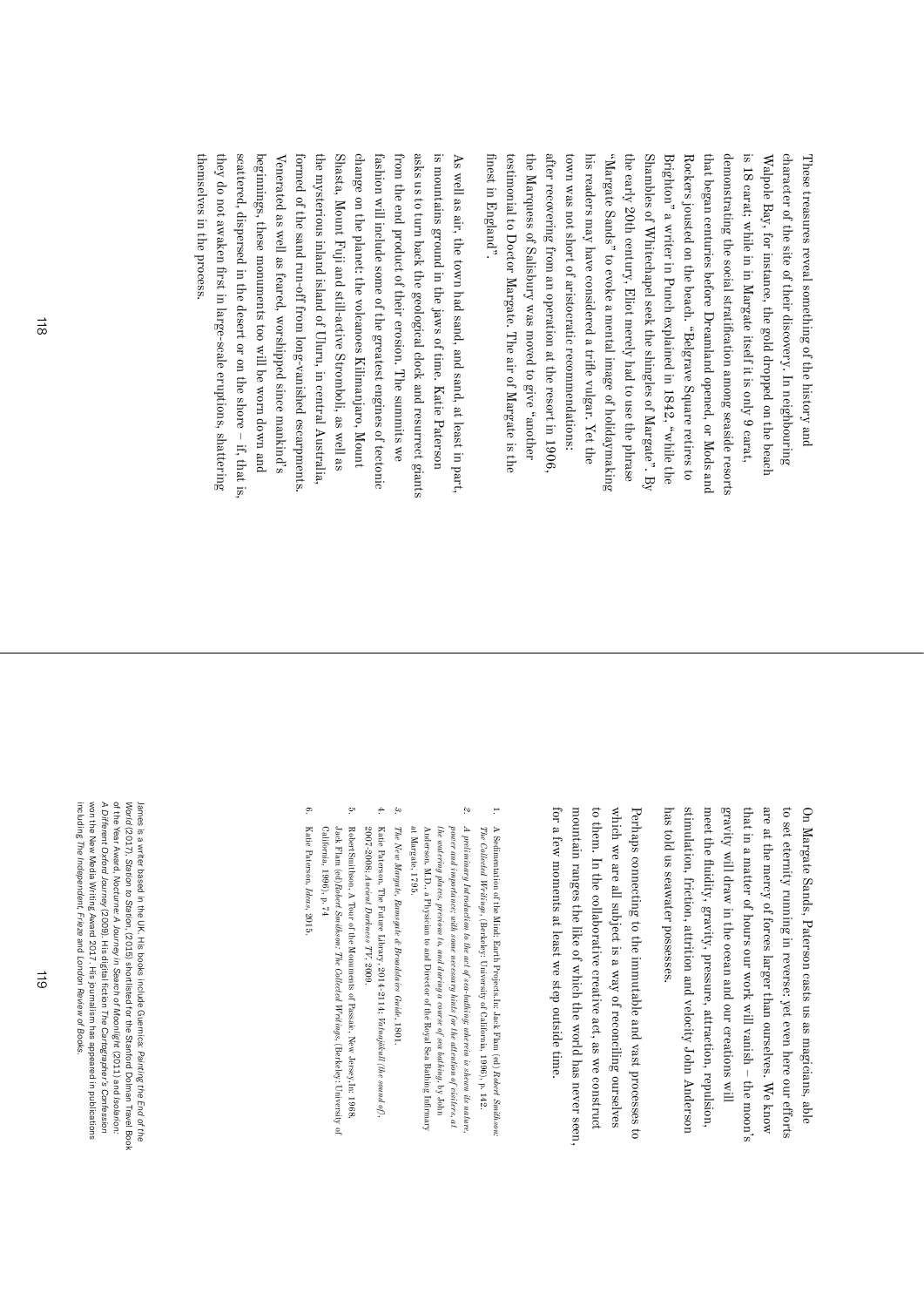*Reimagining Roker Beach* by Robert Duck August 18

120 **120 Sunderland** Northern Gallery for Contemporary Arts,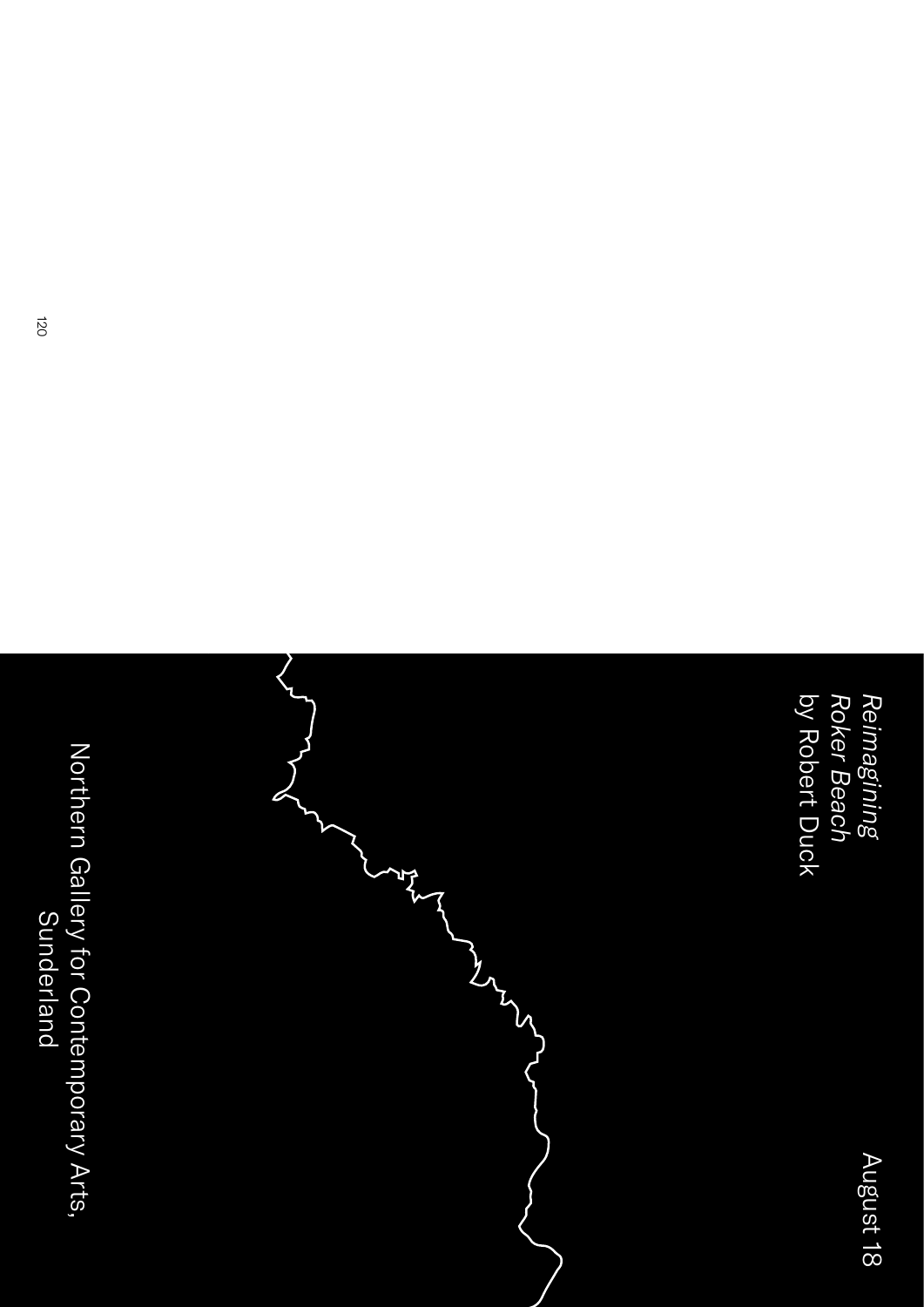It is a hot and sunny August Sunday; the beach is crowded; there is no "roke" at Roker today. The golden sand is frm, warm and enticing; grains sparkle in the sunlight (all of this might need some imagination). This beach has been a source of fun and entertainment for over a century. People are at their leisure – sitting, walking, and playing, children are digging holes and building sand castles, kites are fying – Roker Beach is buzzing; it is alive with activity and fun. It is a paradise for sand castle builders. Yet how many of the people enjoying the sea air and the noise of the waves breaking have ever asked themselves the simple question – "where does the sand come from"? First, take a close look at the beach, especially close to Roker Pier on its northern side and at the foot of the sea wall where they have been tossed up by waves. It isn't all made of sand – there are lots of pebbles and cobbles. Many of these coarse fragments are a creamy, buff colour. They have been eroded from the local cliffs which can be seen at, for instance, Roker Ravine. The rocks here are bedded limestones of the Magnesian Limestone. They are of Upper Permian age and are about 240 million years old. The limestones contain not only calcium carbonate but also calcium magnesium carbonate – or dolomite. They were originally formed beneath the waters of the western side of what geologists call the Zechstein Sea (Zechstein is a German term for "tough stone"). Its warm waters, then located close to the equator, teemed with marine life and extended from the east coast of northern England right across northern Europe and into Poland. At the top of the cliffs, above the light-coloured rocks and often obscured by vegetation, is a brown, stony soil called till. This was laid down by ice when this area experienced the freezing conditions of the last Ice Age, around two million years ago.

But today these cliffs and the Lower Promenade from Roker towards Parson's Rocks and Whitburn are protected by a sturdy sea wall that dates back to Victorian times. This prevents the sea from eroding the local rocks but, in so doing, depletes the natural supply of particles to the beach. Coastal erosion is often given a bad press but, quite simply, if there were no erosion there would be no beach and therefore no pleasure! There are other pebbles too – much darker in colour. These have probably come from far away, some transported by ice but others as ships' ballast and then dumped. Pieces of brick and masonry are also present; these are the remains of long-gone industries. Together with the exotic ballast fragments they are a reminder of just how important nearby Sunderland once was as a port. Forty years ago you could also have picked up pieces of coal from the beach, when the mining industry was still active; but today these have all been either collected for burning or washed away by coastal currents. Much of the fner sand grains are derived from glacial deposits and have been carried here from far afeld when the North Sea was covered by ice.

The magnifcent, elegantly curving Roker Pier, with its lighthouse at the end, is an icon. It was badly damaged by the "Beast from the East" in February 2018 but the granite blocks that make up this mighty triumph of engineering have withstood repeated attacks from the sea since it was built between 1885 and 1903. Why are there so many pebbles, cobbles and a build-up of sand against the pier? This is because the dominant direction of transport of sediment in the area is from north to south along the beach face; the so-called longshore drift. Though it was not intended to do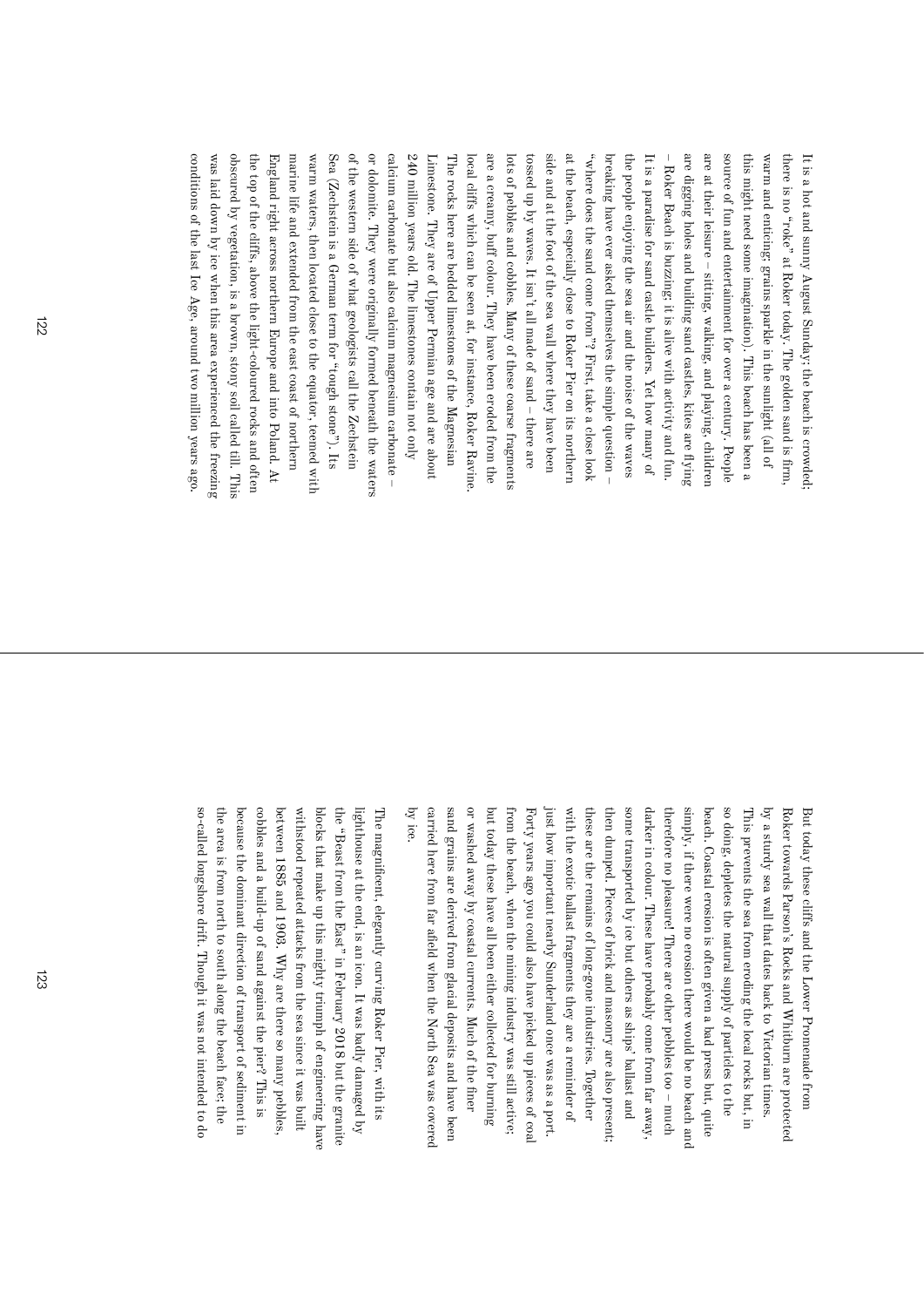so, the pier acts as a barrier to this movement and the sand, pebbles and cobbles build up against it.

North of the pier, at the back of the beach below the sea wall are some low rocky outcrops of limestone. If you look carefully at these you can see shapes like spheres a few centimetres in diameter and cavities from which spheres have been eroded out. This is a rare and unusual rock, world-famous, and, because the spheres – or concretions to give them their proper name – resemble cannon balls, it is known as the Cannonball Limestone. The concretions grew progressively over hundreds of thousands of years around individual nuclei, pebbles or bits of shell, as a result of complex chemical reactions involving salt and other minerals on the foor of the warm, shallow, tropical Zechstein Sea.

First there is a mountain; ……….. Or was there?

*Suspended* by Brian Dillon

# September 1

Robert is Emeritus Professor of Environmental Geoscience at the University of Dundee where he was Dean of the School of the Environment for nine years prior to taking early retirement in 2015. An expert on coasts and estuaries, he has made a career-long commitment to furthering the public understanding of science and climate change. He is the author of *'This Shrinking Land: Climate Change and Britain's Coasts'* (2011) and *'On the Edge: Coastlines of Britain'* (2015).

# 20-21 Visual Arts Centre, Scunthorpe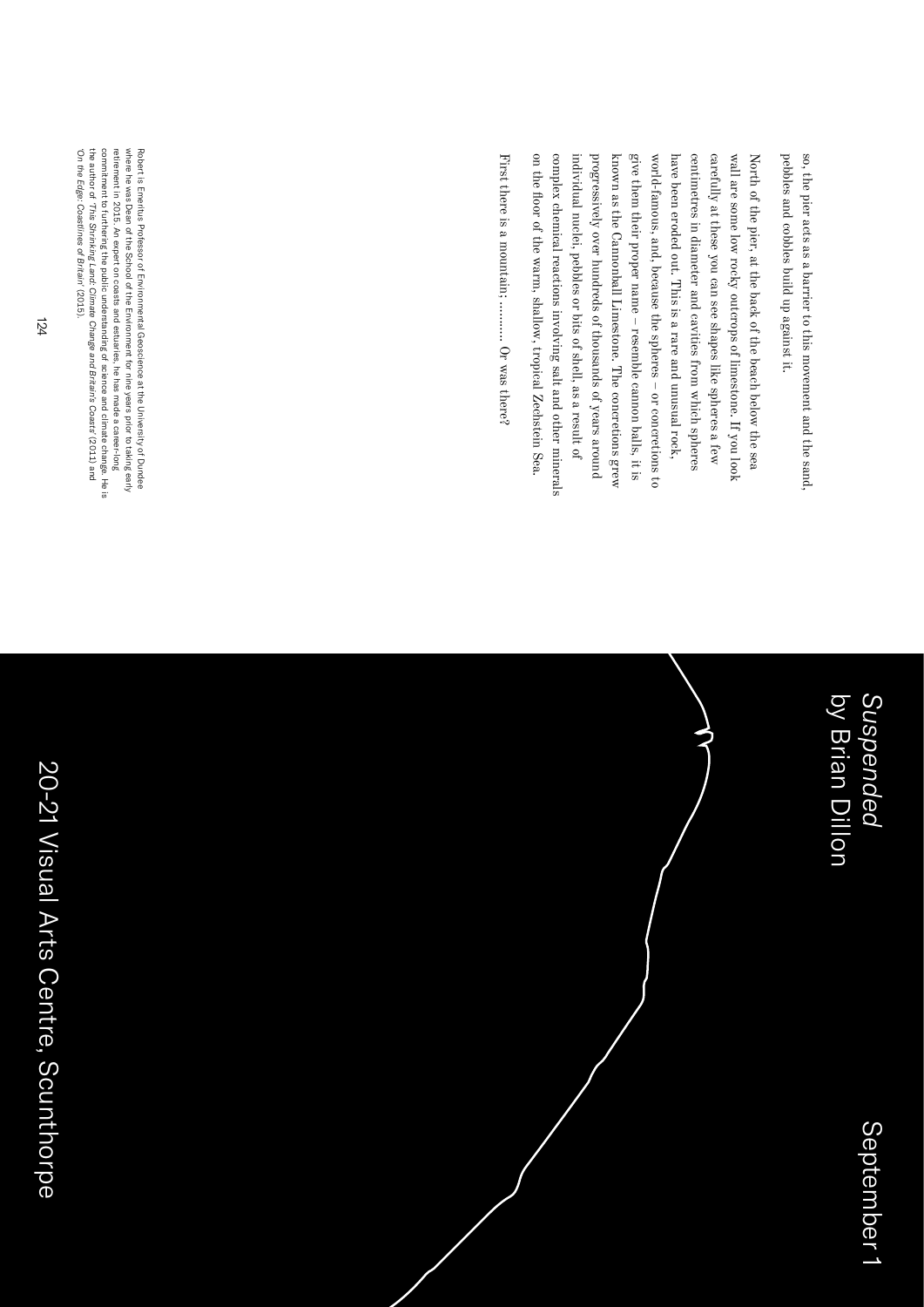How small, how fragile can a work of art be before it drifts away on the wind or foats out to sea? And how large, or long-drawn-out, before we are unable to apprehend it all at once? Katie Paterson is an artist who answers these questions in the same breath  $-$  she pictures the furthest reaches of the earth, even of the universe, and asks us to imagine the smallest speck, or span, of space and time. Her materials include the light of heavenly bodies, the sounds of creaking glaciers and dying stars, the tiniest grain of sand added to or taken from the vastness of the Sahara. In *First There is a Mountain*, Paterson has made a nested set of sand pails, modelled after fve famous mountains: Kilimanjaro, Shasta, Fuji, Stromboli and Uluru. Imagine that these mountains, from far-fung corners of the world, have all appeared together on the beach at Cleethorpes, multiplied along the coast, sprung up all round the edges of the UK. An experiment (or is it a game?) with the earth's scale is under way, but will very soon disappear.

The coast is a place where things come and go – especially a coast like this one, where a third of the estuary is exposed at low tide. One ffth of the land surface of England drains eventually into the Humber, and with all this water comes sand and sediment, detaching itself, as elsewhere in the world, from the highest mountains, but also from slopes, plains and riverbanks. This is just a fraction of what ends up in the estuary; along the Holderness coastline the cliffs erode and are washed down into the Humber. Still more material comes from the North Sea. In fact, around six million tonnes of sediment enters the estuary each year. The tides take most of it away again, but things are not so simple. Above and below the surface, sandbanks swell and shrink; currents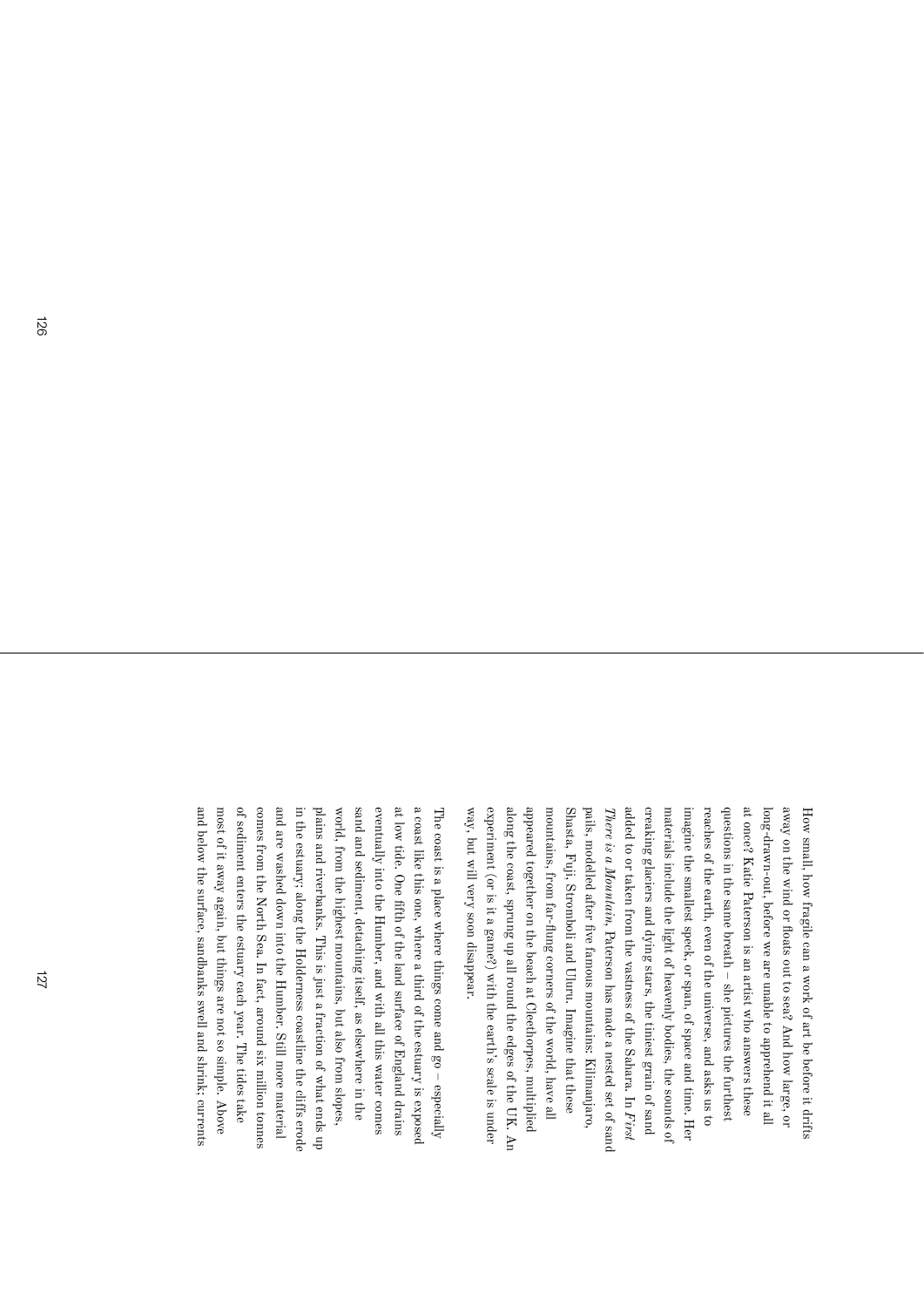twist and turn; ports and channels silt up and need to be dredged clean; sand is thrust onto the beach, scooped out or blown away, and must be replaced. Everything is on the move; whole mountains have been arriving and departing regularly since the last Ice Age.

Still, Paterson's mountainous archipelago is an apparition of another sort. The seashore is also the scene of historical surprises, magical or monstrous sights. In March 1870 the schooner Clio, which had sailed from Lowestoft, was washed ashore without a soul on board. In September 1956 a large round object 80 feet in diameter hovered off the coast from Cleethorpes one afternoon; when RAF planes approached, it was reported, the UFO sped away. Other curious arrivals on the shore: a cargo of French onions, a monstrous squid with a beak like a parrot's, several thousand starfsh, a message in a bottle predicting the end of the First World War. Stand on the beach for long enough and the world will wash up, in the shape of a miracle or catastrophe. The beach is made of mountains, the mountains were once the foor of the sea, and the earth, as Katie Paterson reminds us, is still saturated with surprises.

*Studland Bay* by Tristan Gooley September 15

Brian's books include *Essayism* (2017), *The Great Explosion* (2015) and *Objects in This Mirror: Essays* (2014). He is UK editor of *Cabinet*, a quarterly magazine of arts and culture based in New York.

# 128 129 The National Trust at Shell Bay, Dorset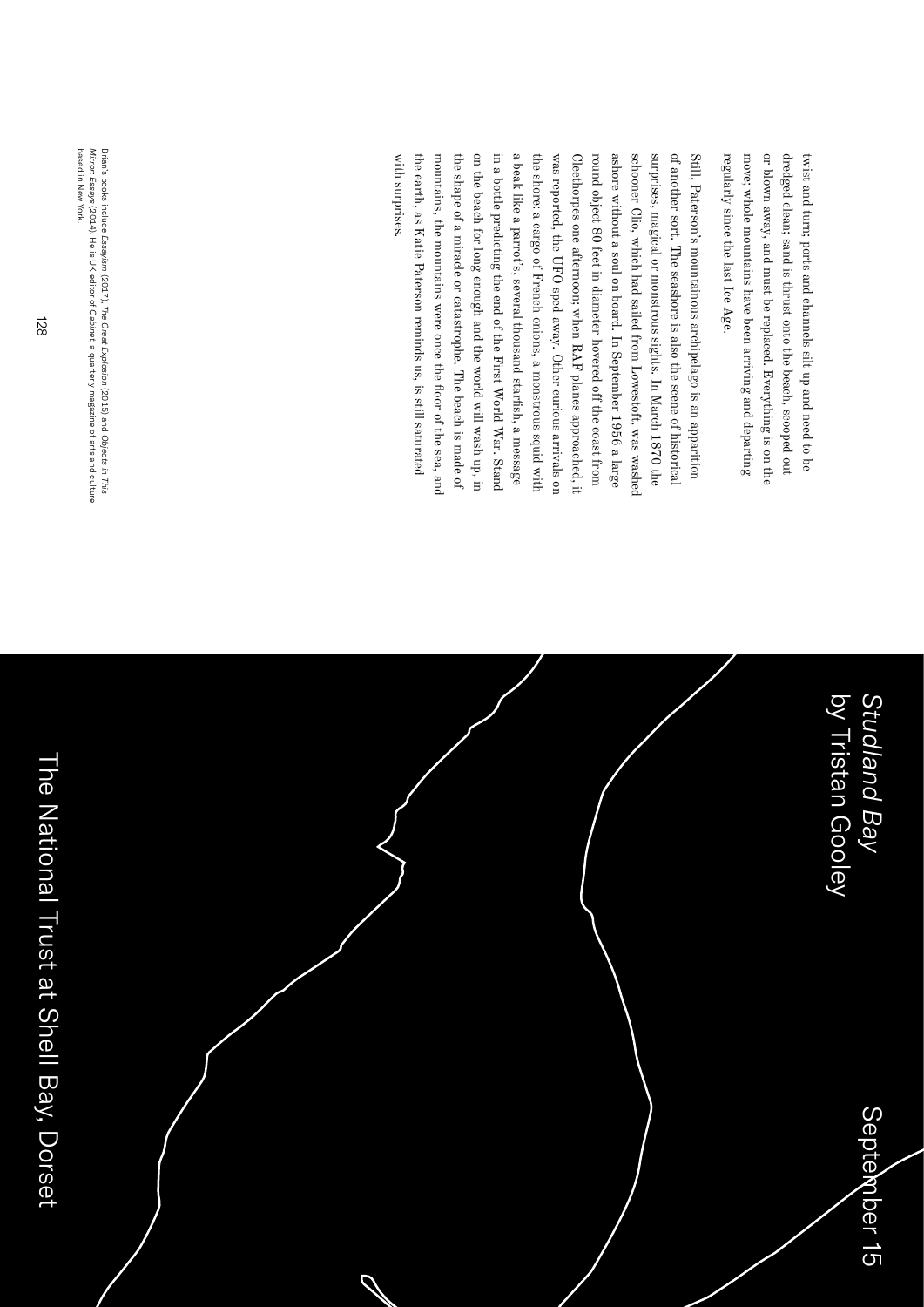The lane that led down to Studland Bay was lined with dogwood red, but the beach had a more austere palette. A pair of black crows pecked at dark seaweed, as white gulls hovered above broken waves.

Stepping over a stream I saw a pattern I recognised in the sand. The rainwater had fowed down from the hills to rejoin the sea, but not before etching rill marks into the beach. There were tendrils, tentacles and upside-down trees carved into the sand.

I pulled my jacket collar higher, against a cold onshore wind that toppled the waves. Each plunging crest nudged the foam higher up the shore. By my feet, the water sank down and then the bubbles appeared. I looked a little higher up the beach and there were the pinholes, tiny dark holes formed when sinking water pushes air back up, creating countless microscopic tunnels in the sand.

In more sheltered spots the cold vanished and I was hugged by a surprise warmth; it was a hat-on, gloves-on, hatoff, gloves-off kind of day. Old patterns were soon joined by familiar sounds and I rejoiced in the happy racket of halyards slapping against dinghy masts. A single stubborn oak joined me in celebrating the fresh air, reaching its arms out to the sea, showing off jewellery of golden lichens. This one determined tree still held its leaves in late November, most the other trees had beaten a retreat.

I walked past memorials to fears of a different retreat. The Dragon's Teeth are solid, pointed stone emplacements designed to stop a German tank assault. I found it hard to imagine that fear of attack now, as the wind tugged at

the National Trust's bright fags and boards with cheery colours proclaimed the virtues of the café's ice cream. But all coastlines are confict. Where land meets sea there are the battles of perfect surf and violent erosion, sharp air and shelter, tourism and locals, sweet ice-cream and bitter litter, happy wet dogs and glistening turds…

The dog tracks were not all the same. Letting my knees drop into the soft ground, I noticed how some dogs kicked back the sand and others left cleaner, neater prints. And then, with the childlike joy that always accompanies these moments, I appreciated the story within the differences. The dogs that left the tidy prints had run over sand still wet from retreating waves, those that ran over drier sand left the prints with scattered sand. I was looking at a timeline: the tidy dogs were those with early-rising owners, they had come this way a couple of hours earlier, when the tide was higher and the sand wetter.

This new micro-story encouraged me to sharpen my focus. Patterns emerged in seaweed, in waves, in lines of geese that few fast and low, in the sky. The sun sliced open the clouds and lit patches of grey sea with a turqoise lamp.

Past Old Harry's Rock, the sea boiled, these were the dreaded overfalls: when currents pass over a rough seabed, the water is kicked into angry confusion. I had sailed through these savage waters once, just for the hell of it. And hellish it was. Mugs smashed and this young man reminded himself what danger felt like and inched again through reckless follies towards maturity. That young man became a parent fourteen years ago and has had enough maturity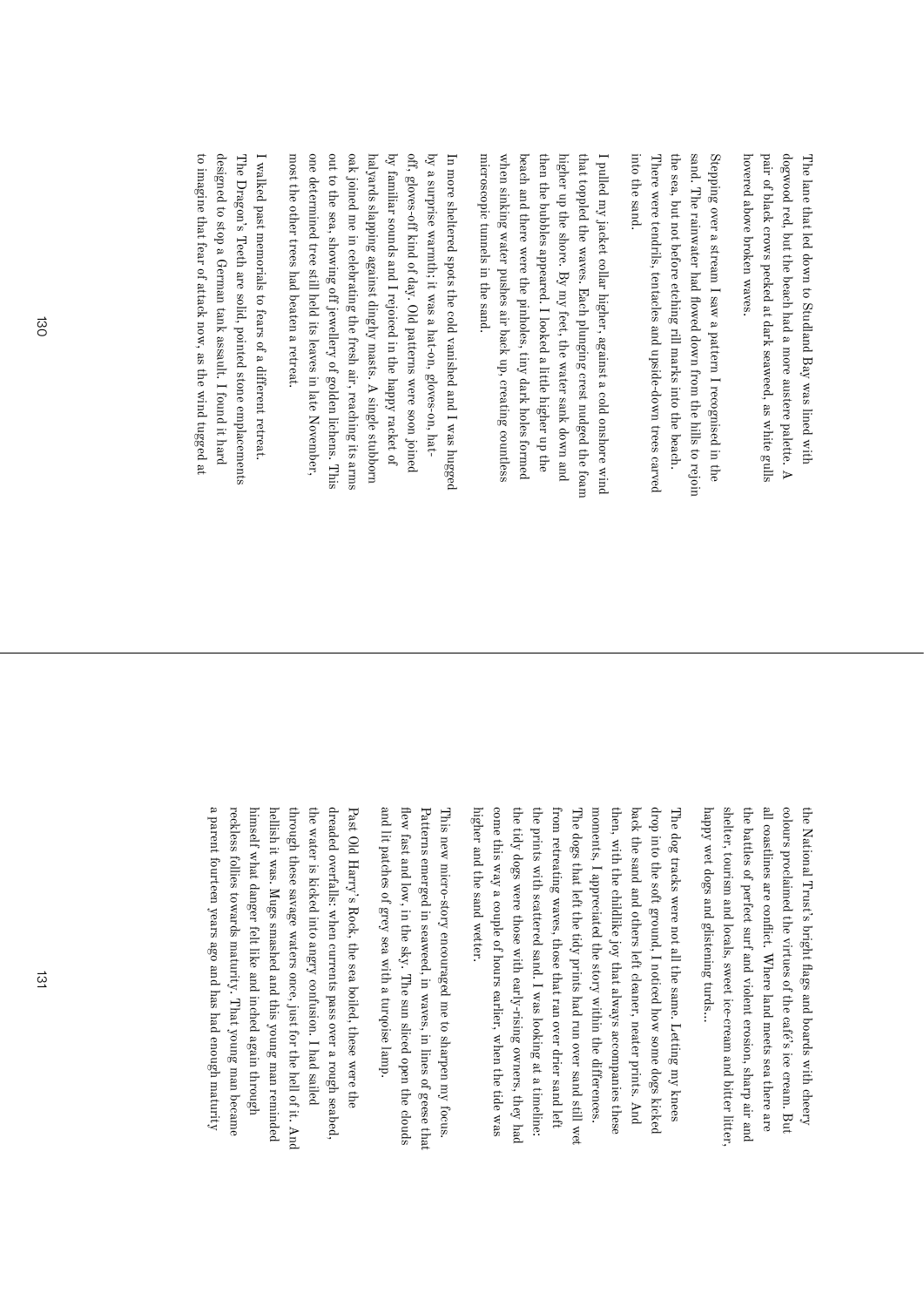already. Now he wants an ice-cream. No, a hot chocolate. With marshmallows on top.

My eyes returned to the beach and were alive to the glorious detail. Every anomaly tickled and tugged at my curiosity. It was impossible that the small depression could go unnoticed. The last high tide had breached the defences of a child's brief empire. Waves had smashed the battlements and reduced the sand fortress to the meekest undulations. Like an aerial photo of an iron age fort, the ironed bumps were feeble and fabulous at once. I saluted the parent that had their child building sandcastles in November. Look on that love, ye mighty, and despair!

With enough love and enough time on the beach, conficts earn beauty and maturity need never catch us.

Tristan is an author and natural navigator. Tristan set up his natural navigation school in 2008 and is the author of the award-winning and bestselling books, *The Natural Navigator* (2010), *The Walker's Guide to Outdoor Clues & Signs* (2014), *How to Read Water* (2016) and *Wild Signs and Star Paths* (2018), some of the world's only books covering natural navigation.

Tristan has appeared on TV and radio programmes in the UK and internationally, including The Today Programme, Night Waves, Countryfile, BBC Stargazing Live, Country Tracks, Ramblings, Open Country, Shipwrecks, The One Show and All Roads Lead Home.

*Great Yarmouth* by Jean Sprackland

# September 22

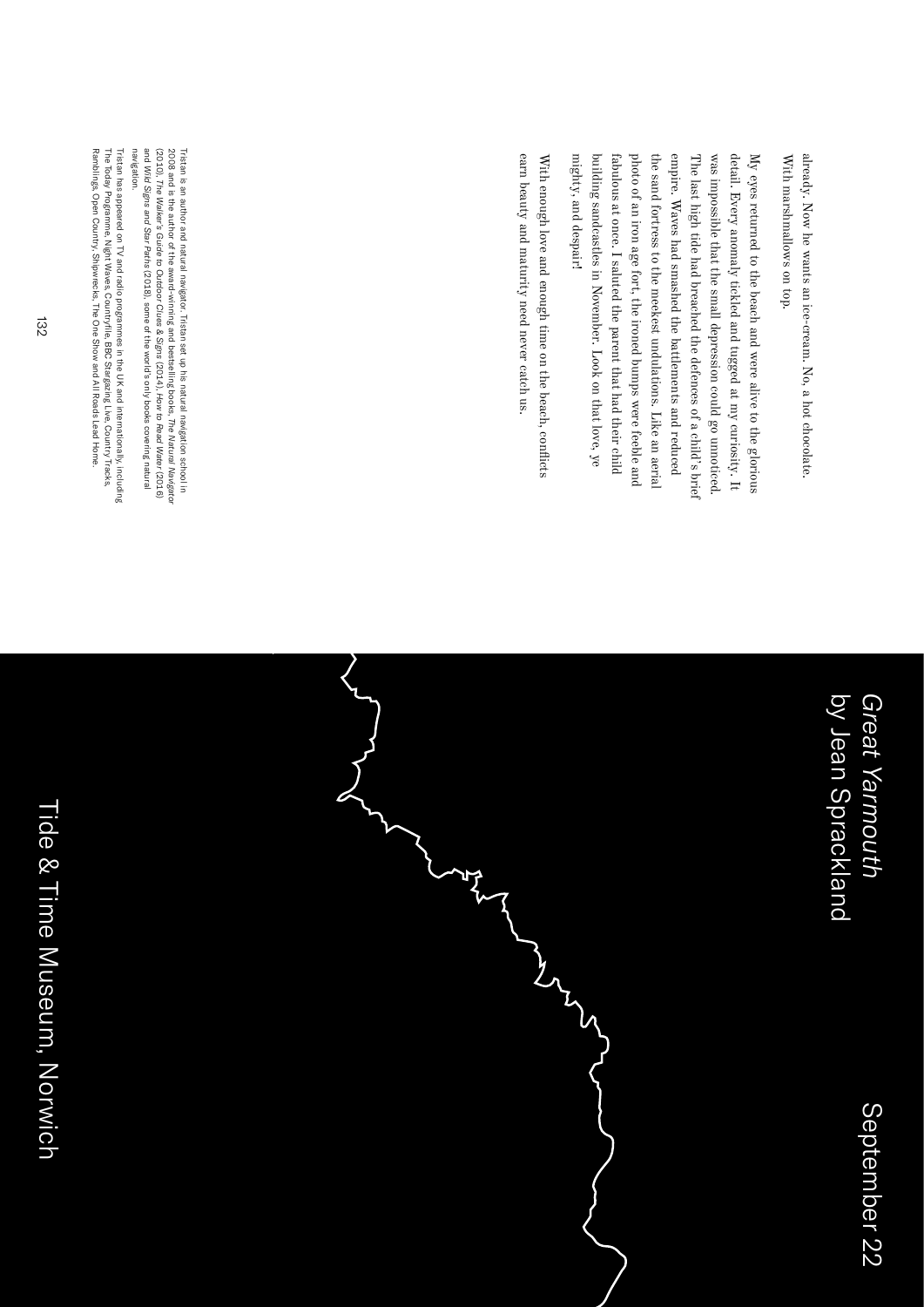1

Past Buddy's Beach Shack and down to the place where Nelson's jetty used to be – where the pleasure-boats would dock and their passengers, queasy and sprayswept, got their frst taste of Yarmouth air. You can step off the edge of the world here

then fnd your feet on fne clean sand licked smooth as ice-cream. Dreamscape of pebbles where the spun foam snags and clings shivering in the wind. Snow-feck and blood-speck. Combings of bladderwrack, cuttlefish, razorfish, torn feathers of gull, tern and guillemot.

What can this place know of mountains? Dead level. Flat out. North Sea a sheet of hammered tin. And yet here and there piercing the surface a grey-green clump of grass, a pioneer, where the spun sand snags and clings

and grain by grain and gust by hard gust under the gull-scream and the bone-white sky the dune begins to rise.

### 2

Mounted on posts along the front, a row of cameras tilt and focus, scanning the beach and the sea. Ghosts ficker over the lens: buss, lugger, ventjager, the trawlermen who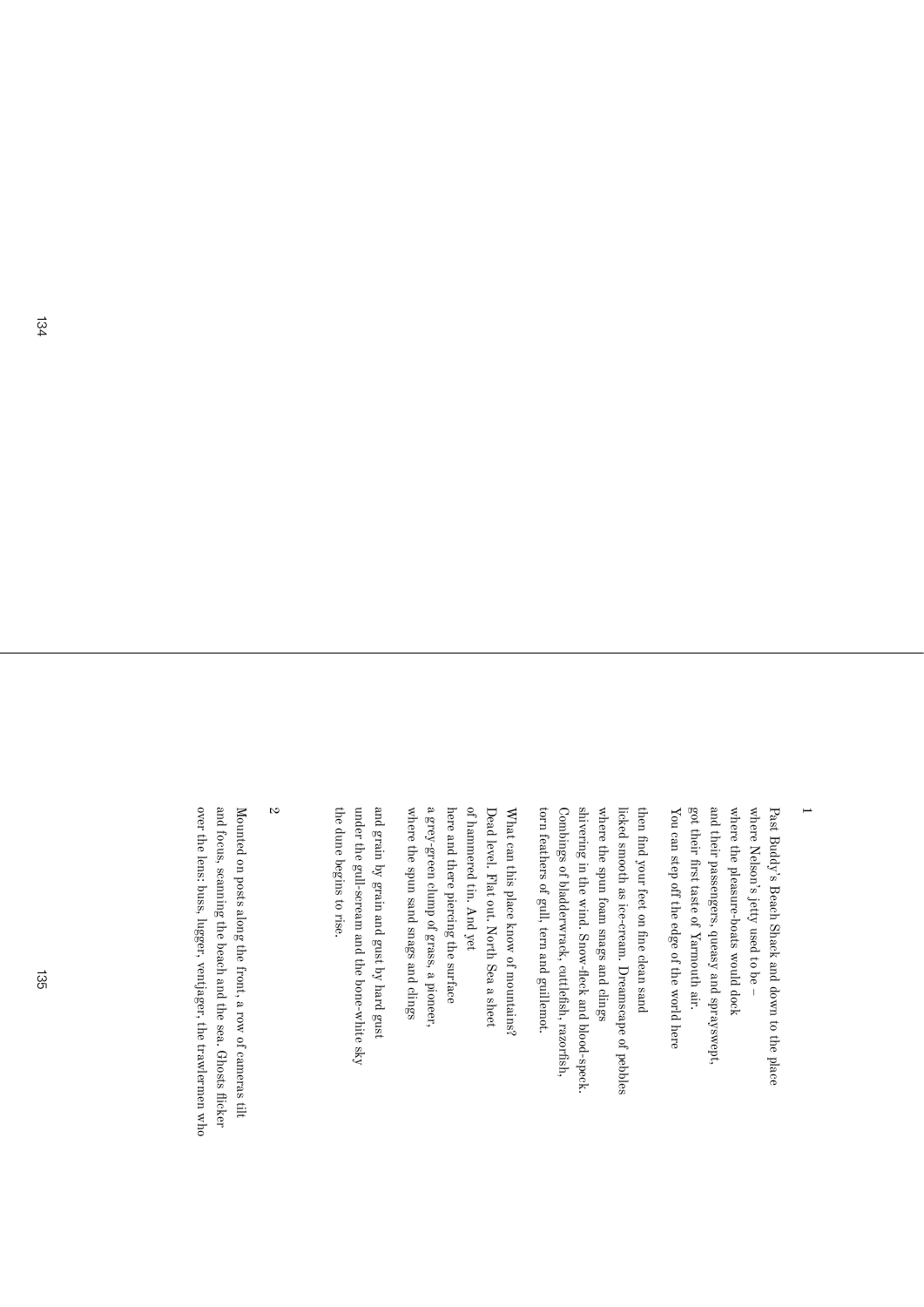hauled the silver darlings that made this town. Out there, the half-forgotten places: Caister Shoals, Barley Pickle, Cockle Gateway, Yarmouth Roads. On Scroby Sands, the turbines come and go in the mist and murk, like pilings sunk for a series of imaginary bridges: a wild ambition, a race against the clock of rising tides.

#### 3

Stone like an anchor stone like a kidney stone like the chipped blue handle of a cup stone like a pearl stone like a spyhole stone like a grin with hardly any teeth stone like a cottage window stone like a slice of pie stone like the forest in a book of fairytales stone like a zipped purse stone like a wolf's paw stone like a full moon behind the clouds stone like a smashed bulb stone like a burst star stone like a ripped page stone like a ripe pear stone like a longboat stone like a bruise stone like a heart with a hole blown through it

#### 4

Under the pier there's a heap of cinders and fish-heads where someone has kindled a fre and then stamped it out. You'd be out of range of the cameras here, could hole up for weeks if you're careful, in this splinter-zone of struts and pipes, slaughtered parasols, the bones of abandoned deckchairs.

When the end-of-the-pier goes dark, the sea's noise is hushed to a music that reminds you of nights under the low blue roof of childhood. You come and go in the mist and murk of a dream. An incoming wave considers the stone in its hand. A soft clack as it places it like a chess piece.

# 5

Some seaweed is fshing line. Some seaweed is old rope. Some seaweed is toothbrush.

Some stones are bottle tops. Some stones are ring-pulls. Some stones are spent freworks.

Some driftwood is house-brick. Some driftwood is polystyrene. Some driftwood is dead porpoise.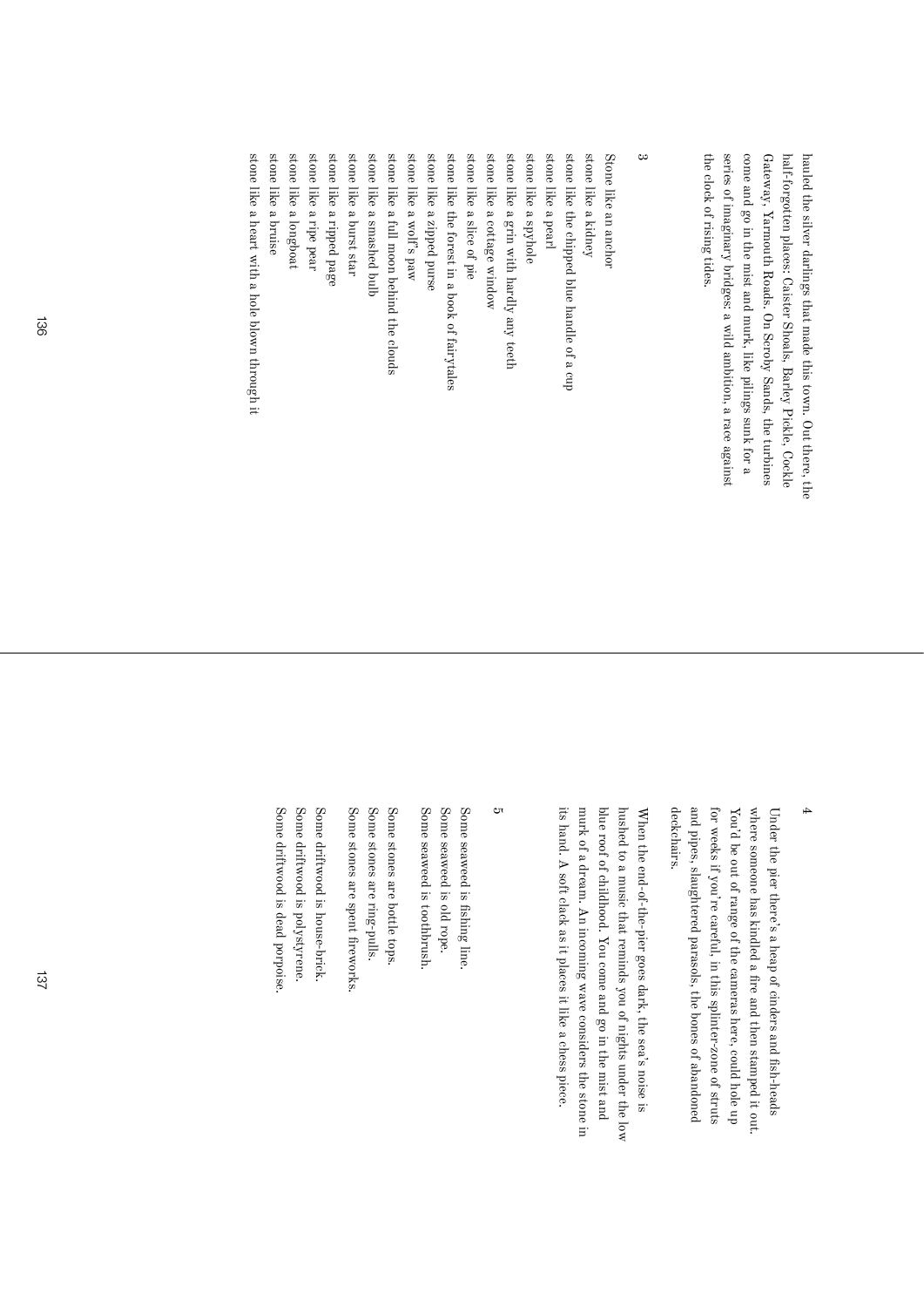6

What can this place know of mountains? Dead level. Flat out. It knows estuary, spit, sandbank. It still remembers the plains and marshes of Doggerland. But *mountains*?

You can step off the edge of the world here, between the beat and glare of the Pleasure Beach and the North Sea tide with its guttural sentences of invasion and retreat. But here

the grey-green pioneers have staked their claim. Here where the spun sand snagged and clung, grain by grain and gust by hard gust, they build their slow green ranges of sedge and marram.

Ragwort seedhead shivering in the wind. Blue scrap of sheep's-bit scabious. Track and scrape and scat. Here, under the gull-scream and the bone-white sky, the dunes are rising.

> Jean has published five poetry collections, most recently *Green Noise*, and was the winner of the Costa Poetry Award in 2008. She is also the author of *Strands: A Year of Discoveries on the Beach*, which won the Portico Prize for Non-Fiction in 2012. Jean is Professor of Creative Writing at Manchester Metropolitan University, and Chair of the Poetry Archive. She lives in London.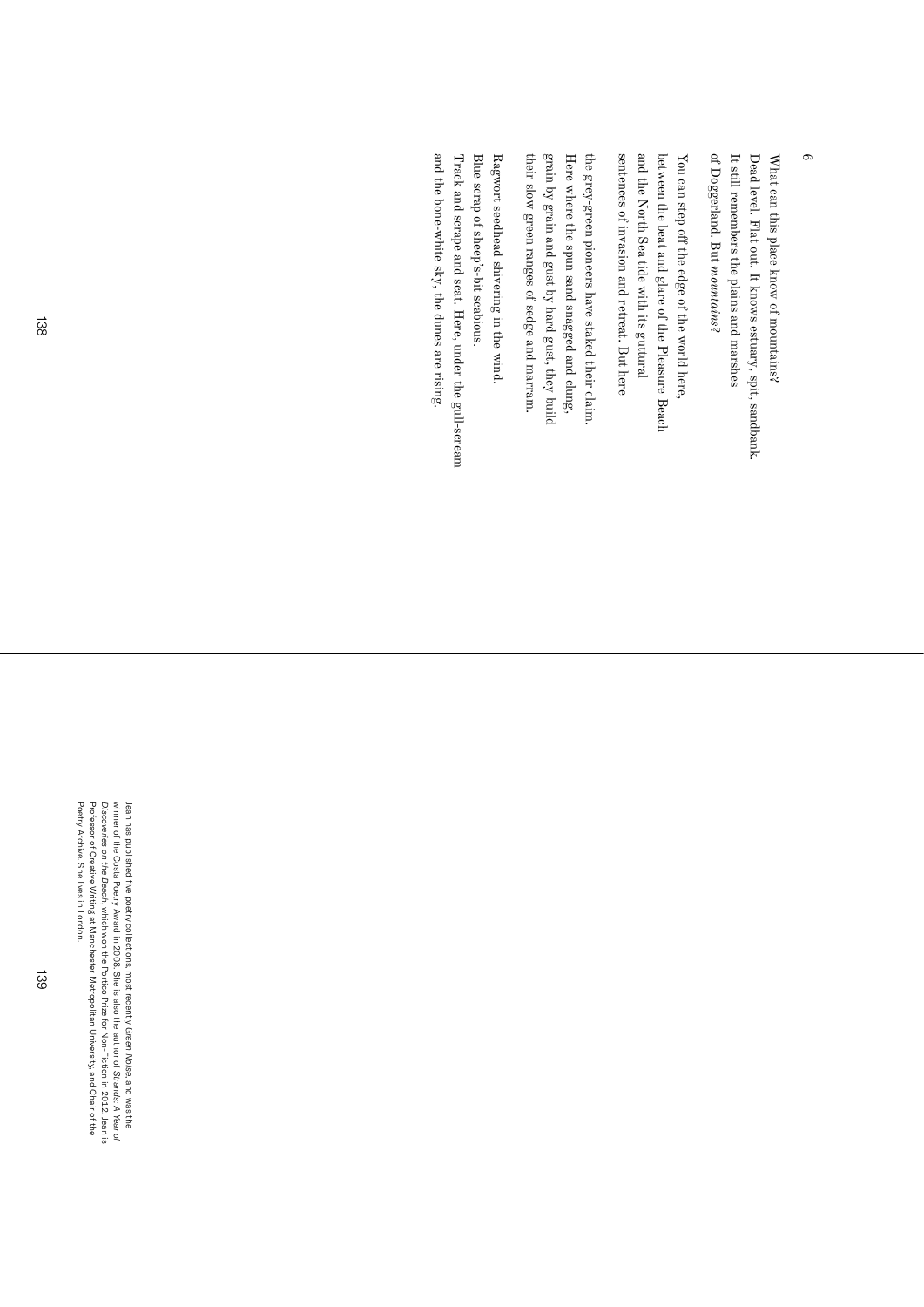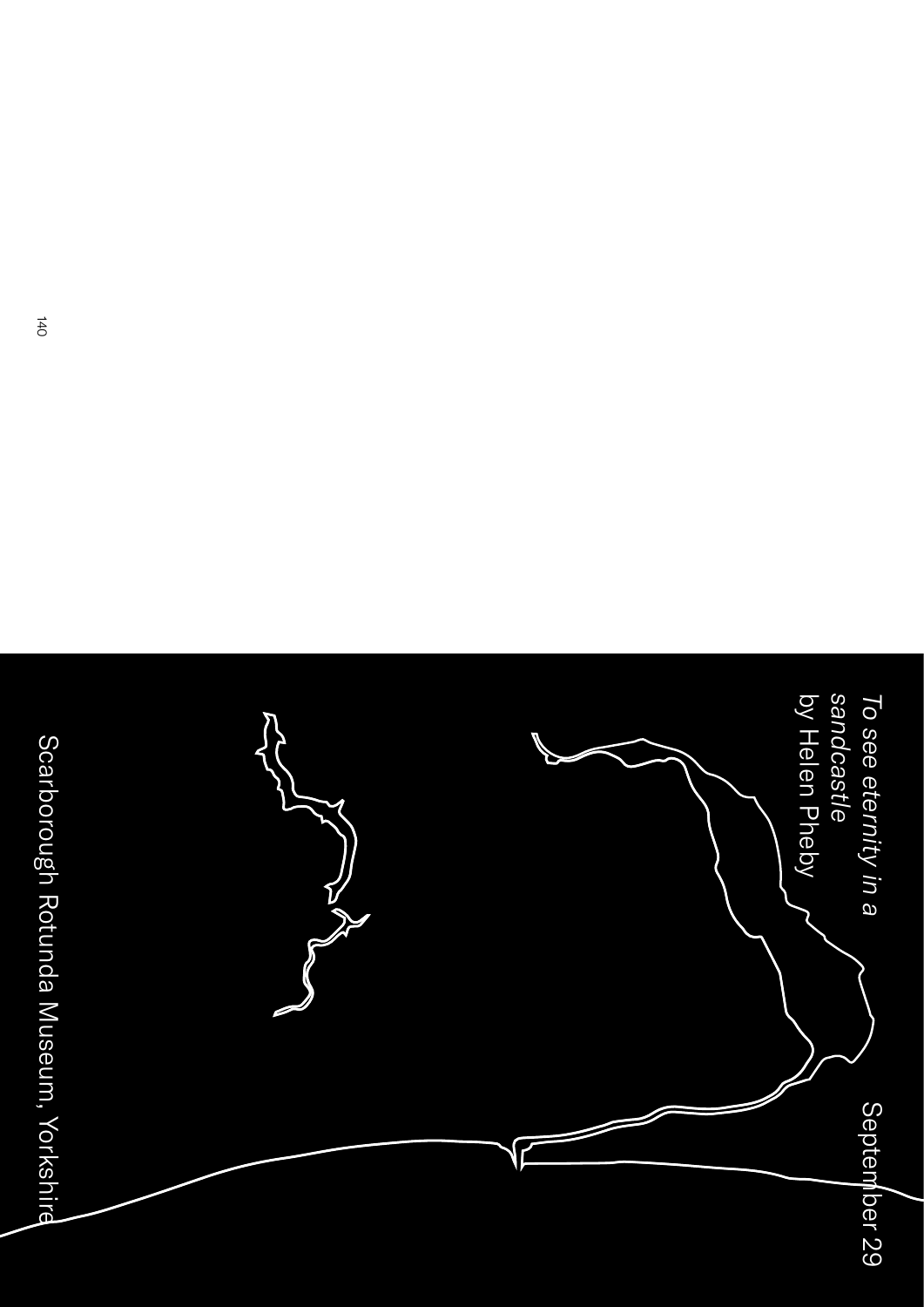Someone once tried to explain the concept of infnity to me by saying that if an eagle few past a mountain every million years and touched it lightly with its wingtip, by the time the mountain had crumbled to nothing, that might equate to one second of forever. This still does not grasp the vast reality of eternity, but does help our mortal and time-bound minds to gain some insight into the nature of the universe and our incidental place within it.

The world began on 23 October 4004 BCE, according to the Archbishop of Armagh and Primate of All Ireland, James Ussher in 1650, who worked this out by adding up all the documented ages of key people in the bible.<sup>1</sup> The planet is now believed to be at least 4.6 billion years old, in part due to research undertaken into the cliffs on this beach by John Phillips (1800-1874), the frst keeper of the Yorkshire Museum in York. Nicknamed the dinosaur coast, this 40 mile stretch of coastline, from Sandsend in the north to Filey in the South, is embedded with fossils that date back up to 200 million years, from a prehistoric age when Scarborough was a sub-tropical home to the abundance of life at that time.

John Phillips was orphaned at the age of seven and brought up by his uncle, William Smith, who was known as the Father of English Geology and had created the frst geological map of Great Britain in 1815. Following in his uncle's footsteps, Phillips also became a highly respected geologist whose signifcant contributions include Illustrations of the Geology of Yorkshire, published in two volumes in 1829 and 1836. Crucially, Phillips built on his uncle's investigations into rock strata and associated fossils to read the different geological eras of the planet.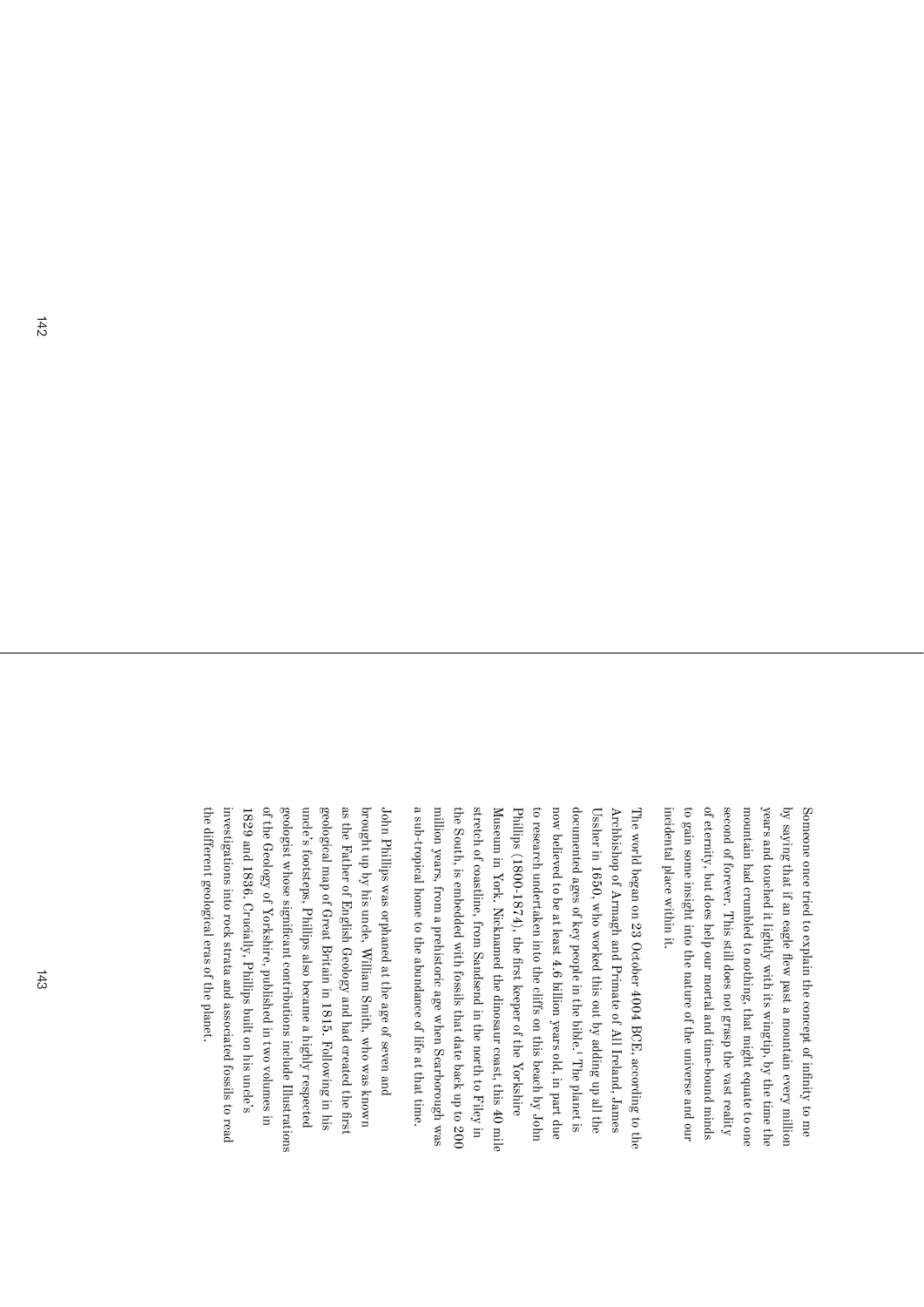Phillips was part of an important and ongoing debate between scientists and the church about the age of the earth following the publication of *On the Origin of Species* by Charles Darwin in 1859. Darwin challenged the church's calculation that the earth was 6,000 years old, saying that it was at least 300 million. Phillips used geological evidence to argue against Darwin's "abuse of arithmetic" to claim that the planet was one billion years old.2 This was an incredibly radical proposition, but one ahead of its time.

On the beach at Scarborough, with the actual and imaginary weight of history holding up the earth behind it, Katie Paterson invites us to make scale versions of five of the earth's mountains. *First There is a Mountain* takes place around the British coast this summer and beautifully illustrates the artist's rare ability to encourage us to appreciate the profound in the detail – the Sahara desert, for example, now being home to the "tiniest grain of sand", which the artist had chiselled down to 0.00005mm using nanotechnology.

Formed in minutes, present for hours, then returned to the sea by a tide that ebbs and fows without a sense of past or future, the sandcastles that form *First There is a Mountain* represent a microcosm of existence and make us fundamentally more aware of the life cycle of the mountain, of the planet, of ourselves.

1. James Ussher (1650) *Annals of the Old Testament, deduced from the first origins of the world, the chronicle of Asiatic and Egyptian matters together produced from the beginning of historical time up to the beginnings of Maccabees.*

*2. Joe D Burchfield (1974) Darwin and the Dilemma of Geological Time. Isis, Vol 65, No. 3, The University of Chicago Press on behalf of The History of Science Society, pp. 300-321.*

Helen is the Head of Curatorial Programme at Yorkshire Sculpture Park, an international centre for modern and contemporary art set in 500 acres of historic parkland, four galleries, and an 18th-century chapel. Her offsite projects include *A Place in Time* (2016) at NIROX Sculpture Park in the Unesco Cradle of Humankind, South Africa, and the Kyiv Sculpture Project (2012), the first open-air display of contemporary sculpture in Ukraine.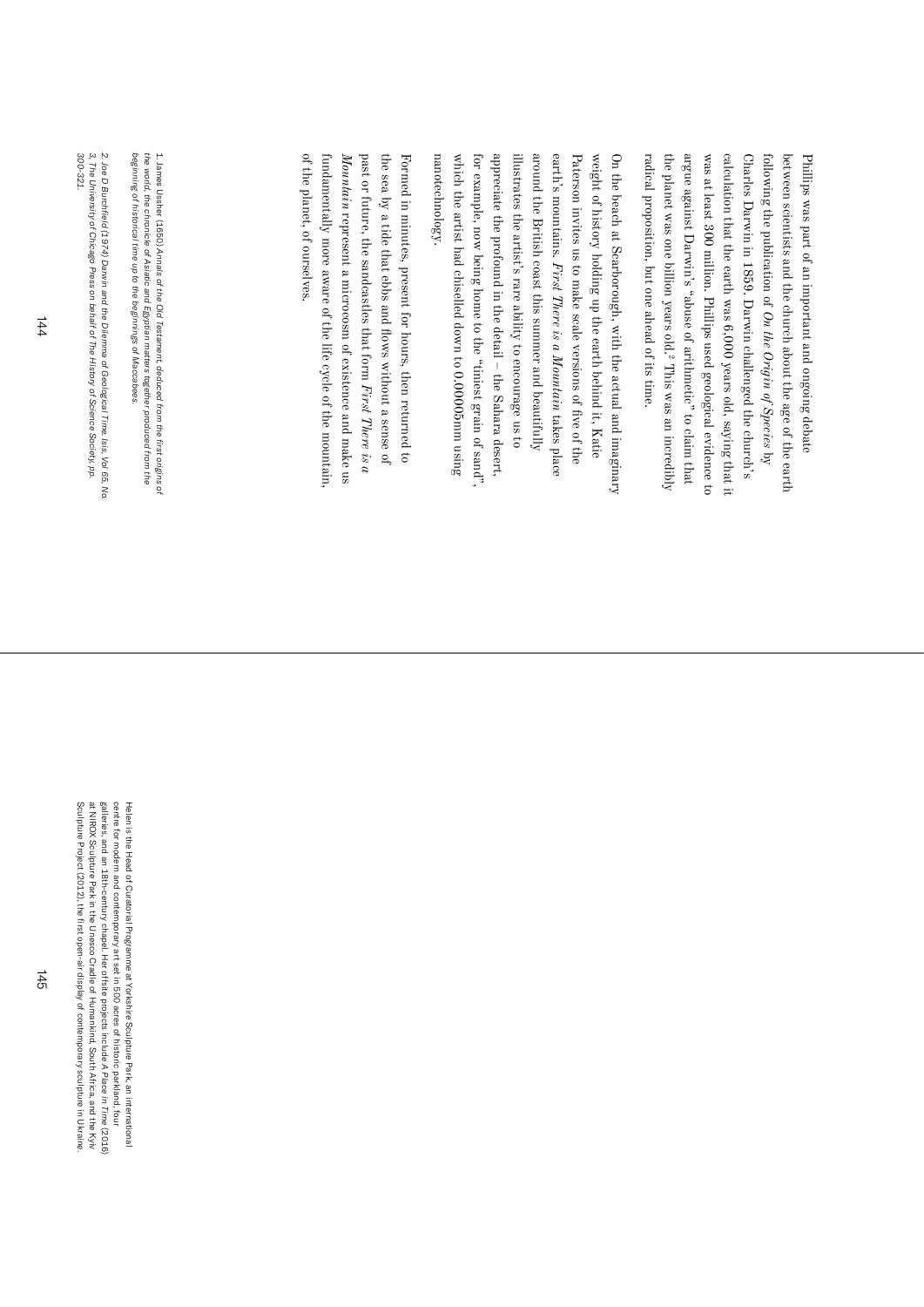*The meeting place: Formby Beach* by Simon Ingram

October 6

The National Trust and The Atkinson, Merseyside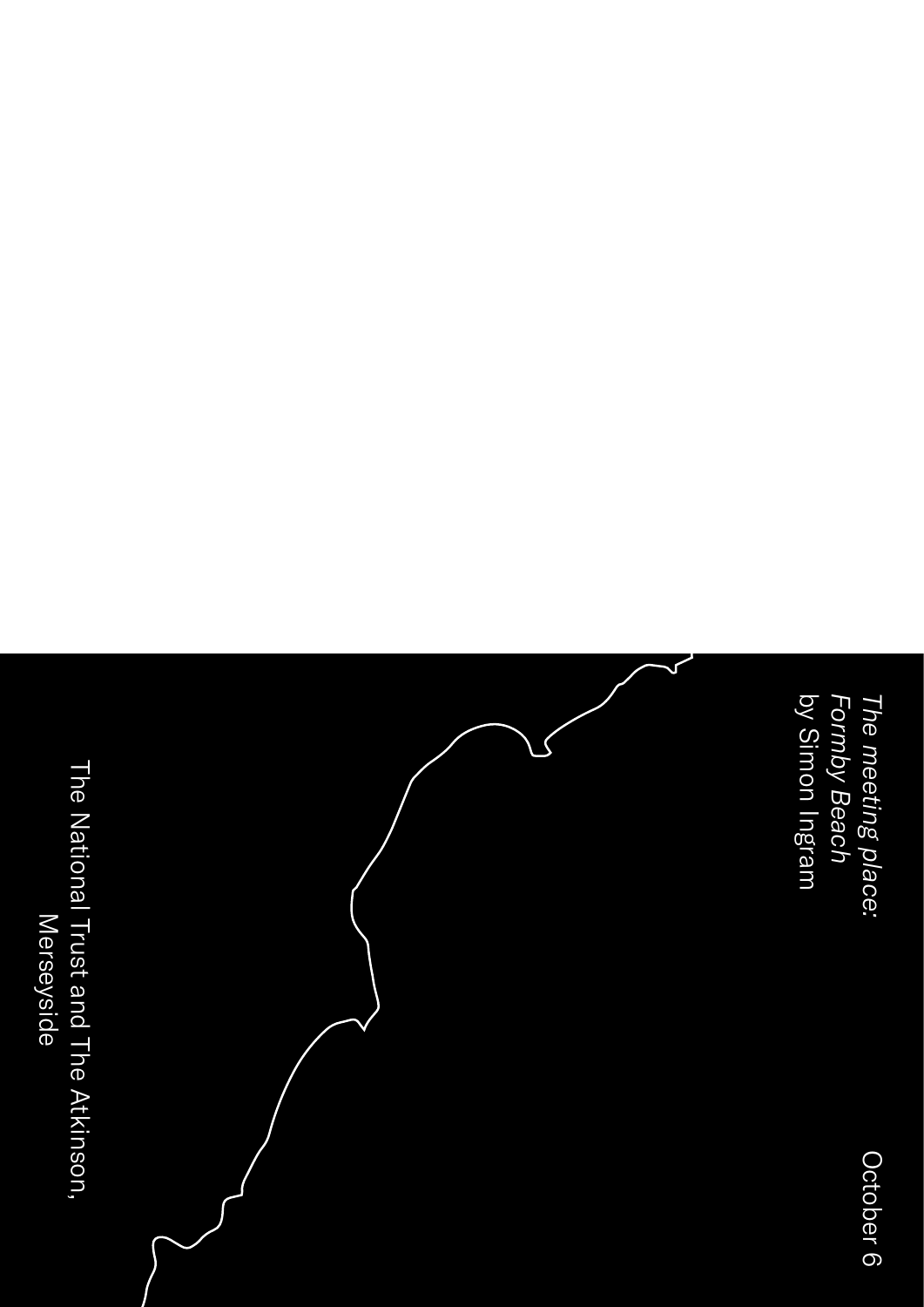At a beach, any beach, you meet the ancient earth's past. Here are the watermarks of eons, where past meets present, one place meets another, and as you walk onto the sands, you can meet them all.

And when you go home, you meet your own past. For me, home was not far away from here. As a child I'd hear this place talked about, but, being a child, I never saw that what I was hearing was what made Formby Beach unique. I heard the details, the strangest differences. Here were red squirrels, not grey ones. Pinewoods near the beach. Purity, close at hand to industry. At low tide, a shipwreck. On a clear day, mountaintops seen over sea. But to me, with the small-eyed, simple-questioned geography of a child (how far was it away, how different were the things in it), Formby was an extension of the familiar, not somewhere new.

But as a child all you really wanted was to feel the sand. Make castles from it. See the sea. Feel it. And there's good in that. Good in just taking things as you fnd them, with the curiosity of instinct. It takes us back to an earlier age, in every sense, our younger selves as people, and as a species. Then you move away, you see other places far from home. My places were mountains – studying, climbing, writing about them. And then as you get older you covet the wonder closer by. You re-fnd a home amidst as much of it as you can. You might have children of your own, and the cycle starts again.

And then you go home, and you see a place through worldwidened eyes, and here again, not far away, was Formby Beach. Beautiful, but more now somehow.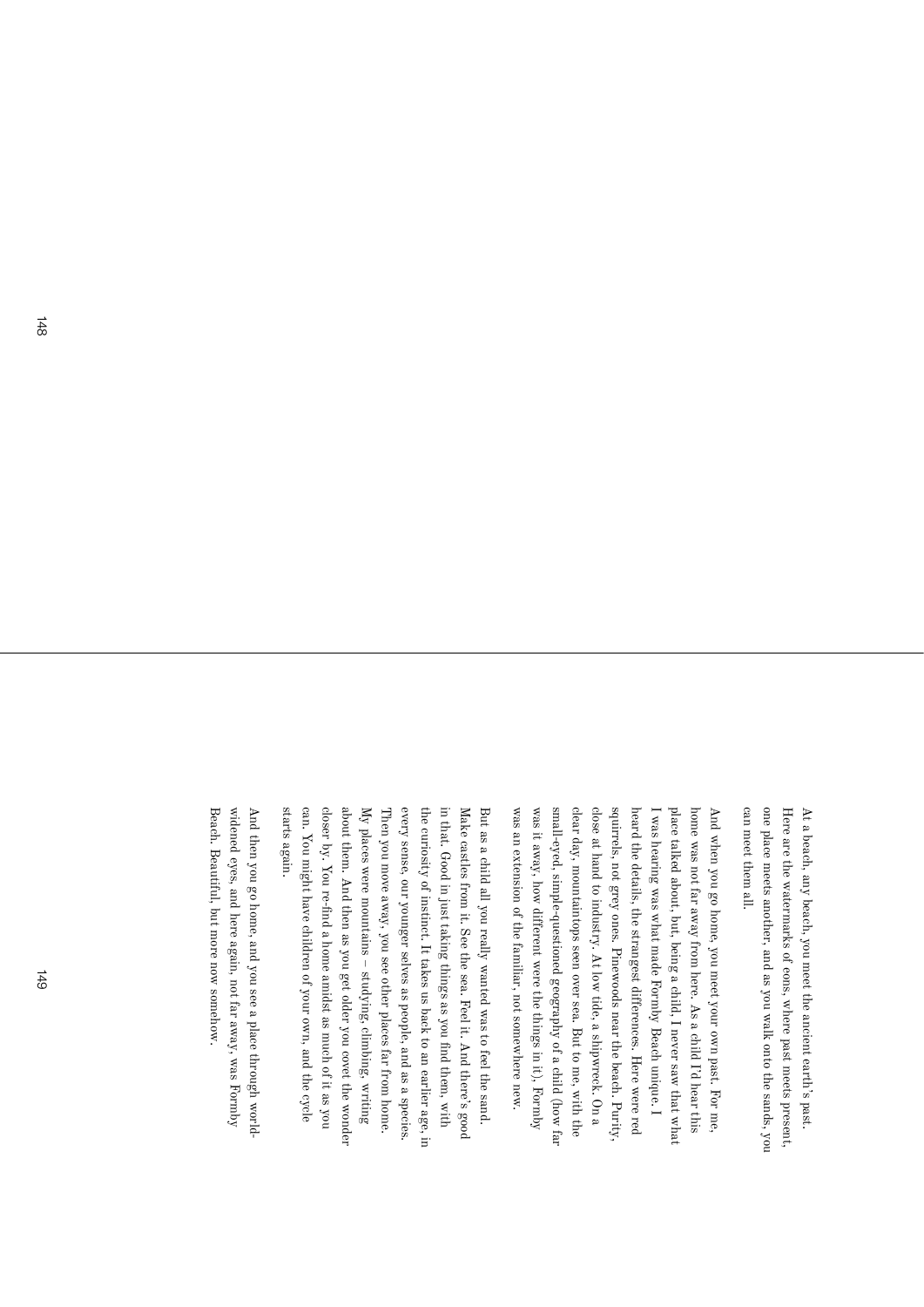This is a great confuence, a meeting of worlds. Stand here and feel the joining of other places, of people, of elements, and of time. Where wind-bent trees meet dune-grass, dunegrass meets sand. Sand meets sea. Sea links lands over water, over which old lands of different sorts look upon from all sides. Wales, Ireland, Cumberland, the old kingdom of Mann – places whose beaches face the beaches that face them. Were there a mountain here the size of the ones over there in Snowdonia, you would see these places lining the horizon's edge, like faces around a table.

Here meets wood with sand. Land with sea. Sea with other lands. There is metal in the cranes of the docks over there, in the wreck-ribs of the *Ionic Star*, in the sand, giving it that colour. Natural attrition is here, too: wind in the stirring of the sands, in the slow spin of the turbines on the horizon. The offshore banks have names that speak of the climate, which is local and strange: Mad Wharf, Angry Brow, Great Burbo. A clear day and cold weather and you can look upon the snow on the Lakeland mountaintops from the snow on this beach.

And here on this beach you join humans from another time. The roots of the frst lifeboat station, now just foundations in the sand. And the traces of much more ancient feet, belonging to the people who found these sands in a time before Stonehenge. What an extraordinary thing to stand in their own step-prints, along with those of deer, boar and crane. Imagine the scene they saw, thousands of years before the people they would become would imagine them, in this place.

Look at the view from a mountain summit and you feel the same joining of elements around you on the horizon. You see it. But in sand you feel it. Its time is deeper. It joins everything and everyone with its story, with a story too ancient for us to understand. Walk down at low tide and feel the grains, fell them grind between your fngers, feel the way they run when dry, and coalesce when wet. Apt that they talk about the "sands of time", sand being the most extraordinary joining place of all. First the volcanoes birthed it, built mountains, millions of years ago. Then water, time, wind, motion brought the mountains back to earth. Broke them to sand. Reduced it, moved it, layered it, built it to rock. Into mountains. Built it, broke it to sand again. Joined it with more from elsewhere, an earth-time of mineral, bone, shell. Washed it into the sea. Then up, into mountains again. Down, into water. Into the sea. Down, into the earth. Then into deep time, and then the cycle begins again. Rock. Sand. Rock. Sand. The motion of time on earth, like the tides. Like breathing. In a time when we are gone, it will make mountains again.

Look forward, look back, look around – and think of the tale of time joining you in your hands, when you make your own mountains here on this beach.

Simon is a journalist and author. Born in Liverpool in 1981, he was the longest-serving editor of *Trail* Magazine and a regular contributor to *The Guardian*'s century-old Country Diary column. He is also the author of *Between the Sunset and the Sea* (HarperCollins, 2015) and *The Black Ridge* (HarperCollins, 2019). He lives in Stamford, Lincolnshire.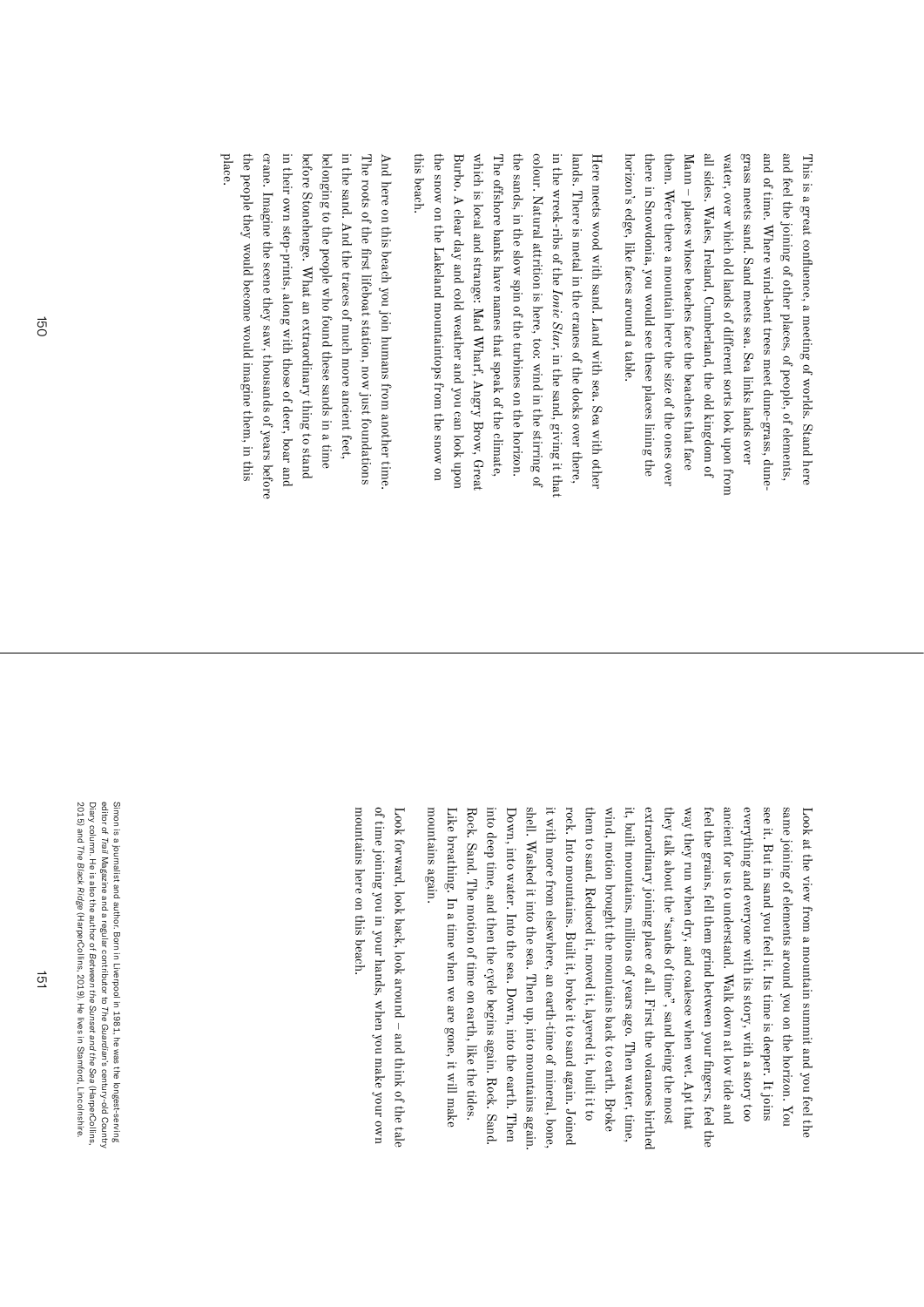*Little Eye for Brancaster* by Samantha Walton October 20

The National Trust at Brancaster Estate, Norfolk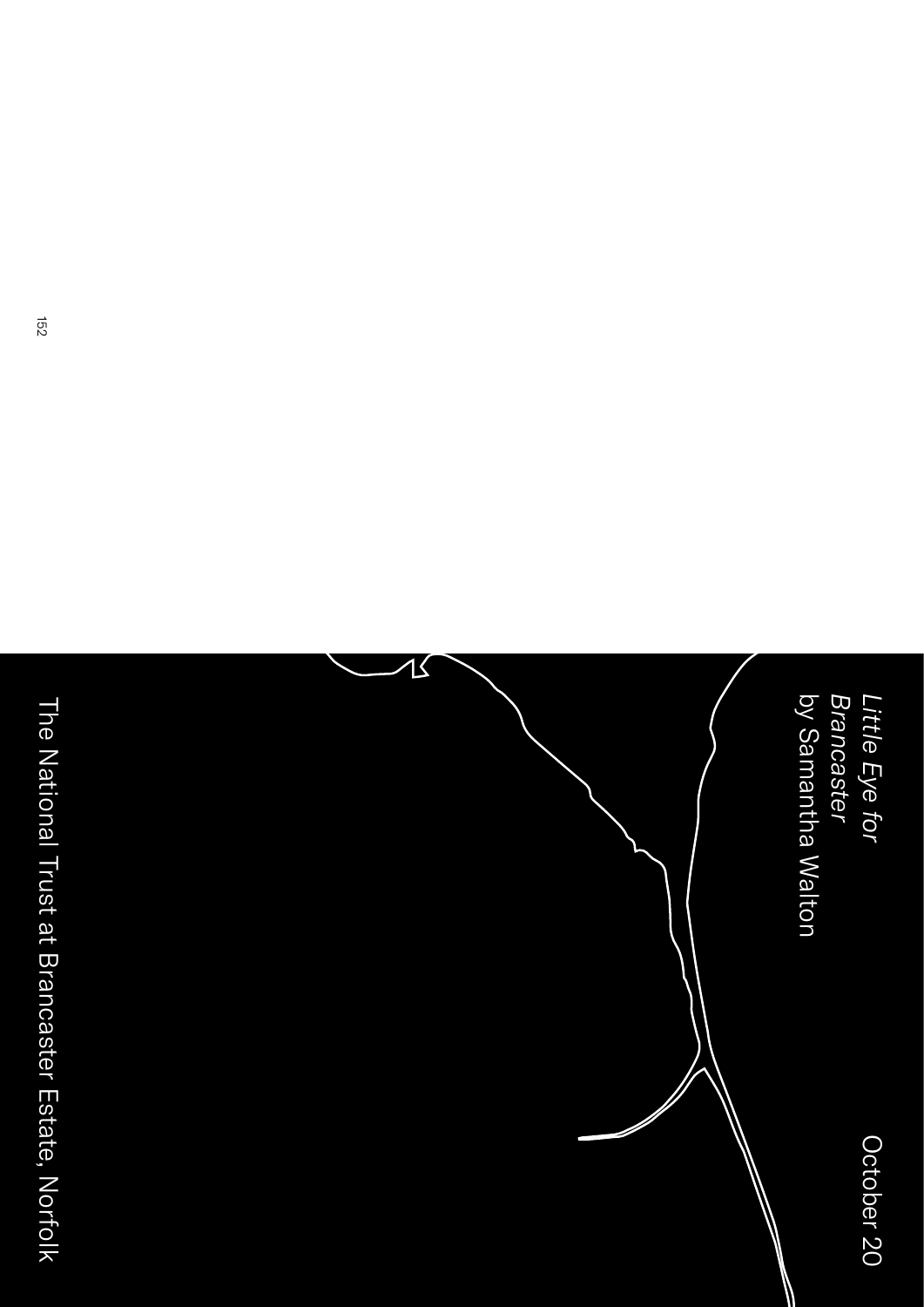If you look closely at any living thing

you'll see the stamp of every other

the tree-forking of the lungs

the way the hand cups water

like the lake

running into the valley

the flesh that breathes sensing sun  $\&$  heat

the curves of the muscle creasing

& then the columns of the heart

rising up like mountains

In the faintest streak of life

the little water bear foats free

in the vacuum life tastes sweet

he swims in wastes of space the kind volcanic fold

cool readiness to be alive the aching for the world

which sees lichen creeping slowly

from the ocean steady lapse

in heat or cold always the same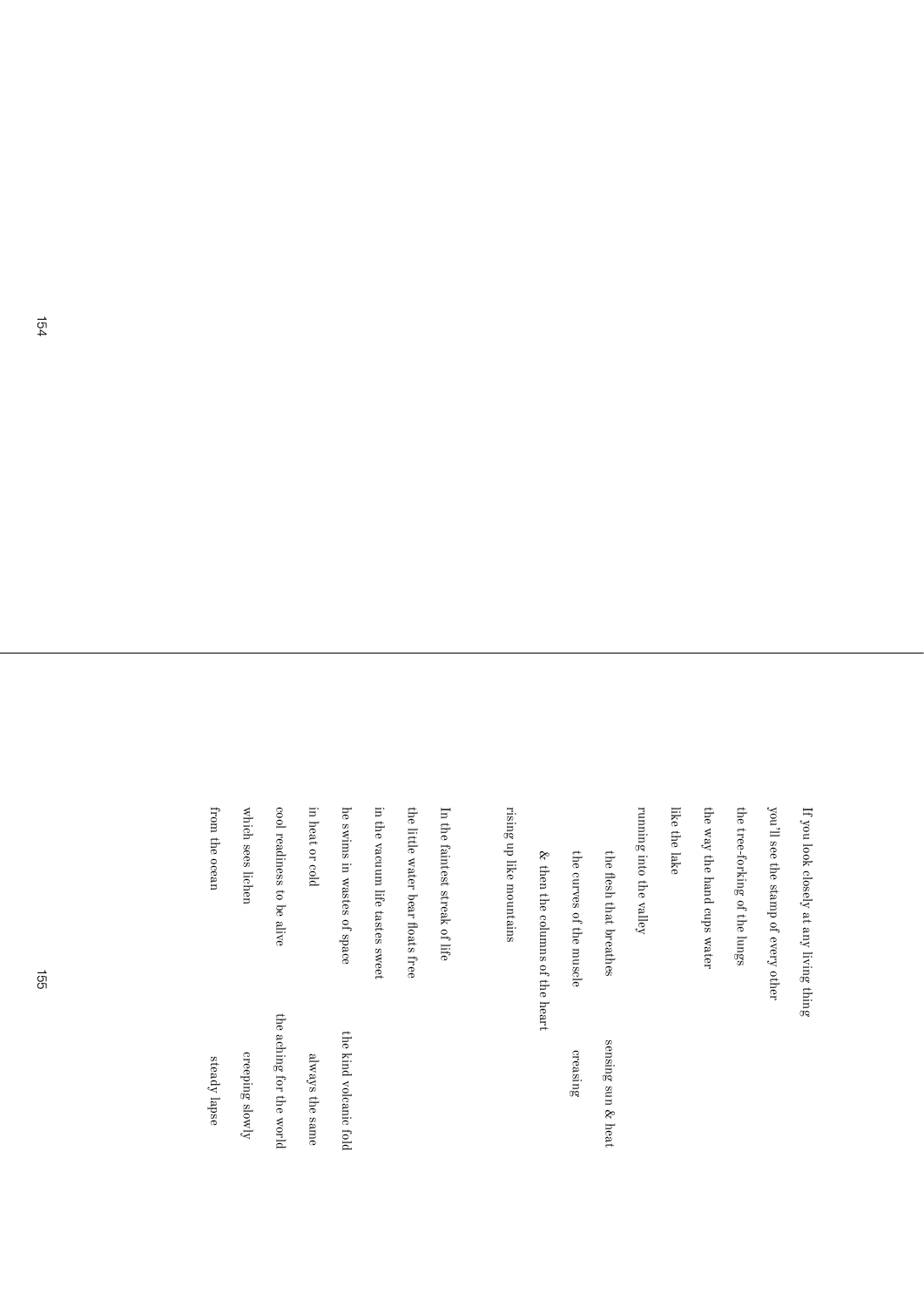| moving in plant-time                                           | $\rm earth\mbox{-}time$ |
|----------------------------------------------------------------|-------------------------|
| extremophile living in ice on soda lakes with cosmic radiation |                         |
|                                                                |                         |
| When the water breaks the rock                                 | it's like               |
| some things were meant to be                                   | it's like               |
| the body knew the mind                                         | like dancers            |
|                                                                |                         |
| Wash your hands in the water clock                             |                         |
| & watch millennia drip by                                      |                         |
| the burn cradled by the rock it cut                            |                         |
| the sea that gnawed the beach                                  |                         |
| pulling the sand far out                                       | & flinging it back      |
| turning stone to shingle to                                    |                         |
| infinite mosaic of crystal                                     |                         |
| a world made vast under a microscope                           |                         |
|                                                                |                         |
| Look closer, you'll see                                        |                         |
|                                                                |                         |
|                                                                |                         |
|                                                                |                         |

| A star                                        | a spiral shell              |  |
|-----------------------------------------------|-----------------------------|--|
| translucent finger of quartz                  |                             |  |
| white disc circled pink                       |                             |  |
| a trefoil snapped from coral reef             |                             |  |
| ribbed column of bone                         | (from long-forgotten fish?) |  |
| oval of black gemstone                        | (a man's thumb-print)       |  |
| zany purple shard                             |                             |  |
| puckered orange ball                          | & all                       |  |
| the shimmering spheres of silica              |                             |  |
|                                               |                             |  |
|                                               |                             |  |
| Today, your mould carves a mountain           |                             |  |
| in miniature (at least from where you're sat) |                             |  |
| but peer inside, you'll find                  |                             |  |
| the finite dust of life                       |                             |  |
| smoothed & jostled by the sea                 |                             |  |
| but not made uniform                          |                             |  |
| never made into the same                      |                             |  |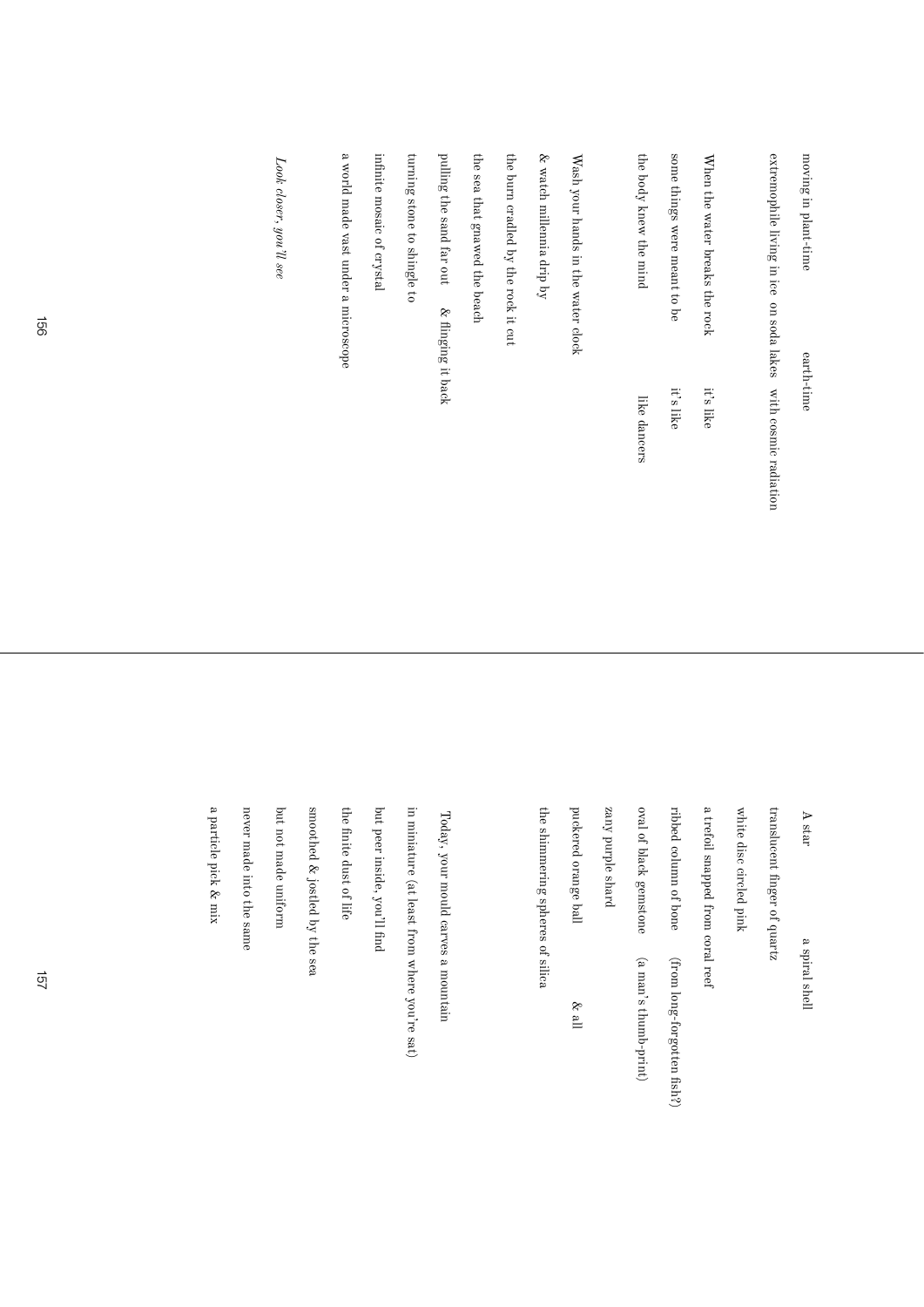a glittering box of tricks fakes of feldspar & mica split & cut from the old lost beloved islands Everything that's ever lived or been carved into form is somewhere still ancient shipwreck dug from the black seas beating wings of dragonfies cartilage clotted in the ear of a Yukon Horse coral reefs lost in heat waves bleached the mountains ground to dusk by glaciers

We can't know what we've found our hands are always sheathed in gloves deadening senseless plastic but know that each grain has been touched & passed through the body of the earth twice (or more) ran over by the weight & pull of sea landed now with you to cycle onwards rise & fall forwards sink & fy outwards without limit to the ends of the earth & round again following its own path carrying its own message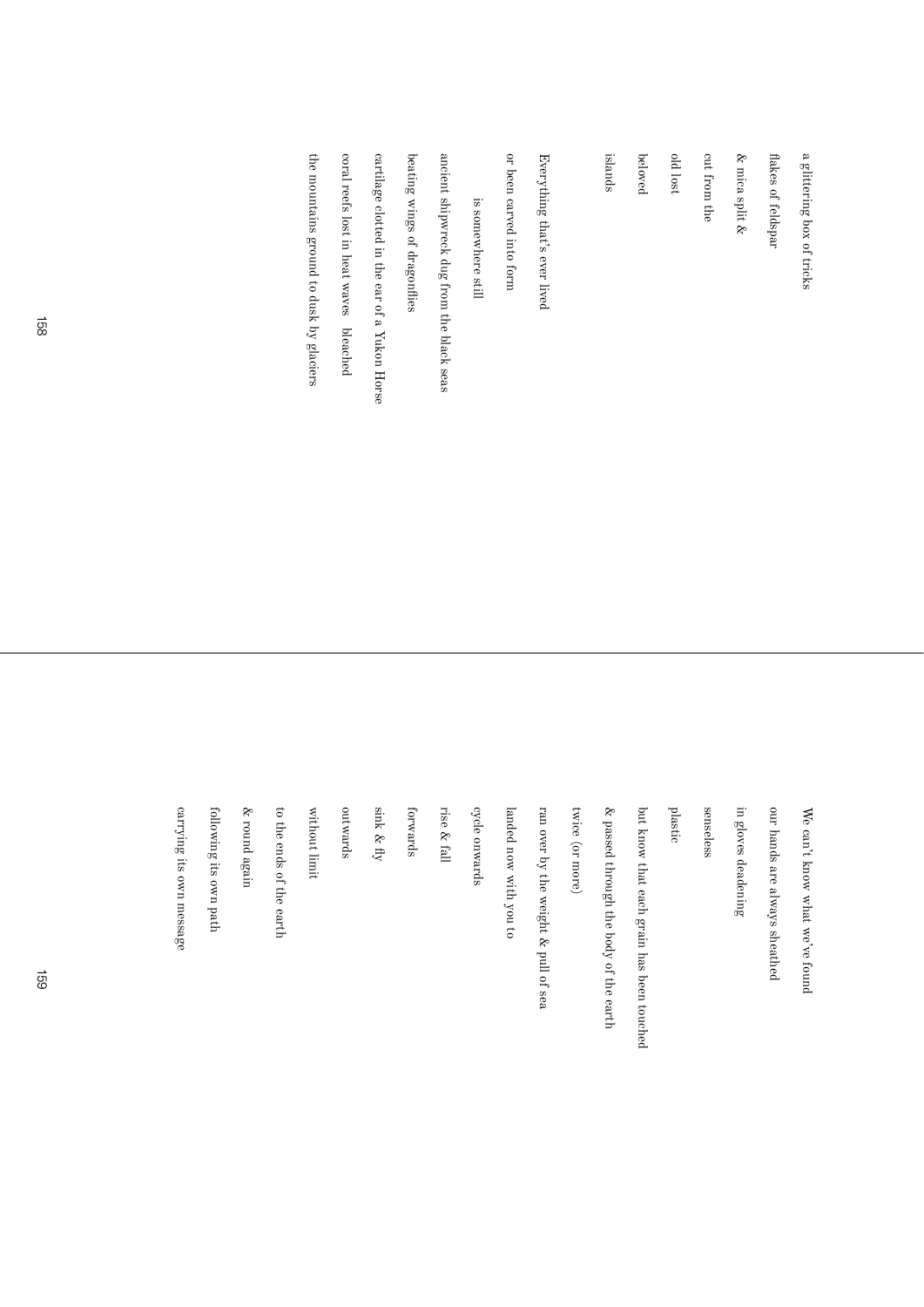| The handprints we're leaving on the earth      |  |  |  |  |  |
|------------------------------------------------|--|--|--|--|--|
| will wash up soon                              |  |  |  |  |  |
| on other shores<br>in time zones strange       |  |  |  |  |  |
| traversing<br>transecting                      |  |  |  |  |  |
| meeting underground<br>or in the heart of rock |  |  |  |  |  |
| the way the sea's junk yard returns            |  |  |  |  |  |
| in a month / in an aeon                        |  |  |  |  |  |
| the bottle on the shore                        |  |  |  |  |  |
| the microspherules                             |  |  |  |  |  |
| nurdling into sand                             |  |  |  |  |  |
| polystyrene                                    |  |  |  |  |  |
| a siren sung by                                |  |  |  |  |  |
| zooplankton                                    |  |  |  |  |  |
| eternally                                      |  |  |  |  |  |
| showing up in liver scans                      |  |  |  |  |  |
| in the blood of whales                         |  |  |  |  |  |
| in the shimmering skin of                      |  |  |  |  |  |
| salmon                                         |  |  |  |  |  |
|                                                |  |  |  |  |  |

| O! to be a mountain                          |
|----------------------------------------------|
| raised by a child                            |
| then washed away                             |
| to be so willingly erased (scraped out)      |
| eroded (gnawed or ate away)                  |
| to make yourself never newly-new again after |
| a sea-change                                 |
| makes you strange                            |
| on future                                    |
| unseen                                       |
| shores                                       |
|                                              |
|                                              |

Samantha is a poet, academic and editor based in Bristol. Her first collection, S*elf Heal*<br>was published by Boiler House Press in 2018, and 'engages passionately with questions<br>of identity, consumerism, gender, and humani Samantha co-edits Sad Press, a publisher of experimental poetry pamphlets and translations. She teaches modern literature at Bath Spa University.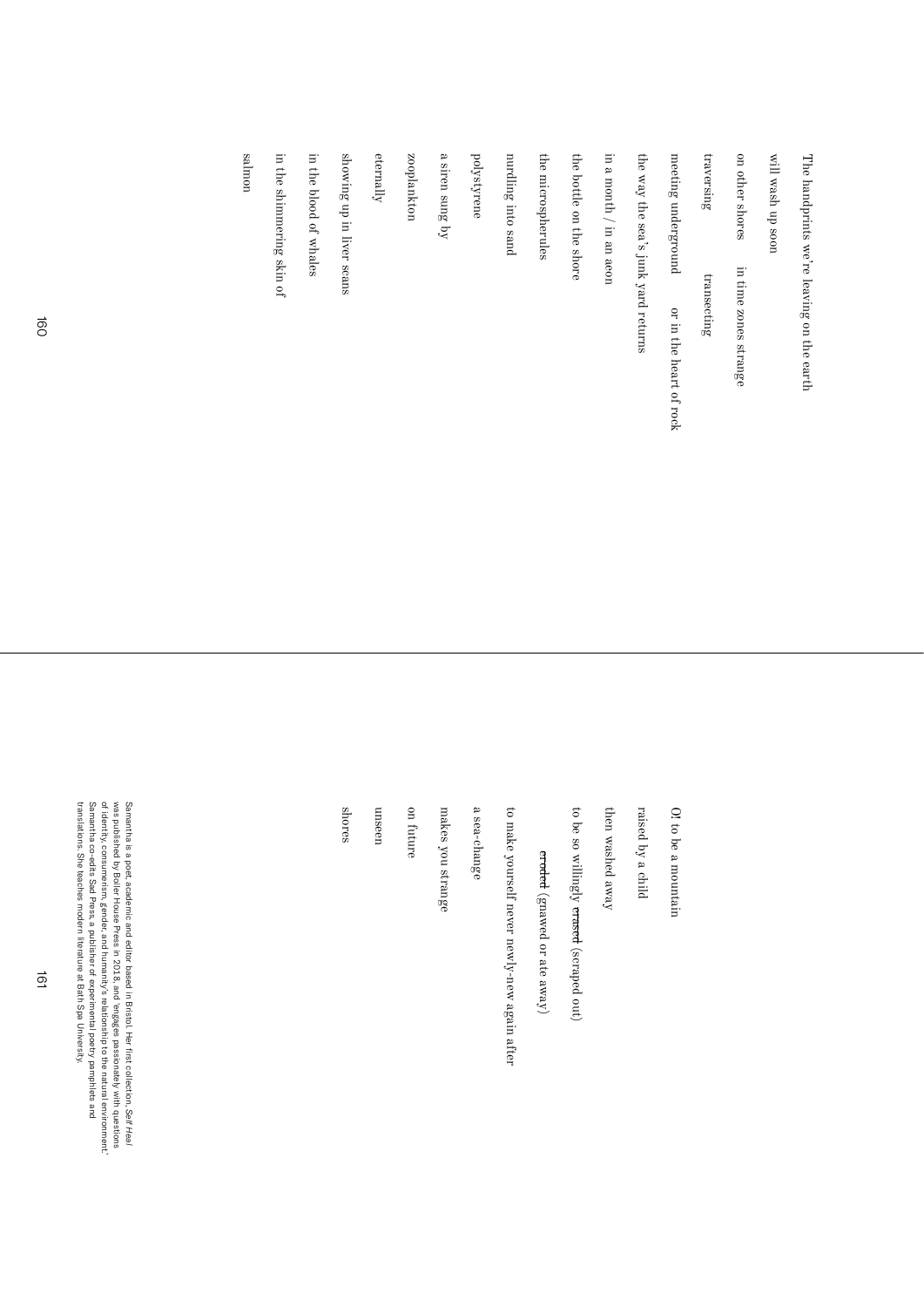*Three Shells Beach* by Hugh Aldersey-Williams

October 27

Focal Point Gallery, Essex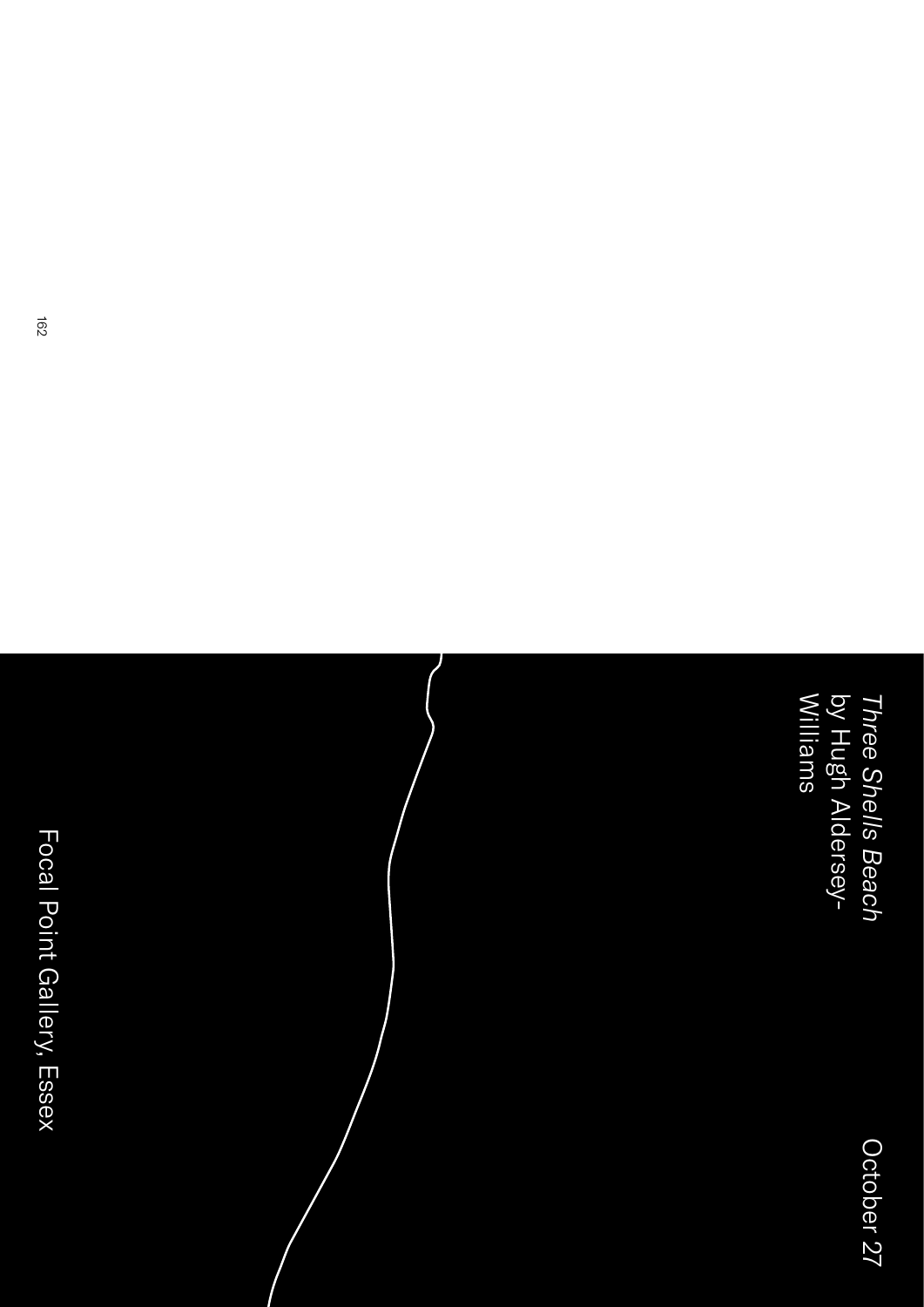If you sail due east from here across three and half degrees of longitude – one hundredth of the way round the Earth – you come in a few hours, or days perhaps, to the shore of the Dutch province of Holland.

A long stretch of sandy beach from the Hook of Holland up to the island of Texel and beyond. In between, the seaside town of Scheveningen with its own pier and its own Kursaal.

A mirror world refected by the North Sea.

'Holland,' wrote the English poet and MP Andrew Marvell, 'scarce deserves the name of land, / As but th' off-scouring of the British sand.' And perhaps it does happen from time to time that some of the sand from Southend makes its way with the tide to be deposited on the dunes of the Holland coast, the mountains of the Netherlands.

In that province of Holland, within sight of Scheveningen beach, Marvell's contemporary, the poet and diplomat Constantijn Huygens, picks up his pen. He looks, and he sees, and he writes: 'The Lord's benevolence shines from every dune.'

Sand. Bright refractions from each silica grain beam the light of the Sun into our eyes. And the sand of the Dutch dunes has indeed shown its benevolence. For it was on this not so distant, not dissimilar coast during the course of the seventeenth century that Dutch inventors and Dutch scientists perfected both the telescope and the microscope, using lenses made from glass made from sand. Macrocosm and microcosm were suddenly made visible.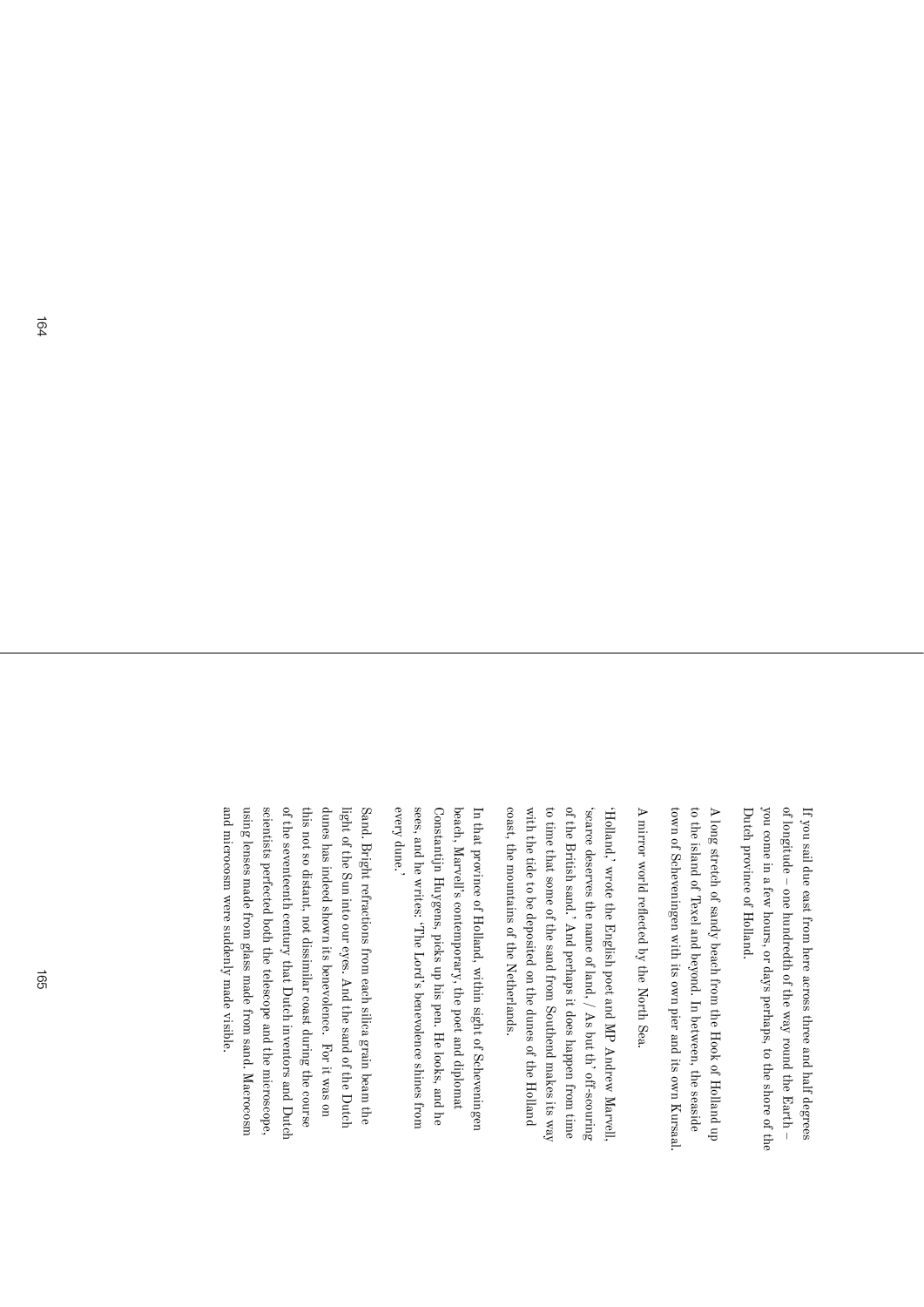Most sand can be used to make glass. But for glass of optical quality, special sand is needed. The right composition. The right size and shape of the grains to be fused together. Sand and glass.

Constantijn's son, Christiaan, and his brother ground their own glass lenses and used them to build their own telescopes. The invention was warmly welcomed by the maritime Dutch. Telescopes might be used for navigation or in military campaigns.

But the Huygens brothers turned their telescopes to the sky, and began to observe the Solar System. Soon, Christiaan was able to detect for the frst time the Ring of Saturn and its moon, Titan.

He observed the poles on Mars and the mountains on the Moon. He began to think about life on other planets…

But Christiaan was a true scientist, not a dreamer. Observing the light refracted by crystals like the sand grains of the Dutch dunes, and inspired perhaps by the restless surface of the North Sea, he proposed a wave theory of light. A wave theory of light more than a century before science was ready to embrace the idea.

Christiaan Huygens also invented the pendulum clock. One of the frst of these he installed in the church tower at Scheveningen. (Before this, time was often kept by measuring the sand running through an hourglass. Sand and glass and time.)

He hoped that sea-going versions of these clocks might be developed in order to solve the age-old problem of mariners' knowing their longitude at sea.

That was many moons ago. More than four thousand moons, in fact. The same moon that raises the tides by the force of gravity, that agitates the sands and shifts them from beach to beach, that grinds the grains for the glass by which we can see the planets. Sand and glass and time and place and the cosmos.

Hugh is a writer and curator. He is the author of the bestselling *Periodic Tales*, a cultural history of the chemical elements, which he later interpreted as an exhibition at Compton Verney. He has also created exhibitions at the Victoria & Albert Museum and the Wellcome Collection. Among his other books are *The Adventures of Sir Thomas Browne in the 21st Century and Tide: The Science and Lore of the Greatest Force on Earth.*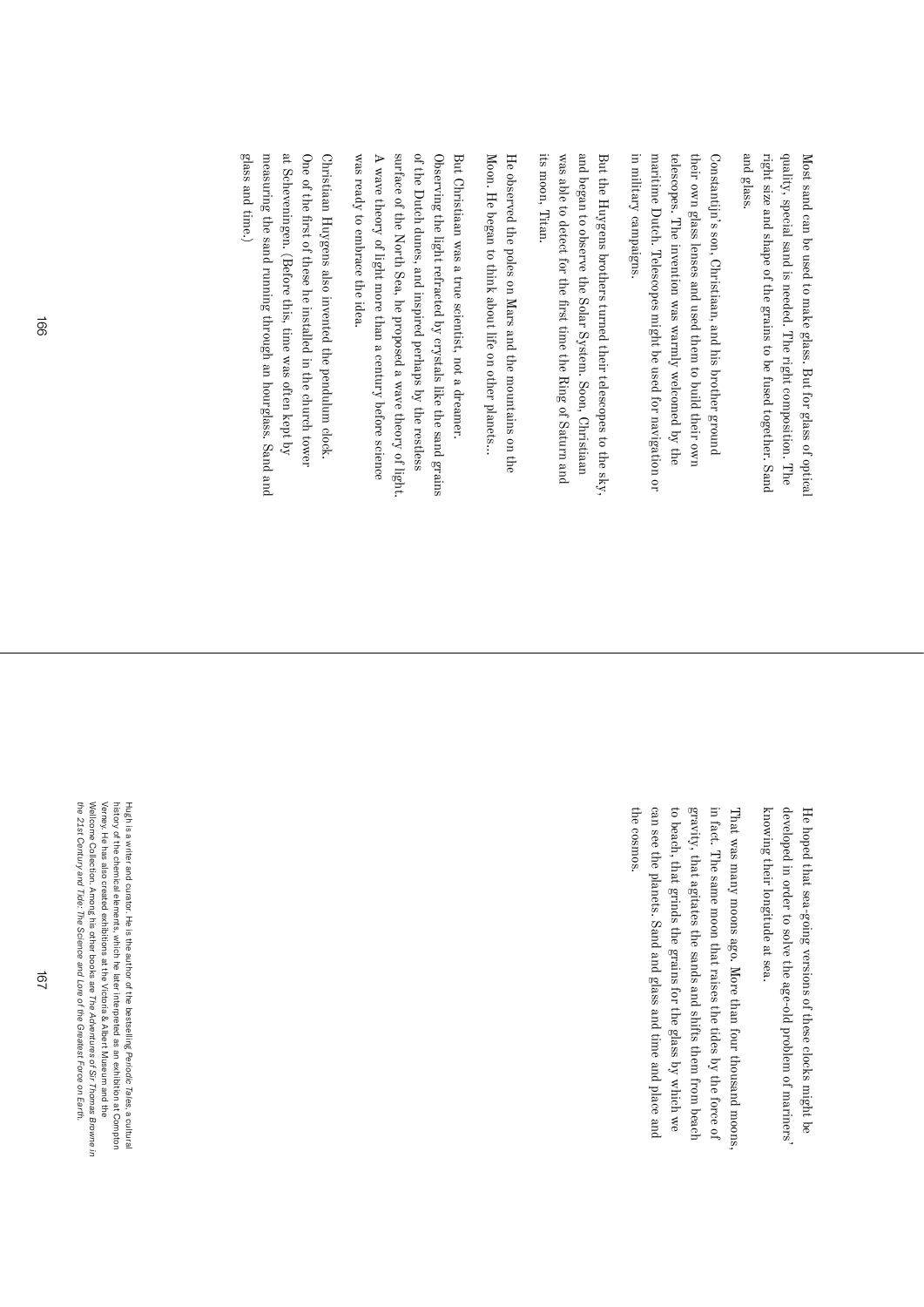Map & Schedule $\mathbf{\hat{r}}$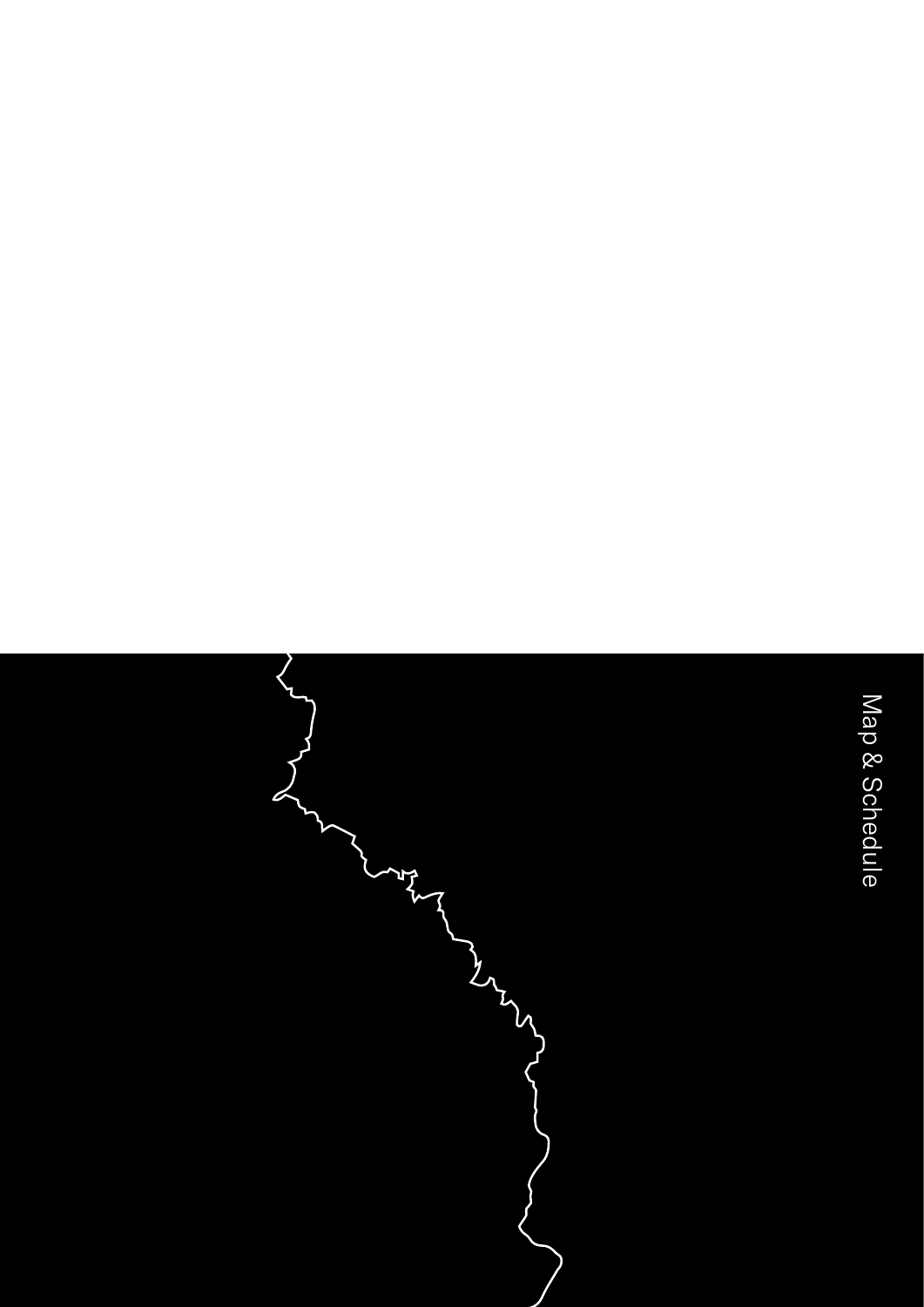

- 1. Whitstable Biennale, Kent (Leysdown Beach, Isle of Sheppey)
- 2. Tate St Ives, Cornwall (Porthmeor Beach) 3. Newlyn Art Gallery & The Exchange, Cornwall (Porthcressa Beach, Isles of Scilly) 4. Glynn Vivian Art Gallery, Swansea
- (Swansea Bay) 5. Artecology & Quay Arts at Hullabaloo, Isle of Wight (Sandown Bay)
- 6. MOSTYN, Llandudno (West Shore Beach)<br>7 Grundy Art Gallery Lancashire Grundy Art Gallery, Lancashire
- (Blackpool Beach) 8. The National Trust & CCA Derry-Londonderry, Northern Ireland,
- in partnership with National Trust (Portstewart Strand)
- 9. The Fruitmarket Gallery, Edinburgh (Portobello Beach)
- 10. Aberdeen Art Gallery & Museums and Creative Learning - Aberdeen City Council, Aberdeen (Ballroom Beach)
- 11. The Pier Arts Centre, Orkney (Walkmill Bay) 12. An Lanntair, Stornoway, Isle of Lewis (Coll Beach)
- 13. Taigh Chearsabhagh Museum and Arts Centre, North Uist (Baleshare Beach) 14. ATLAS Arts, Isle of Skye
- (Glen Brittle Beach) 15. Comar, Isle of Mull (Calgary Beach)
- 16. The National Trust & Berwick Visual Arts, Northumberland, in partnership with the National Trust (Seahouses Beach)
- 17. Turner Contemporary, Kent (Margate Main Sands) 18. Northern Gallery for Contemporary Art,
	- Sunderland (Roker Beach)
- 19. 20-21 Visual Arts Centre, Scunthorpe (Cleethorpes Beach)
- 20. The National Trust at Shell Bay, Dorset, Studland Bay (Shell Bay)
- 21. Tide and Time Museum, Norwich (Great Yarmouth Bay)
- 22. Scarborough Rotunda Museum, Yorkshire (Scarborough South Bay)
- 23. The National Trust and The Atkinson, Yorkshire (Formby Beach)
- 24. The National Trust at Brancaster Estate, Norfolk (Brancaster Beach) 25. Focal Point Gallery, Essex (Three Shells Beach)

↳ www.firstthereisamountain.com

## First There is a Mountain Schedule and Schedule Schedule and Schedule Schedule and Schedule Schedule and Schedule and Schedule and Schedule and Schedule and Schedule and Schedule and Schedule and Schedule and Schedule and

↳ www.firstthereisamountain.com

| 1  | 31/03 | Whitstable Biennale, Kent                                                                           | Leysdown Beach, Isle of Sheppey    |
|----|-------|-----------------------------------------------------------------------------------------------------|------------------------------------|
| 2  | 07/04 | Tate St Ives, Cornwall                                                                              | Porthmeor Beach                    |
| 3  | 14/04 | Newlyn Art Gallery & The Exchange, Cornwall                                                         | Porthcressa Beach, Isles of Scilly |
| 4  | 05/05 | Glynn Vivian Art Gallery, Swansea                                                                   | Swansea Bay                        |
| 5  | 12/05 | Artecology & Quay Arts at Hullabaloo, Isle of Wight                                                 | Sandown Bay                        |
| 6  | 19/05 | MOSTYN, Llandudno                                                                                   | West Shore Beach                   |
| 7  | 02/06 | Grundy Art Gallery, Lancashire                                                                      | Blackpool Beach                    |
| 8  | 09/06 | The National Trust & CCA Derry-Londonderry, Northern Ireland,<br>in partnership with National Trust | Portstewart Strand                 |
| 9  | 16/06 | The Fruitmarket Gallery, Edinburgh                                                                  | Portobello Beach                   |
| 10 | 23/06 | Aberdeen Art Gallery & Museums and Creative Learning -<br>Aberdeen City Council, Aberdeen           | Ballroom Beach                     |
| 11 | 30/06 | The Pier Arts Centre, Orkney                                                                        | Walkmill Bay                       |
| 12 | 07/07 | An Lanntair, Stornoway, Isle of Lewis                                                               | Coll Beach                         |
| 13 | 14/07 | Taigh Chearsabhagh Museum and Arts Centre, North Uist                                               | Baleshare Beach                    |
| 14 | 21/07 | ATLAS Arts, Isle of Skye                                                                            | Glen Brittle Beach                 |
| 15 | 28/07 | Comar, Isle of Mull                                                                                 | Calgary Beach                      |
| 16 | 04/08 | The National Trust & Berwick Visual Arts, Northumberland,<br>in partnership with the National Trust | Seahouses Beach                    |
| 17 | 11/08 | Turner Contemporary, Kent                                                                           | Margate Main Sands                 |
| 18 | 18/08 | Northern Gallery for Contemporary Art, Sunderland                                                   | Roker Beach                        |
| 19 | 01/09 | 20-21 Visual Arts Centre, Scunthorpe                                                                | Cleethorpes Beach                  |
| 20 | 15/09 | The National Trust at Shell Bay, Dorset (Studland Bay)                                              | Shell Bay                          |
| 21 | 22/09 | Tide and Time Museum, Norwich                                                                       | Great Yarmouth Bay                 |
| 22 | 29/09 | Scarborough Rotunda Museum, Yorkshire                                                               | Scarborough South Bay              |
| 23 | 06/10 | The National Trust and The Atkinson, Yorkshire                                                      | Formby Beach                       |
| 24 | 20/10 | The National Trust at Brancaster Estate, Norfolk                                                    | Brancaster Beach                   |
| 25 | 27/10 | Focal Point Gallery, Essex                                                                          | Three Shells Beach                 |